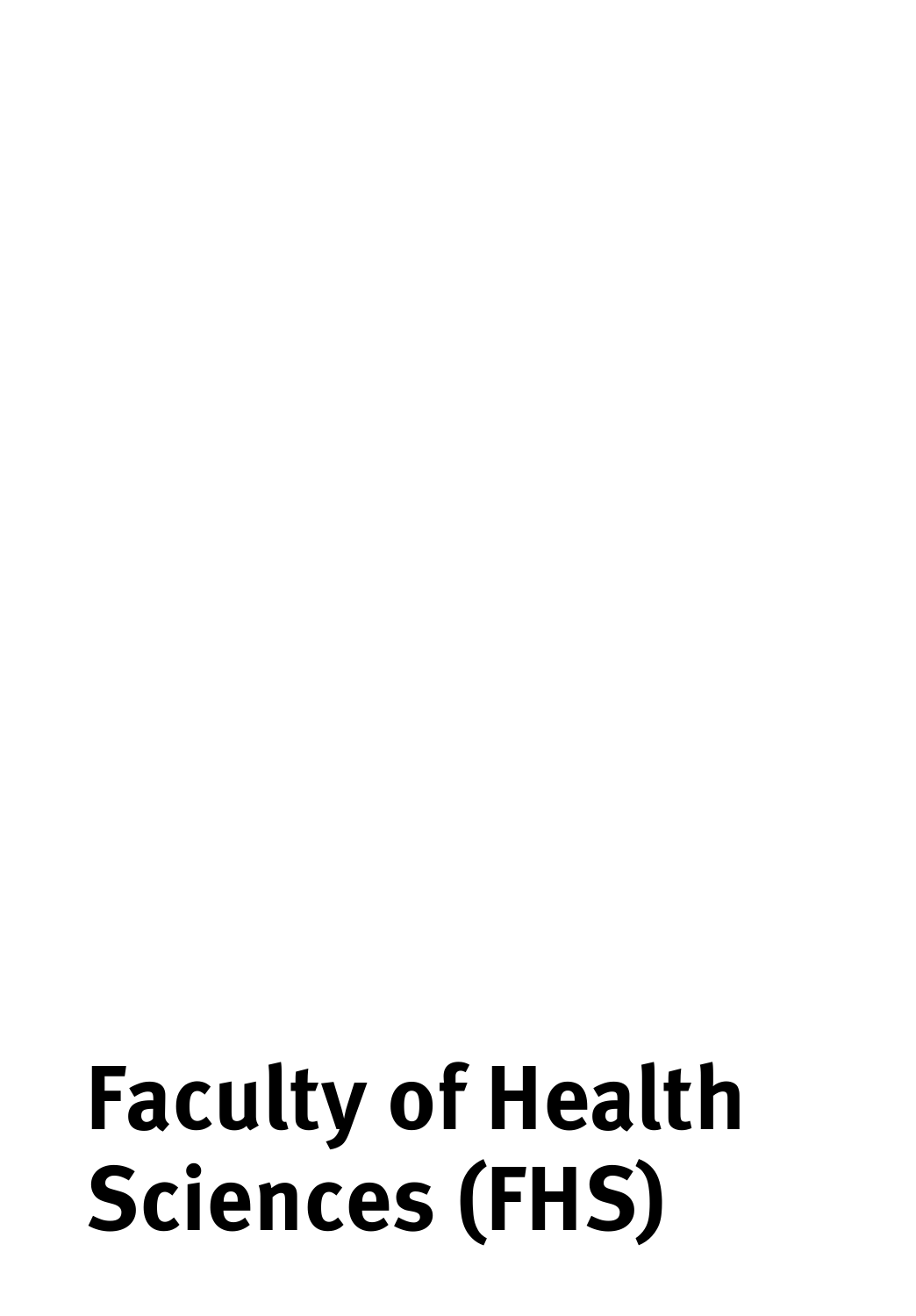# **Faculty of Health Sciences (FHS)**

## **Officers of the Faculty**

| Fadlo R. Khuri            | President of the University                         |
|---------------------------|-----------------------------------------------------|
|                           |                                                     |
| Zaher Dawy                | Provost                                             |
| Abla Mehio Sibai          | Interim Dean                                        |
| Monique Shaya             | Associate Dean                                      |
| <b>Bradley Jon Tucker</b> | Registrar, ex-officio                               |
| Antoine Sabbagh           | Interim Director of Admissions, ex-officio          |
| Fatme Charafeddine        | Interim Director of University Libraries ex-officio |

## **Faculty Administrative Support**

| Mona Katul        | Executive Officer                         |
|-------------------|-------------------------------------------|
| Amal Kassis       | <b>Student Services Manager</b>           |
| Carol Hijazi      | <b>Financial Operations Manager</b>       |
| Roua Dalli        | <b>Accreditation Officer</b>              |
| Maya Abou Khouzam | <b>Events and Project Support Officer</b> |
| Gina Cordahi      | <b>Coordinator of Special Projects</b>    |
| Maia Sieverding   | Director, Public Health Education Office  |
|                   |                                           |

## **Faculty Academic Support**

| Suzanne El Kheshen | Instructor (Assistant to Dean)                                   |
|--------------------|------------------------------------------------------------------|
| Lama El Kadi       | Instructor (Graduate Public Health Program<br>Administrator)     |
| Nida' El Helou     | Instructor (Practicum Coordination and Career<br>Services)       |
| Maya Abi Chahine   | Instructor of Public Health Practice (University for<br>Seniors) |

## **Adjunct Faculty**

Rima Afifi **Marian Abouzeid** Marian Abouzeid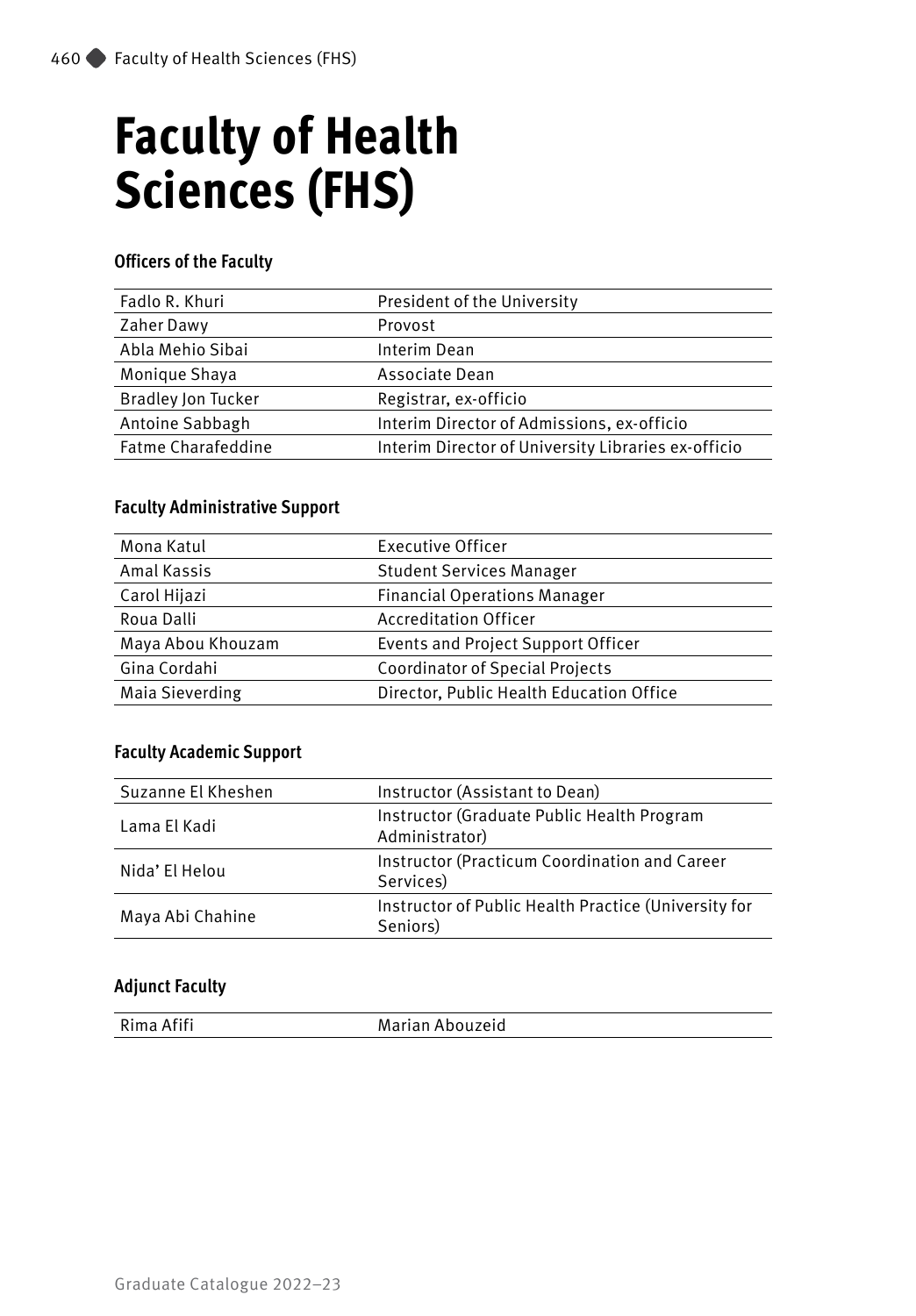# **Historical Background**

The Faculty of Health Sciences (FHS) was established in 1954 as an independent School of Public Health, the first of its kind in the region. The name of the school was changed to the Faculty of Health Sciences in 1978 to accommodate programs in allied health.

FHS serves to educate and train professionals and competent leaders to help meet the health needs of Lebanon and the region. Currently, FHS hosts four departments which are Epidemiology and Population Health (EPH), Environmental Health (EH), Health Promotion and Community Health (HPCH), Health Management and Policy (HMP), and a Division of Health Professions. It also hosts programs in collaboration with the Faculty of Medicine, which include programs in Medical Laboratory Sciences, Medical Audiology Sciences <sup>1</sup>and Medical Imaging Sciences. FHS offers a BS degree in Environmental Health, Medical Laboratory Sciences, Medical Imaging Sciences and Medical Audiology Sciences<sup>2</sup>, a BA degree in Health Communication, as well as a Graduate Public Health Program including an MS degree in Public Health (MPH) (concentrations in Epidemiology and Biostatistics, Health Promotion and Community Health, and Health Management and Policy), an MS in Epidemiology. FHS also offers an MS in Environmental Sciences, major: Environmental Health (as part of an Interfaculty Graduate Environmental Sciences Program), an Executive Master in Health Care Leadership and a PhD in Epidemiology. In addition, FHS provides courses in public health to students in the Faculty of Medicine.

# **Accreditation**

In October 2006, the Public Health Program (PHP) of the Faculty of Health Sciences (FHS) became accredited by the Council on Education for Public Health (CEPH) and was reaccredited in 2012 for seven years term extending to 2019. In December 2019, the CEPH Board voted to renew the accreditation of the program for another seven-year term ending in 2026. The PHP includes the Master of Public Health, Master of Science in Epidemiology, Master of Science in Environmental Health, and the PhD in Epidemiology, as well as the newly launched Bachelor of Arts in Health Communication. CEPH is an independent agency in the United States, which is recognized to accredit schools and programs of public health. The PHP at FHS was the first graduate public health program to be accredited by CEPH outside the Americas and remains the only program in the Arab region. Accreditation indicates that the PHP of the FHS meets standards for Public Health Education of leading schools of public health in the world.

# **Mission**

To improve the health of populations and advance the public health discipline and field of health professions in the region and beyond, through excellence in education, research, and community engagement.

# **Vision**

The leading academic voice and driver for equity, justice, and better health in the Arab region and beyond.

<sup>1)</sup> Frozen

<sup>2)</sup> Frozen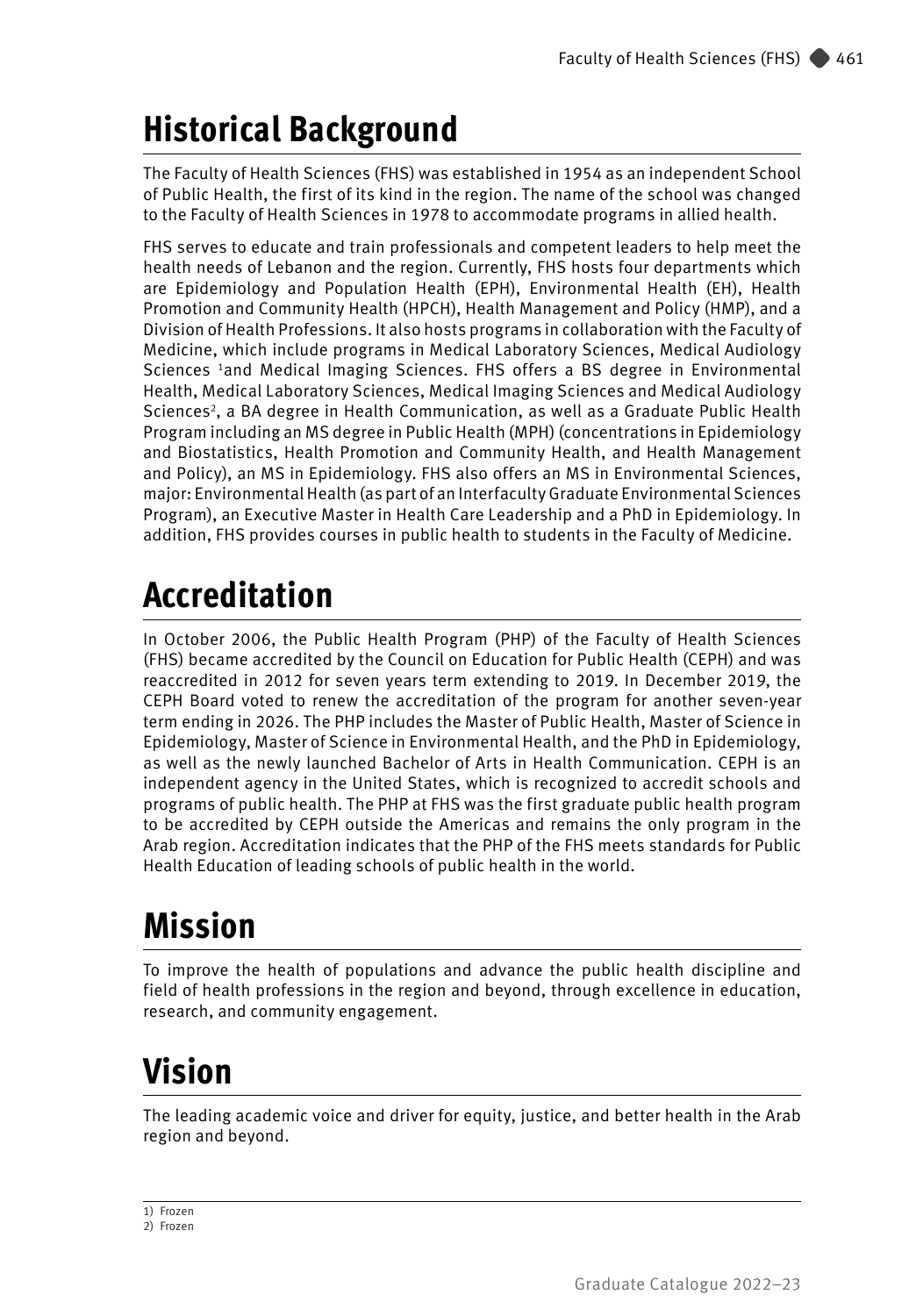# **Graduate Public Health Program (GPHP)**

## Mission Statement

To build the next generation of public health leaders to advance knowledge, and impact practice and policy.

## GPHP Value Statement

Our teaching, research, and service are guided by core values. These values derive from our context as a leading graduate program of public health in a middle-income regional setting that has suffered from intermittent political conflict and unrest and from our adherence to basic principles of professional conduct, human rights, and service to underprivileged communities.

- **Equality & Social Justice:** We believe in equality among people; our work is oriented to enhance health equity and social justice by focusing on underserved communities.
- **Civic Responsibility:** We believe that each of us has a role to play in advancing knowledge and improving health, and we work to instill a sense of civic responsibility among students and partners organizations with whom we collaborate.
- **Integrity & Professional Ethics:** We bring a commitment to integrity and professional ethics in all our efforts.
- **Diversity:** We believe that diversity in our faculty, students, and in our practice sites enhances our ability to understand the perspectives and the circumstances that influence health.
- **Excellence:** We are committed to excel in all that we do, and believe that our faculty and alumni provide leadership and vision to improve the health of people and communities.
- **Peace:** We research and mitigate the public health effects of conflicts on population and systems as a contribution to achieving peace and justice.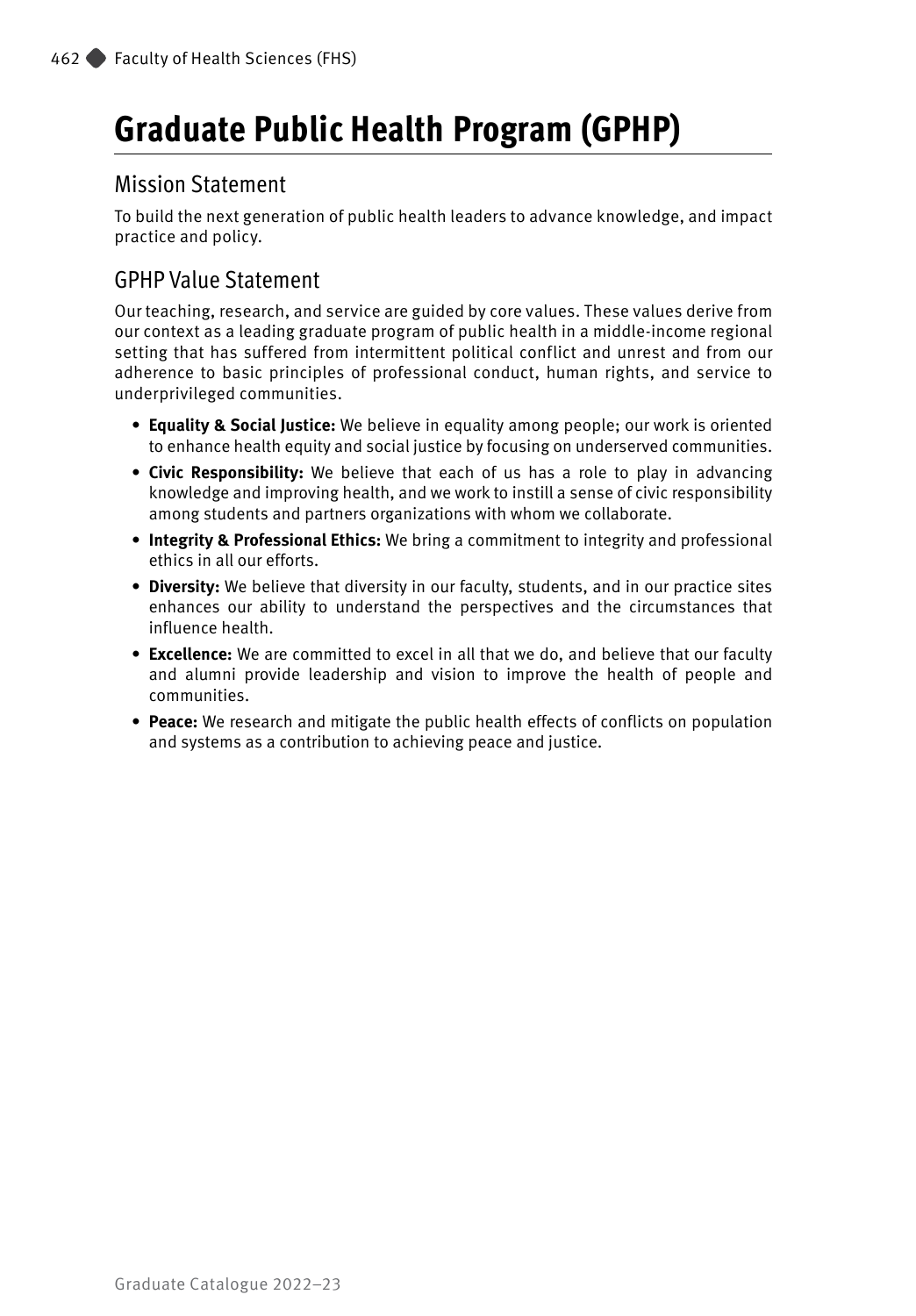# **Master of Public Health (MPH)**

## Admission Requirements

A candidate is eligible to be considered for admission to the MPH program if s/he holds a bachelor's degree from AUB or an equivalent degree from another recognized institution with a cumulative Grade Point Average (GPA) of at least 2.7 (or 75) and GPA of at least 3.2 (or 80) or its equivalent in the major field of study, or holds a graduate degree from AUB or another recognized institution with a cumulative GPA of 3.2 (or 80) or its equivalent.

A candidate with a major and cumulative GPA of at least 2.7 (or 75), but less than 3.2 (or 80), may be considered for admission on probation if s/he holds a bachelor's degree from AUB or an equivalent degree from another recognized institution. When only a GPA is available, the applicant will qualify for this category if her/his average is between 2.7 (or 75) and 3.2 (or 80).

On an exceptional basis, only and upon the recommendation of the department, an applicant with a GPA below 2.7 (or 75) can be considered for admission as a non-degree graduate student. The concerned department has to provide the GSC with a clear justification for its recommendation.

A student registered as a non-degree graduate student can register for a minimum of 7 and a maximum of 12 core and concentration credits in the relevant department, and must obtain an overall GPA of at least 3.7 (or 85) in the registered courses to be considered for admission into the MPH program. The average of all the completed courses should be evaluated for admission into the MPH program.

Spring/Mid-year admissions are accepted on a case-by-case basis if places are available. Students admitted at mid-year may only register as part-timers.

Students who have had significant prior experience in a health-related field may be granted a partial waiver of practicum hours. Applications for partial waiver of practicum hours are assessed on a case-by-case basis (see policy on Practicum hours partial waiver). In the case in which waiver is granted, the waived practicum credit should be replaced with a one credit elective.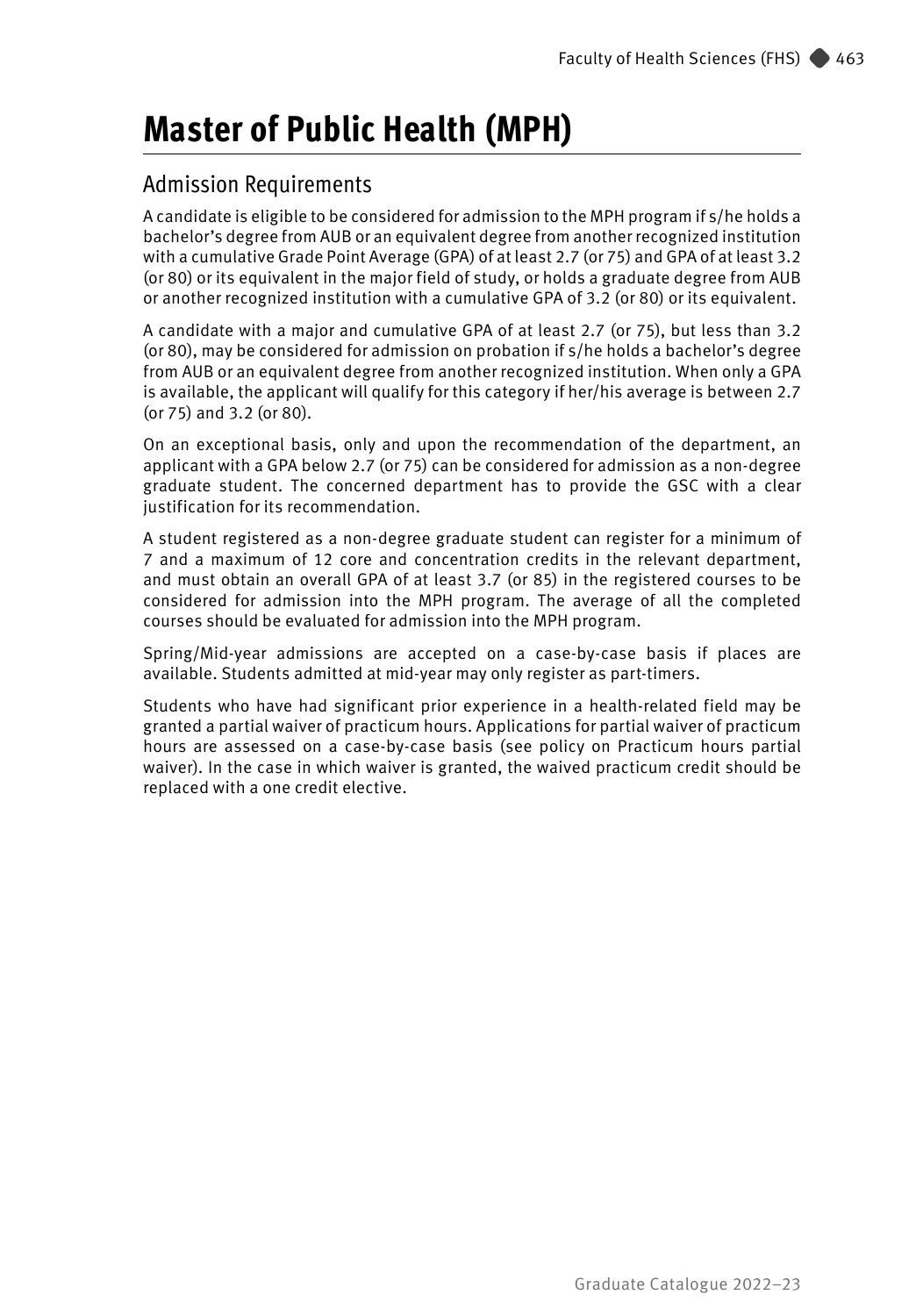## Selection Criteria

Applicants to the MPH program must specify the area of concentration of their choice by priority on the application form. Admission into the concentration areas within the MPH program is based on the following criteria:

- **Choice of Faculty:** Priority for consideration for admission goes to applicants who indicate FHS as their first choice.
- **Choice of Concentration:** Priority for consideration for admission in a concentration area goes to applicants indicating that concentration as their first choice.
- **Grade Point Average:** Normally, priority for consideration for admission goes to applicants with a higher grade point average.

Other factors taken into consideration include background diversity (prior degree and previous academic institution), geographic diversity, years and type of work experience, personal statement, recommendation letters and interview when applicable.

## Graduation Requirements

All recommendations for graduation are made by vote of the faculty on the recommendation of the Graduate Studies Committee. To be eligible for graduation in the MPH program, a student must accomplish the following:

- pass all required courses with a minimum grade of C+ (70),
- earn an overall GPA of at least 3.2 (or 80),
- and successfully complete a minimum of 42 credit hours.

Credit requirements for the MPH program are tabulated below:

| <b>Course Type</b>                              | <b>Credits</b> |
|-------------------------------------------------|----------------|
| Required core                                   | 23             |
| Required concentration                          | $10 - 11$      |
| Required public health experience               |                |
| Electives                                       | 3 - 4          |
| Total number of credits required for graduation | 42             |

## Credit Load

A full-time student must carry a minimum load of 12 credits per term. Students can register for up to 18 credits per term. Students who wish to register for more than 18 credits must petition the Graduate Studies Committee for approval.

A part-time student must carry a minimum load of 5 credits per term. Students who wish to register for less than 5 credits must petition the Graduate Studies Committee for approval.

## Policy on Practicum Policy Registration

Students enrolled in the MPH program are required to complete the 42 credits of core, concentration and public health experience courses in addition to the zero credit mandatory workshops.

Those joining the program on a part time basis must start their enrolment with the core course(s) required for the concentration area they are joining.

Students can register for the Practicum and Integrative Learning Experience II (PBHL 399B) courses with only one core and/ or one concentration course (not including PBHL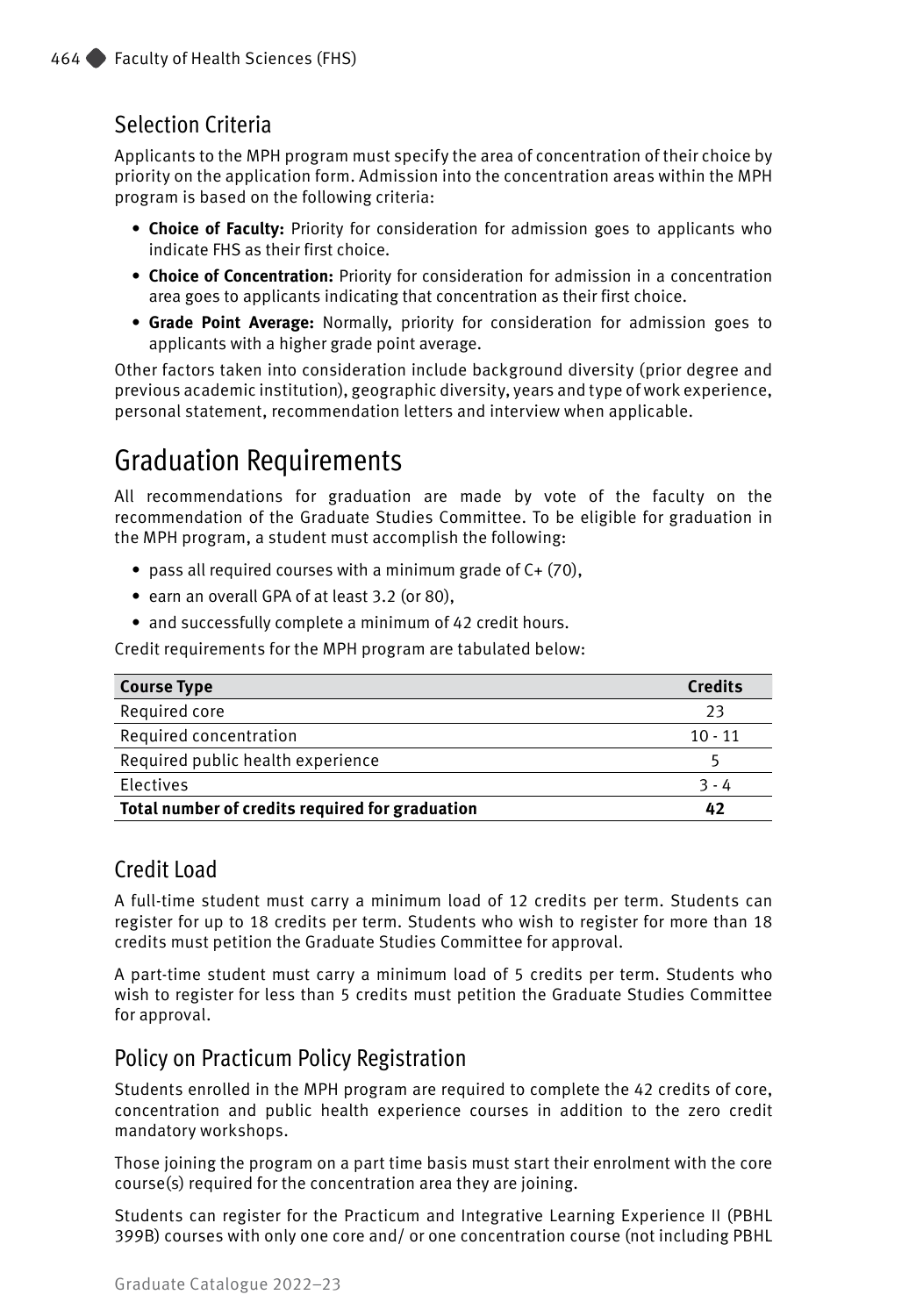305), as long as the course(s) not yet taken does/ (do) not consist of material needed to effectively undertake activities of the Practicum or the courses.

Students can only register for the PBHL 399B upon completion of the PBHL 399A.

The student needs to seek approval to be allowed to register a concentration course along with the practicum.

## Policy on Transferring to another Concentration

The MPH program has three options for concentration, which are Epidemiology and Biostatistics (EPBS), Health Promotion and Community Health (HPCH), and Health Management and Policy (HMP). Every year, a quota for admissions is set for each. Students are accepted into the program in a particular concentration area. Students may petition to transfer to another area of concentration. Petitions are reviewed in current and prospective departments in light of student academic performance, justification for transfer and implications on the quota. The final decision is made by the Graduate Studies Committee. Students cannot transfer to another concentration before the grades of the first term of enrolment in the current concentration are released.

## Policy on Course Exemption

Exemption from a required FHS course may only be considered when the student has proof that s/he has satisfactorily completed a comparable course in a recognized university normally with a minimum grade of B+ (or 80) or the equivalent. The requirement of this particular course may be waived but not its credits (i.e., the candidate has to replace the exempted course credits with another course(s) having the same number of credits). The course instructor may require that the petitioning student take an exam in order to demonstrate proficiency in the subject prior to the official registration period for the required course. In cases where students want to take a course in another faculty and equate it for a required course in the MPH program, the course instructor (or relevant department chairperson) must approve the petition for equating courses prior to the student registering for the course. Request for course exemption for MPH students is only possible if the student completed the course in which exemption is sought within the previous 5 years of the exemption request date. MPH students are allowed to be exempted from a maximum of 6 graduate credits.

## Policy on Practicum Hours Partial Waiver

A partial waiver of hours can be granted on a case-by-case basis. Students with the required level of experience prior to joining the MPH program may request a partial waiver to complete 150 hours of practicum work (instead of 300 hours), if they offer enough evidence of fulfilment of minimum four years of full time relevant and documented public health work experience prior to joining the MPH program. Decisions related to the practicum waiver are based on the submission of complete practicum waiver portfolio to the FHS practicum coordinator. The portfolio should include a) filled practicum waiver form; b) copy of CV with relevant public health workplace references; c) two-page report mapping previous work experience (prior to enrollment) to a minimum of two core and one concentration competencies; d) documentation of relevant tasks and respective outputs during employment prior to enrollment in the MPH program. The student should have his/her portfolio screened and approved by the Academic Advisor prior to its submission to the Practicum Coordinator by the end of the second month of enrollment. Decision regarding the practicum waiver needs to be in the student file prior to the advising period of the student's third term of enrolment. Students granted partial waiver register for a 1-credit practicum course (HMPD/HPCH/EPBS 366). The waived practicum credit should be replaced with a one-credit elective.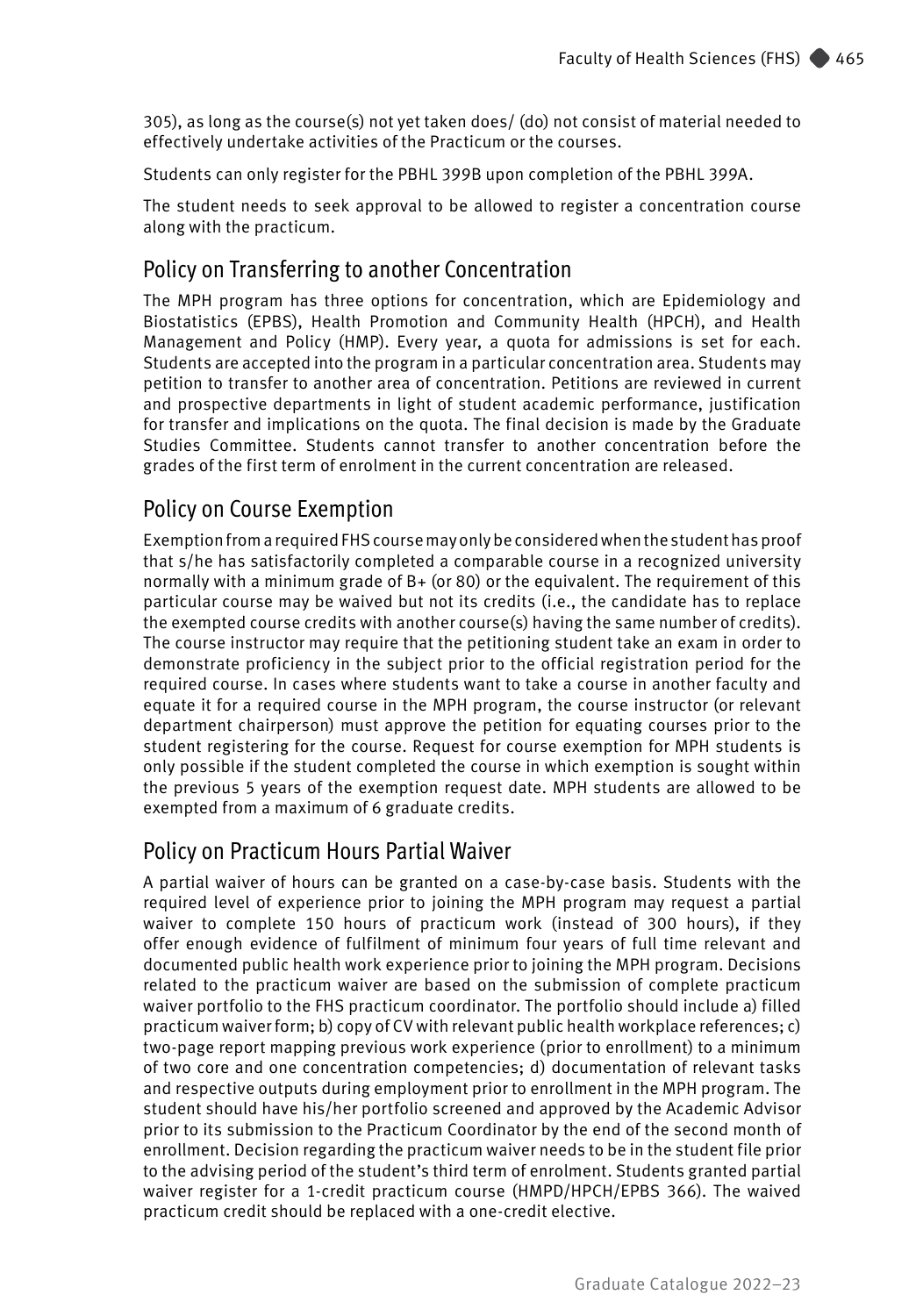## Policy on Transfer of Credits

## **For courses taken outside FHS or outside AUB**

A transfer of credits may be considered when the student has satisfactorily completed a course with a minimum grade of B+ (or 80) or equivalent at a recognized university, faculty or program. The transferred credits are accepted in lieu of credits earned in a comparable course in FHS. Request for transfer of credits for MPH students is only possible if the student completed the course in which transfer is sought within the previous 5 years of the transfer request date. Normally, credits counted toward another graduate degree at AUB or another institution cannot be transferred if they have already been used to satisfy requirements for another awarded graduate degree.

The number of credits that can be transferred cannot exceed 12 credits of comparable courses at FHS.

For courses taken within FHS, a transfer of credits may be considered for all courses the student has passed.

## **Procedure for Exemption and Transfer of Credits**

To be exempt from or to transfer courses, the candidate should petition the Graduate Studies Committee and attach the following official documents after consulting with the advisor:

- the official catalogue of the transferring institution
- a detailed description of course content and syllabus
- an official statement of records/grades earned for the course(s)

For both the exemption from and transfer of credits, the transferring university must be deemed to have comparable academic standards to those of AUB.

The chairperson of the department offering the course should seek the opinion of the course instructor(s) and the departmental members in writing and submit the recommendation of the department, along with the supporting documents, to the FHS Graduate Studies Committee for final approval.

## Probation

## **Placement on Probation**

A student is placed on probation if one of the following occurs:

- s/he fails in any graduate course taken for credit (passing grade is C+ (or 70))
- s/he fails to obtain a minimum overall GPA of 3.2 (or 80) in graduate courses

Part-timers can only be evaluated after completion of at least 10 credits. Their cumulative average is evaluated every term thereafter.

A student with an admission score (major and cumulative GPA) of at least 2.7 (or 75), but less than 3.2 (or 80), will be admitted on probation.

## **Removal of Probation**

A full-time student will be removed from probation at the end of a term if s/he has passed all courses and attained a an overall GPA of 3.2 (or 80).

Part-timers are first evaluated after completion of at least 10 credits. Their overall GPA is evaluated every term thereafter.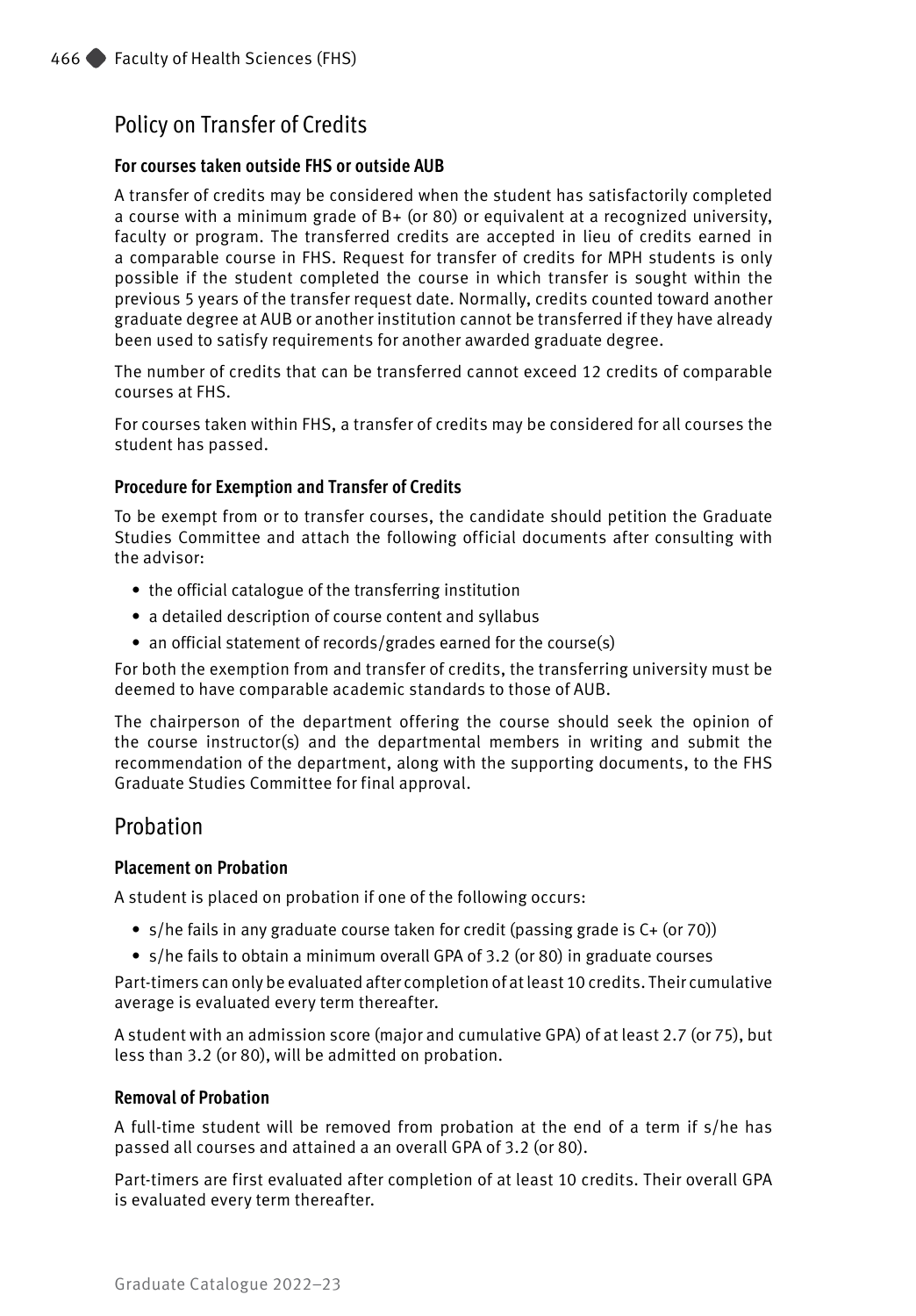## **Dismissal from the Program**

A student on probation may be dismissed upon the recommendation of the Graduate Studies Committee if one of the following occurs:

- s/he fails to be removed from probation after one term or its equivalent for part– timers (10 credit hours)
- the Graduate Studies Committee members regard the student as not having made satisfactory academic progress, not having shown sufficient professional promise, or as not having behaved in accordance to the norms and values upheld by FHS and AUB
- placement on probation more than once (not counting the probation at admission time)

## Responsible Code of Conduct (RCR) Requirements

All newly admitted graduate students are required to successfully complete an online course on Responsible Conduct of Research (RCR) from the Collaborative Institutional Training Initiative (CITI Program). The course "covers core norms, principles, regulations, and rules governing the practice of research." It consists of the following modules: Research Misconduct, Data Management, Authorship, Peer Review, Mentoring, Using Animal Subjects in Research, Conflicts of Interest, Collaborative Research and Research Involving Human Subjects. FHS requires the completion of the following additional two modules, Social and Behavioral Responsible Conduct of Research Course, as well as Students - Class Projects.

## Curriculum

The Master of Public Health (MPH) curriculum is composed of three principal elements which include core courses, concentration courses and public health experience courses. Core courses emphasize critical public health competencies. Concentration courses provide students with an opportunity to specialize in a chosen discipline of public health. The public health experience courses provide an opportunity to practice the knowledge and skills acquired from the coursework (core and concentration courses) into hands-on experience that is then synthesized and linked to core and concentration competencies.

Students enrolled in the MPH program may choose to specialize in one of three different disciplines of Public Health which are Epidemiology and Biostatistics, Health Promotion and Community Health, and Health Management and Policy.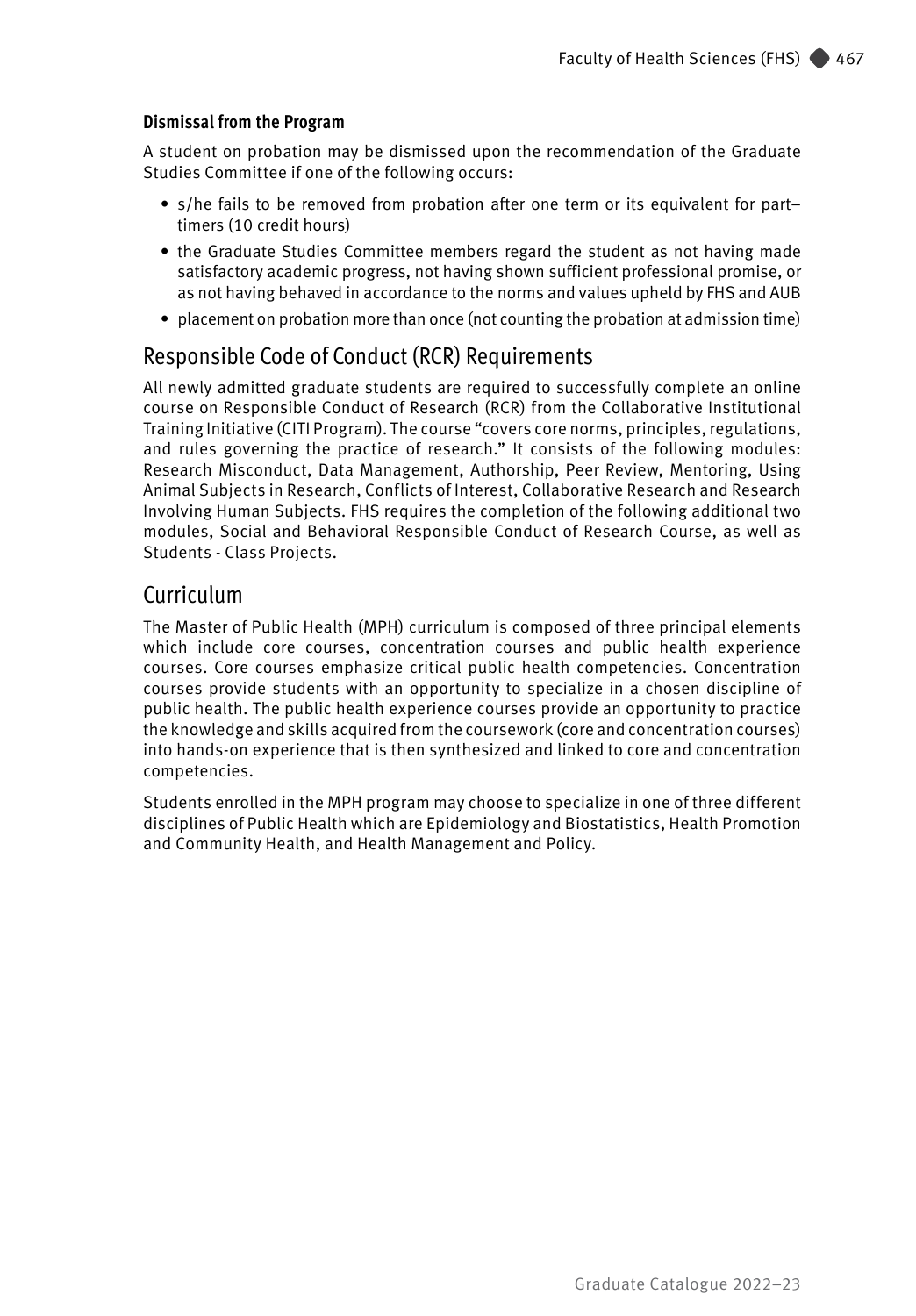| <b>Core Courses</b>   |                                                                                                                 | Lecture<br>Hrs.<br>Week | Lab<br>Hrs.<br>Week | Credit<br>Hrs. |
|-----------------------|-----------------------------------------------------------------------------------------------------------------|-------------------------|---------------------|----------------|
| PBHL 312 <sup>1</sup> | <b>Foundations of Public Health</b>                                                                             | 1.5                     | 0.5                 | 2              |
| <b>ENHL 301</b>       | <b>Environmental Health and Sustainable</b><br>Development                                                      | $\mathbf{1}$            | $\Omega$            | $\mathbf{1}$   |
| <b>PBHL 310</b>       | Research Methods in Public Health                                                                               | $\overline{2}$          | $\overline{2}$      | 3              |
| <b>EPHD 300</b>       | Principles of Epidemiology                                                                                      | 1.5                     | 0.5                 | $\overline{2}$ |
| <b>EPHD 310</b>       | <b>Basic Biostatistics</b>                                                                                      | $\overline{2}$          | $\overline{2}$      | 3              |
| <b>HMPD 300</b>       | <b>Health Systems Management</b>                                                                                | 3                       | $\Omega$            | 3              |
| <b>HPCH 301</b>       | <b>Health Communication</b>                                                                                     | $\overline{2}$          | $\Omega$            | $\overline{2}$ |
| IPEC $3002$           | Inter-professional Education                                                                                    | $\Omega$                | $\overline{2}$      | $\mathbf{1}$   |
| <b>PBHL 303</b>       | Design and Evaluation of Public Health<br>Programs                                                              | $\overline{2}$          | $\overline{2}$      | 3              |
| <b>PBHL 304</b>       | Public Health Policy and Advocacy                                                                               | 3                       | $\Omega$            | 3              |
| <b>PBHL 305</b>       | Contemporary issues in Public Health                                                                            | $\Omega$                | 1                   | $\Omega$       |
| <b>PBHL 306A</b>      | Workshop Series: Library and Literature<br>Search Skills                                                        | 0                       | 0                   | 0              |
| <b>PBHL 306B</b>      | Workshop Series: Proposal Writing and<br>Literature Synthesis for Public Health<br><b>Research and Practice</b> | 0                       | $\Omega$            | $\Omega$       |
| <b>PBHL 306C</b>      | Workshop Series: Conflict Resolution,<br><b>Mediation and Negotiation Skills</b>                                | $\Omega$                | $\Omega$            | $\Omega$       |
|                       | <b>Public Health Experience Courses</b>                                                                         |                         |                     |                |
| PBHL 399A             | Integrative Learning Experience I                                                                               | 0                       | 0                   | $\mathbf{1}$   |
| <b>PBHL 399B</b>      | Integrative Learning Experience II                                                                              | 0                       | 0                   | 2              |

## I. Core Courses (Required of all MPH Students)

<sup>1)</sup> Accepted applicants at the Faculty of Health Sciences with a background in public health are eligible to sit for the PBHL 312 exemption exam that assesses their knowledge and understanding of the foundational learning objectives covered in the course. Please refer to the policy on FHS website under Students-> Current Students->Academic Resources.

<sup>2)</sup> MPH students with a BS in Nursing from AUB should register a 1 credit to be considered as an elective if they had already taken IPEC 300 in their undergraduate studies. The elective should be from the list of approved electives posted on FHS website.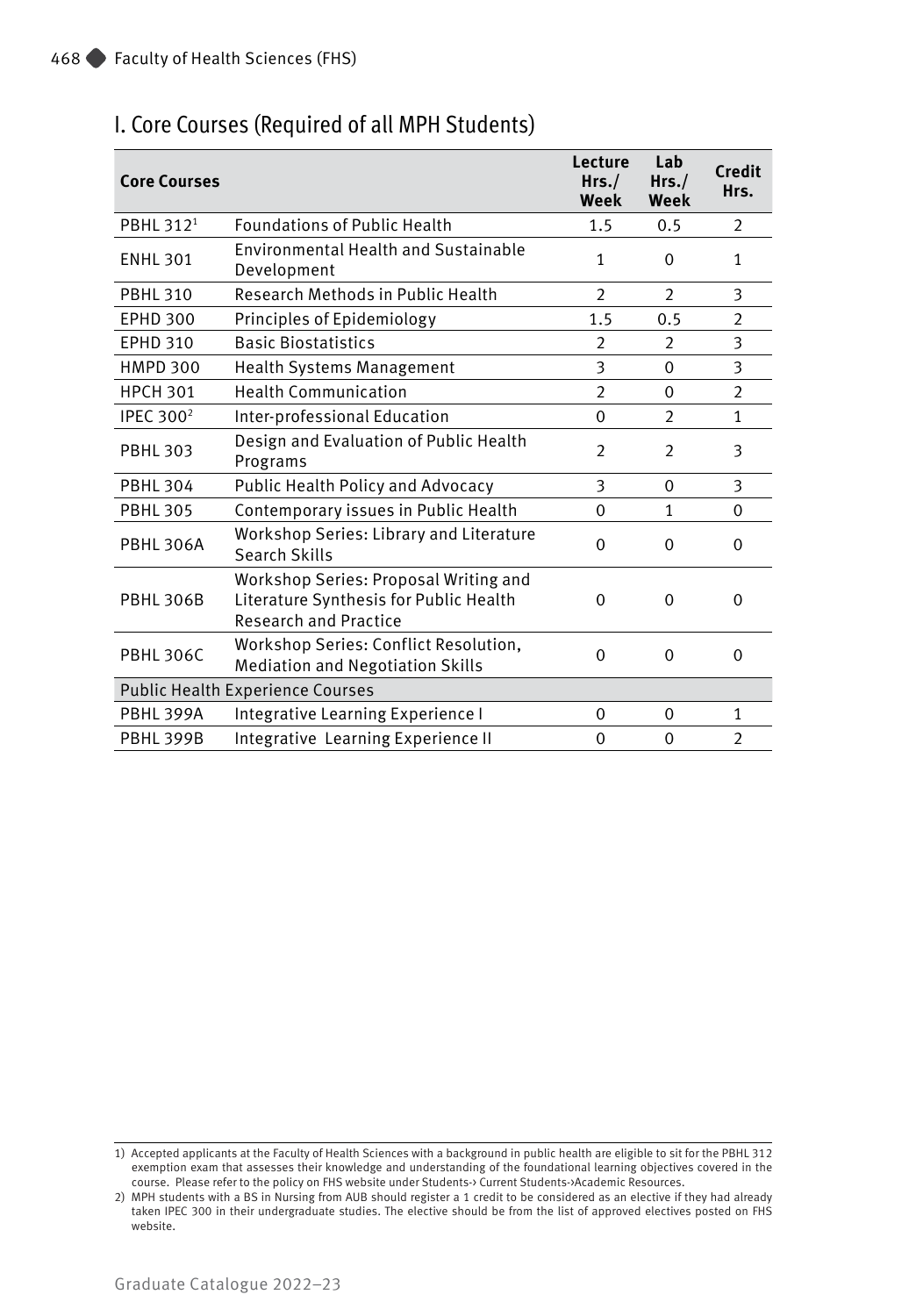## II. Concentration Courses

## **A. Epidemiology and Biostatistics (EPBS)**

|                                                                                                              |                                                                         | Lecture<br>Hrs.<br>Week | Lab<br>Hrs.<br>Week | Credit<br>Hrs. |
|--------------------------------------------------------------------------------------------------------------|-------------------------------------------------------------------------|-------------------------|---------------------|----------------|
|                                                                                                              | <b>Required Concentration Courses</b>                                   |                         |                     |                |
| <b>EPHD 312</b>                                                                                              | Analysis of Continuous Data                                             | 1.5                     | 0.5                 | 2              |
| <b>EPHD 313</b>                                                                                              | Analysis of Categorical Data                                            | $\overline{2}$          | $\mathcal{P}$       | 3              |
| <b>EPHD 316</b>                                                                                              | Epidemiology, Prevention and Control of<br>Communicable Diseases        | C                       | $\Omega$            | $\mathfrak{D}$ |
| <b>EPHD 317</b>                                                                                              | Epidemiology of NonCommunicable<br>Diseases and Mental Health Disorders | 1.5                     | 0.5                 | $\mathcal{P}$  |
| <b>EPHD 320</b>                                                                                              | Epidemiology Beyond the Basics                                          | 1.5                     | 0.5                 | 2              |
| <b>Required Public Health Experience Courses</b><br>340                                                      |                                                                         |                         |                     |                |
| <b>EPHD 365</b>                                                                                              | Practicum                                                               | 0                       | 30                  | $\mathcal{P}$  |
| Students in this group should take at least 3 credits of electives to complete their<br>credit requirements. |                                                                         |                         |                     |                |

## **B. Health Promotion and Community Health (HPCH)**

|                                                                                                              |                                                          | Lecture<br>Hrs.<br>Week | Lab<br>Hrs.<br>Week | Credit<br>Hrs. |
|--------------------------------------------------------------------------------------------------------------|----------------------------------------------------------|-------------------------|---------------------|----------------|
|                                                                                                              | <b>Required Concentration Courses</b>                    |                         |                     |                |
| <b>HPCH 331</b>                                                                                              | Theories in Health Promotion                             | $\mathcal{P}$           | 0                   | 2              |
| <b>HPCH 332</b>                                                                                              | Community Health Promotion, Mobilization<br>and Advocacy | 3                       | 0                   | 3              |
| <b>HPCH 333</b>                                                                                              | Social Marketing for Health Promotion                    | $\overline{2}$          | $\Omega$            | 2              |
| <b>HPCH 334</b>                                                                                              | Qualitative Research in Health Promotion                 | $\mathfrak{D}$          | 0                   | 2              |
| <b>HPCH 335</b>                                                                                              | Implementation Research for Public Health                | $\mathfrak z$           | 0                   | $\overline{2}$ |
| <b>Required Public Health Experience Courses</b>                                                             |                                                          |                         |                     |                |
| <b>HPCH 365</b>                                                                                              | Practicum                                                | 0                       | 30                  | $\mathcal{P}$  |
| Students in this group should take at least 3 credits of electives to complete their credit<br>requirements. |                                                          |                         |                     |                |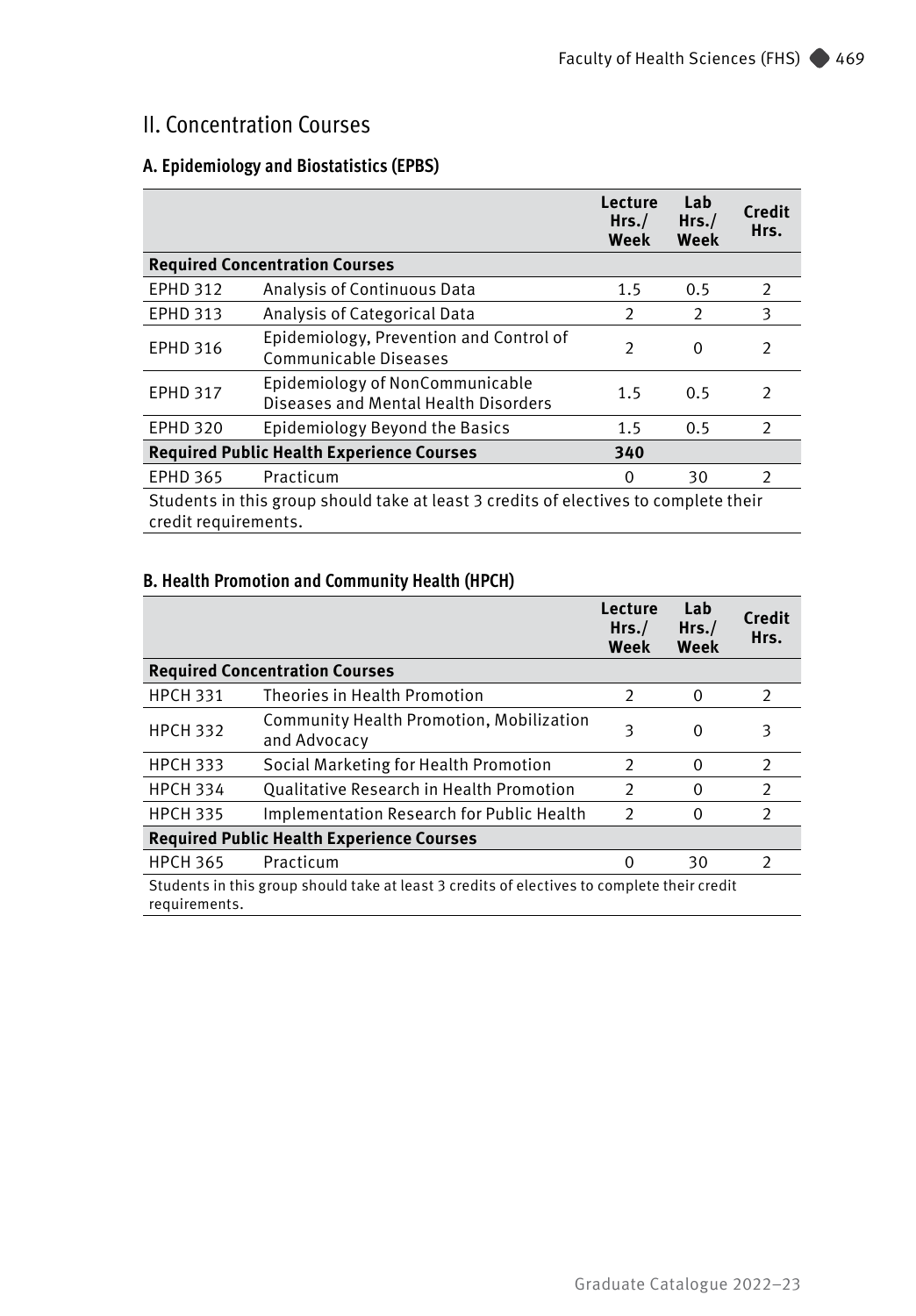|                                                                                                              |                                                                            | Lecture<br>Hrs.<br>Week | Lab<br>Hrs.<br>Week | Credit<br>Hrs. |
|--------------------------------------------------------------------------------------------------------------|----------------------------------------------------------------------------|-------------------------|---------------------|----------------|
|                                                                                                              | <b>Required Concentration Courses</b>                                      |                         |                     |                |
| <b>HMPD 306</b>                                                                                              | A Workshop on Microeconomics for<br>Healthcare                             | $\Omega$                | $\Omega$            | $\Omega$       |
| <b>HMPD 315</b>                                                                                              | Performance Improvement                                                    | 3                       | 0                   | 3              |
| <b>HMPD 318</b>                                                                                              | Policy and Decision Making in Health<br>Systems                            | $\overline{2}$          | 0                   | $\overline{2}$ |
| <b>HMPD 342</b>                                                                                              | Financial Management and Accounting in<br><b>Health Care Organizations</b> | 3                       | $\Omega$            | 3              |
| <b>HMPD 351</b>                                                                                              | <b>Health Economics</b>                                                    | $\overline{2}$          | 0                   | $\mathcal{P}$  |
| <b>Required Public Health Experience Courses</b>                                                             |                                                                            |                         |                     |                |
| <b>HMPD 365</b>                                                                                              | Practicum                                                                  | 0                       | 30                  | $\mathcal{P}$  |
| Students in this group should take at least 4 credits of electives to complete their<br>credit requirements. |                                                                            |                         |                     |                |

## **C. Health Management and Policy (HMP) Health Service Management Track**

## **Master of Science in Epidemiology (MS-EPID)**

## Admission Requirements

For full details on admission requirements to the Master of Science in Epidemiology, see the Admissions section of this catalogue. Mid-year admissions are only accepted for part-time students.

## Graduation Requirements

For information regarding graduation requirements, refer to the General University Requirements in this catalogue.

Credit requirements for the MS in Epidemiology are tabulated below:

| <b>Course Type</b>                              | <b>Credits</b> |
|-------------------------------------------------|----------------|
| Required                                        | 21             |
| Electives                                       |                |
| Thesis                                          | ь              |
| Total number of credits required for graduation | 30             |

## Credit Load

A full-time student must carry a minimum load of 9 credits per term. Students can register for up to 12 credits per term. Students who wish to register for more than 12 credits must petition the Graduate Studies Committee for approval.

For full information on academic rules and regulations and general requirements for the Master of Science in Epidemiology and Master of Science in Environmental Sciences (Major: Environmental Health), refer to the General University Policy section in this catalogue.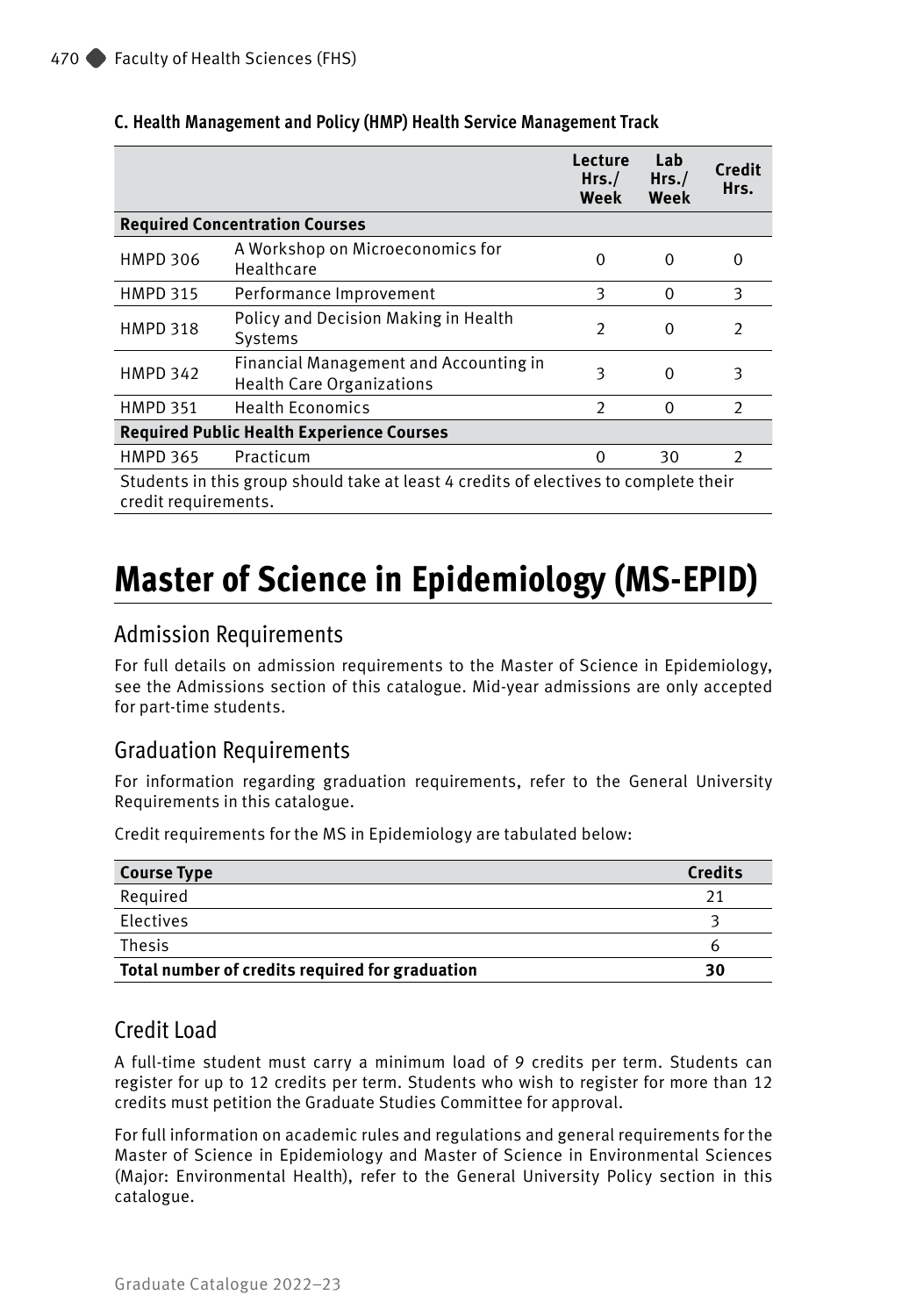## Responsible Code of Conduct (RCR) Requirements

All newly admitted graduate students are required to successfully complete an online course on Responsible Conduct of Research (RCR) from the Collaborative Institutional Training Initiative (CITI Program). The course "covers core norms, principles, regulations, and rules governing the practice of research." It consists of the following modules: Research Misconduct, Data Management, Authorship, Peer Review, Mentoring, Using Animal Subjects in Research, Conflicts of Interest, Collaborative Research and Research Involving Human Subjects. FHS requires the completion of the following additional two modules, Social and Behavioral Responsible Conduct of Research Course, as well as Students - Class Projects.

## Curriculum

|                         |                                                                                                          | Lecture<br>Hrs.<br>Week | Lab<br>Hrs.<br>Week | <b>Credit</b><br>Hrs. |
|-------------------------|----------------------------------------------------------------------------------------------------------|-------------------------|---------------------|-----------------------|
| <b>Required Courses</b> |                                                                                                          |                         |                     |                       |
| <b>PBHL 306A</b>        | Workshop Series: Library and Literature<br>Search Skills                                                 |                         |                     | $\Omega$              |
| <b>PBHL 306B</b>        | Workshop Series: Proposal Writing and<br>Literature Synthesis for Public Health<br>Research and Practice |                         |                     | 0                     |
| PBHL 312 <sup>1</sup>   | <b>Foundations of Public Health</b>                                                                      | 1.5                     | 0.5                 | 2                     |
| <b>PBHL 305</b>         | Contemporary issues in Public Health                                                                     | $\Omega$                | $\mathbf 1$         | 0                     |
| <b>PBHL 310</b>         | Research Methods in Public Health                                                                        | $\overline{2}$          | $\mathfrak{D}$      | 3                     |
| <b>EPHD 300</b>         | Principles of Epidemiology                                                                               | 1.5                     | 0.5                 | 2                     |
| <b>EPHD 310</b>         | <b>Basic Biostatistics</b>                                                                               | $\overline{2}$          | $\overline{2}$      | 3                     |
| <b>EPHD 312</b>         | <b>Analysis of Continuous Data</b>                                                                       | 1.5                     | 0.5                 | $\overline{2}$        |
| <b>EPHD 313</b>         | Analysis of Categorical Data                                                                             | $\overline{2}$          | $\overline{2}$      | 3                     |
| EPHD $3162$             | Epidemiology, Prevention and Control of<br>Communicable Diseases                                         | $\overline{2}$          | $\Omega$            | $\overline{2}$        |
| EPHD 317 <sup>3</sup>   | Epidemiology of Non Communicable<br>Diseases and Mental Health Disorders                                 | 1.5                     | 0.5                 | $\overline{2}$        |
| <b>EPHD 319</b>         | <b>Advanced Ouantitative Methods</b><br>of Epidemiology                                                  | $\mathbf{1}$            | $\Omega$            | $\mathbf{1}$          |
| <b>EPHD 320</b>         | <b>Epidemiology Beyond the Basics</b>                                                                    | 1.5                     | 0.5                 | $\overline{2}$        |
| <b>EPHD 395</b>         | Comprehensive Exam                                                                                       |                         |                     | $\Omega$              |
| <b>Electives</b>        |                                                                                                          |                         |                     |                       |
| EPHD 320A               | Causal Inference in Epidemiology                                                                         | 1                       | $\Omega$            | 1                     |
| <b>EPHD 321</b>         | Design and Analysis of Clinical Trials                                                                   | $\mathbf{1}$            | $\mathcal{P}$       | $\overline{2}$        |
| <b>EPHD 322</b>         | Special Topics in Epidemiology                                                                           | $\overline{2}$          | $\Omega$            | $\overline{2}$        |
| <b>EPHD 324</b>         | <b>Special Topics in Biostatistics</b>                                                                   |                         |                     | $1-3$                 |
|                         | Students should take at least 3 credits of electives.                                                    |                         |                     |                       |
| <b>Thesis</b>           |                                                                                                          |                         |                     |                       |
| <b>EPHD 399</b>         | <b>Thesis</b>                                                                                            |                         |                     | 6                     |

1) Accepted applicants at the Faculty of Health Sciences with a background in public health are eligible to sit for the PBHL 312 exemption exam that assesses their knowledge and understanding of the foundational learning objectives covered in the course. Please refer to the policy on FHS website under Students-> Current Students->Academic Resources.

2) Students can choose either one depending on their research interest

3) Students can choose either one depending on their research interest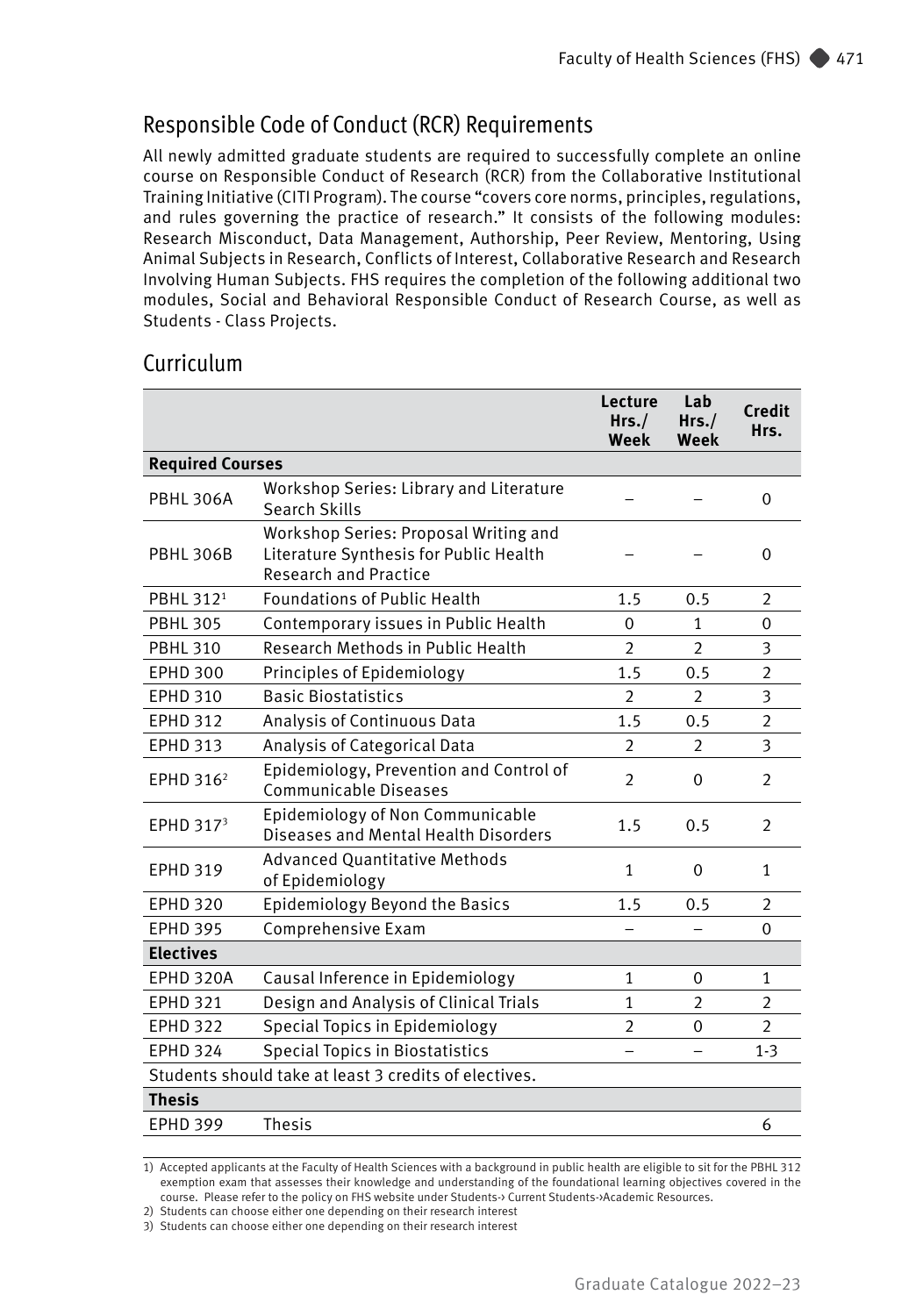# **Master of Science in Environmental Sciences (Major: Environmental Health)**

## Admission Requirements

For full details on the admission requirements for this interfaculty program, see the Admissions section of this catalogue and the admission policies for the Interfaculty Graduate Environmental Sciences Program IGESP (page 39). *Mid-year admissions are only accepted for part-time students.*

## Graduation Requirements

For information regarding graduation requirements, refer to the General University Requirements in this catalogue.

Credit requirements are tabulated below:

| <b>Course Type</b>                              | <b>Credits</b> |
|-------------------------------------------------|----------------|
| Core                                            | 15             |
| <b>Directed Electives</b>                       | ь              |
| <b>Free Electives</b>                           | $3 - 6$        |
| Project/Thesis                                  | 3/6            |
| Total number of credits required for graduation | 30             |

## Credit Load

A full-time student must carry a minimum load of 9 credits per term. Students can register for up to 12 credits per term. Students who wish to register for more than 12 credits must petition the Graduate Studies Committee for approval.

For full information on academic rules and regulations and general requirements for the Master of Science in Epidemiology and Master of Science in Environmental Sciences (Major: Environmental Health), refer to the General University Policy section in this catalogue.

## Responsible Code of Conduct (RCR) Requirements

All newly admitted graduate students are required to successfully complete an online course on Responsible Conduct of Research (RCR) from the Collaborative Institutional Training Initiative (CITI Program). The course "covers core norms, principles, regulations, and rules governing the practice of research." It consists of the following modules: Research Misconduct, Data Management, Authorship, Peer Review, Mentoring, Using Animal Subjects in Research, Conflicts of Interest, Collaborative Research and Research Involving Human Subjects. FHS requires the completion of the following additional two modules, Social and Behavioral Responsible Conduct of Research Course, as well as Students - Class Projects.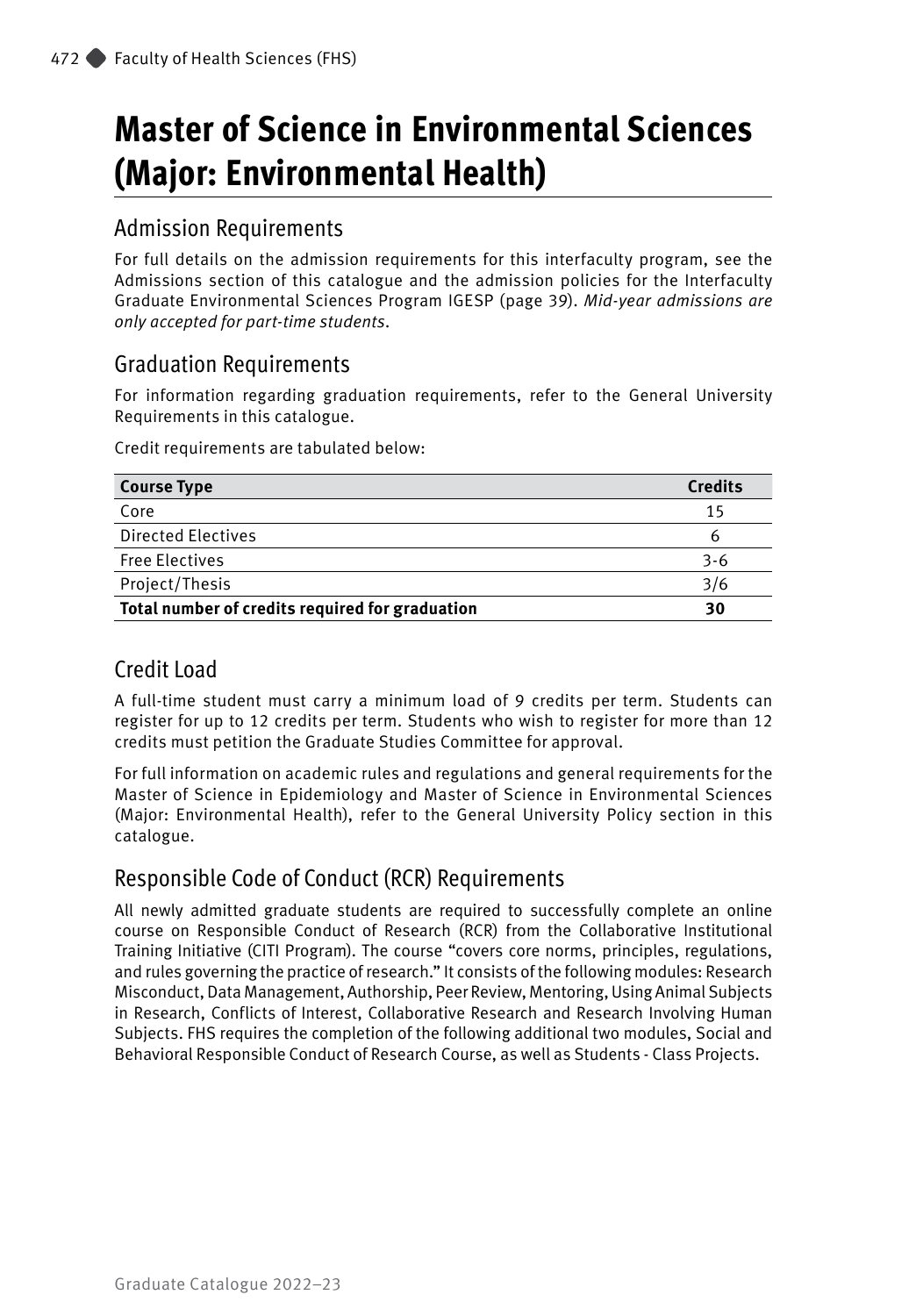## Curriculum

| <b>Course Type</b>          |                                                                                             | <b>Credits</b> |
|-----------------------------|---------------------------------------------------------------------------------------------|----------------|
| <b>A. Core Courses</b>      |                                                                                             | 15             |
| PBHL 306A                   | Library and Literature Search Skills 0 credit                                               | $\Omega$       |
| <b>PBHL 306B</b>            | Proposal Writing and Literature Synthesis for Public Health<br><b>Research and Practice</b> | $\Omega$       |
| <b>ENSC 640</b>             | <b>Toxicology and Environmental Health Hazards</b>                                          | 3              |
| <b>PBHL 310</b>             | Research Methods in Public Health                                                           | 3              |
| PBHL 312 <sup>1</sup>       | <b>Foundations of Public Health</b>                                                         | $\overline{2}$ |
| <b>ENHL 301</b>             | <b>Environmental Health and Sustainable Development</b>                                     | 1              |
| <b>ENHL 312</b>             | Occupational Health                                                                         | 3              |
| <b>ENHL 314</b>             | <b>Environmental Management Systems</b>                                                     | 3              |
| <b>ENSC 695</b>             | Comprehensive Exam                                                                          | $\Omega$       |
| <b>B. Electives</b>         |                                                                                             | $9 - 12$       |
| <b>Directed Electives</b>   |                                                                                             | 6              |
| <b>Free Electives</b>       |                                                                                             | $3 - 6$        |
| <b>C. Thesis or Project</b> |                                                                                             | $3 - 6$        |
| <b>ENSC 699</b>             | Thesis                                                                                      | 6              |
| <b>ENSC 697</b>             | Project                                                                                     | 3              |
|                             | Total number of credits required for graduation                                             | 30             |

<sup>122 1</sup> Accepted applicants at the Faculty of Health Sciences with a background in public health are eligible to sit for the PBHL 312<br>exemption exam that assesses their knowledge and understanding of the foundational learnin course. Please refer to the policy on FHS website under Students-> Current Students->Academic Resources.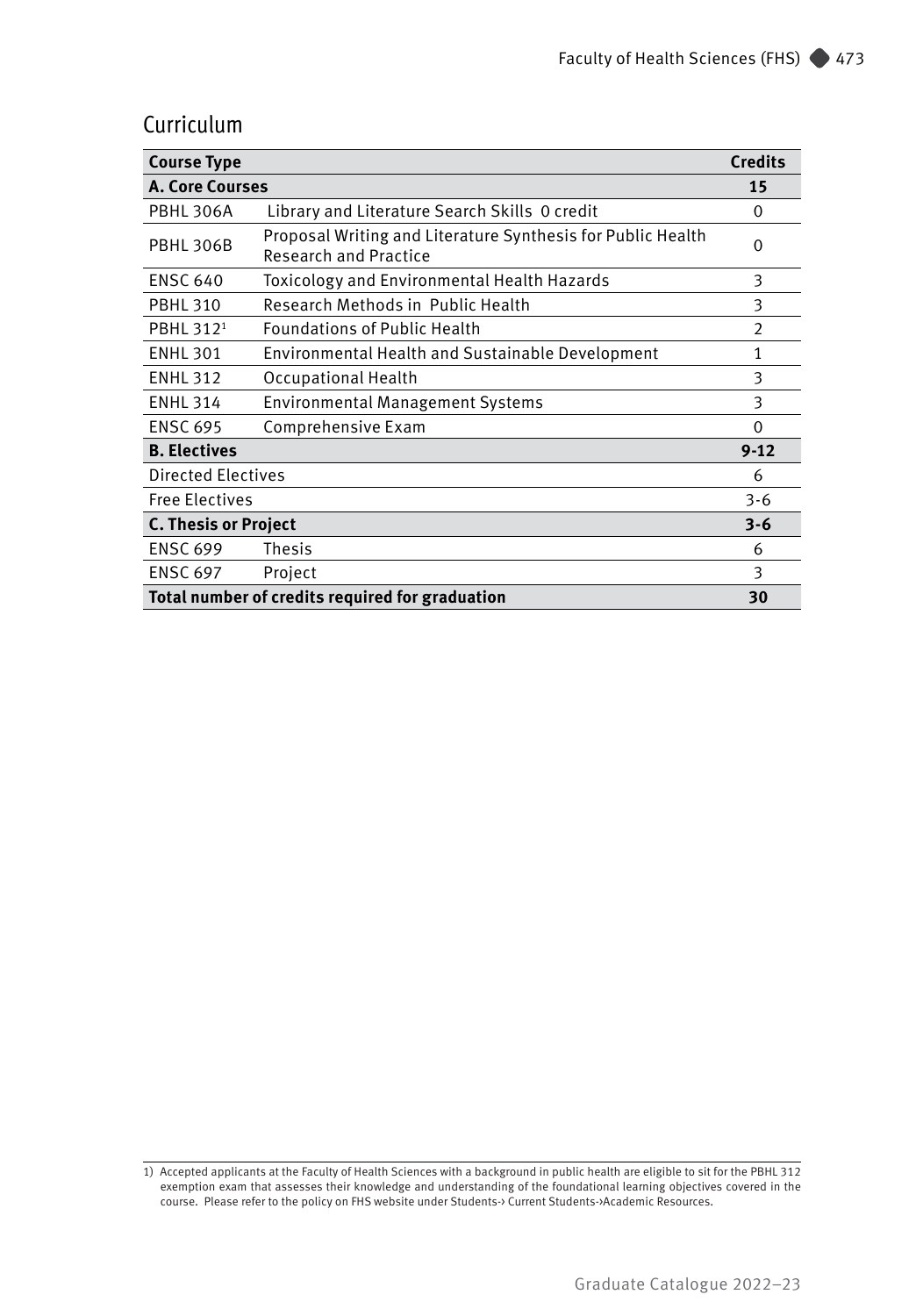# **Doctor of Philosophy (PhD) in Epidemiology**

## Mission

The mission of the PhD Program in Epidemiology is to provide advanced training in epidemiology, statistical skills and cutting-edge research methods. Graduates of the program acquire competencies to undertake high quality independent research, to assume professorial positions at universities, and to obtain leadership positions in research units in Ministries of Health and health care institutions in Lebanon, the region and beyond.

## Program Goals

The primary goals of the program are to:

- Graduate epidemiologists with advanced training, who can teach advanced courses, lead independent epidemiological research, and promote rigorous epidemiological practice.
- Strengthen epidemiological research, and support research collaborations and partnerships at FHS and beyond to improve data systems and address existing and emerging public health problems in Lebanon and the region.

## Admission Requirements

To be eligible for admission to the PhD program, a candidate must:

- Hold a master's degree in Epidemiology or a relevant discipline such as public health, nursing, statistics and health informatics, pharmacy, biological sciences and others, from AUB or other recognized institution of higher learning. A minimum cumulative course average of 85 (3.7) over 100, or its equivalent, is required for admission.
- Have achieved an acceptable score on the Graduate Record Exam (GRE) general component taken in the last five years.
- Demonstrate English proficiency as stipulated in the university Graduate Catalogue for requirement for admission into PhD studies
- Submit a complete application to the Office of Admissions that includes the following items: (1) Official transcripts and certified copies of degrees and certificates from previous universities, (2) official GRE scores on the general component, (3) letters of recommendation (a minimum of three letters), (4) personal statement outlining interest in the program of study focusing on research interests and experience, and (5) an updated CV.
- Shortlisted Applicants will also be required to complete an interview in person

## Financial Support

The department offers, on a selective basis, substantial support which fully covers tuition and includes a monthly stipend. There are also some funds available to support participation in international conferences; these funds are awarded on a competitive basis. In return, students help in teaching introductory courses. Their duties also include help in proctoring and correcting exams.

## Program Requirements

The PhD in Epidemiology Program requires the completion of 27.5 credit hours of coursework beyond the master's degree and 24 credit hours of thesis work. The coursework consists of 16 credits of core epidemiology and biostatistics courses, 1.5 credit of core research courses, 4-5 credits selected from a specified set of epidemiology and biostatistics courses and 5-6 credits of pre-approved elective courses. The last 10 credits provide the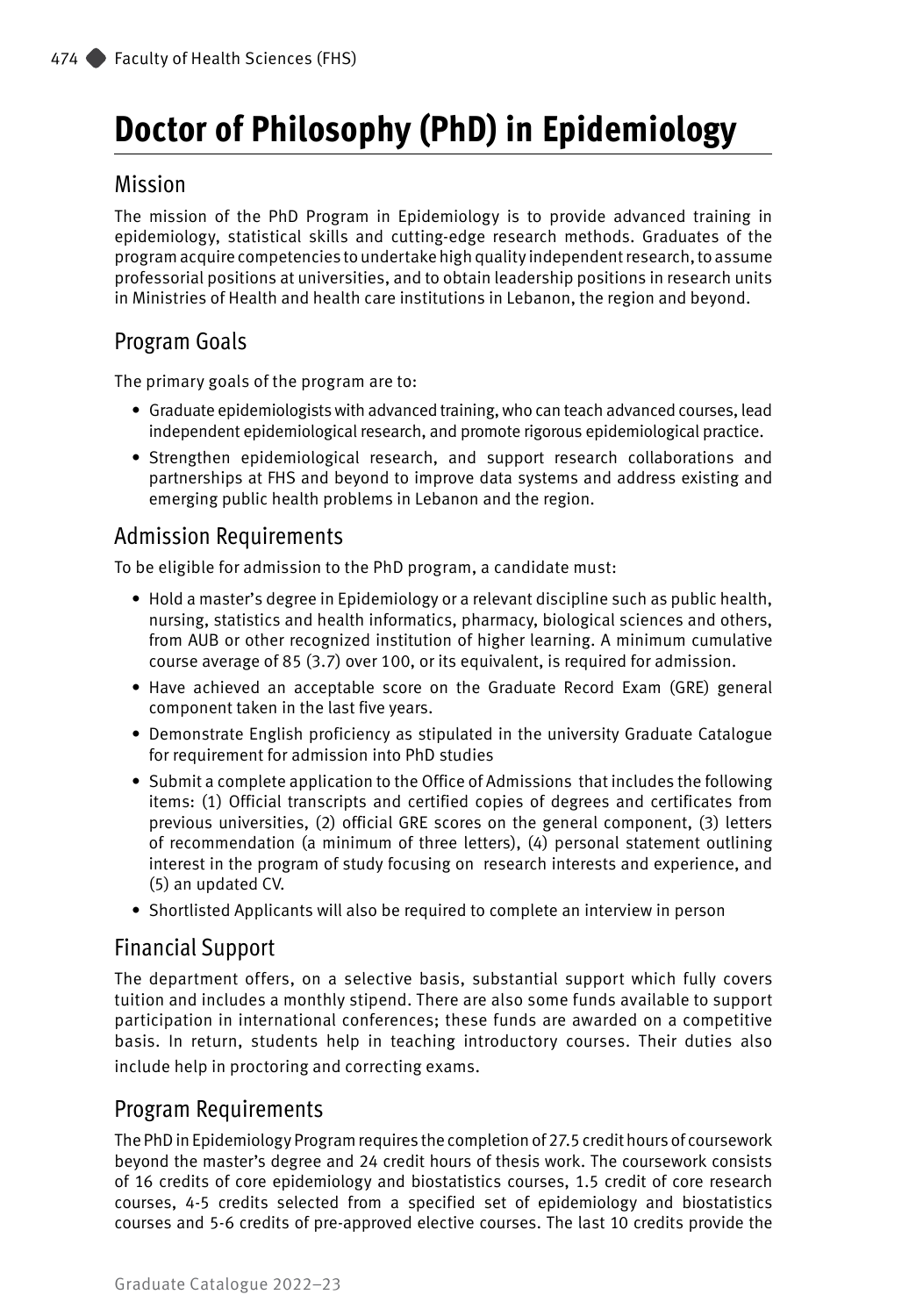opportunity for students, through a variety of choices, to specialize, focusing on a specific area of epidemiology. For the dissertation, primary data collection is highly encouraged.

| Course                                                                          | <b>Course Name</b>                                                                         | <b>Credit</b><br><b>Hours</b> |
|---------------------------------------------------------------------------------|--------------------------------------------------------------------------------------------|-------------------------------|
|                                                                                 | Epidemiology/Biostatistics core courses (16 cr.)                                           |                               |
| <b>EPHD 403</b>                                                                 | Advanced Epidemiology Methods: Case Control and Cohort<br><b>Studies</b>                   | 3                             |
| <b>EPHD 404</b>                                                                 | Introduction to Causal Inference Methods                                                   | $\overline{2}$                |
| <b>EPHD 405</b>                                                                 | Social and Behavioral Factors in Epidemiology                                              | $\overline{2}$                |
| <b>EPHD 406</b>                                                                 | Epidemiology in Action                                                                     | 3                             |
| <b>EPHD 410</b>                                                                 | Applied Multivariate and Longitudinal Methods in Health<br>Sciences                        | 3                             |
| <b>EPHD 411</b>                                                                 | Statistics for Psychosocial Research Psychometrics and<br>measurement of Latent Constructs | 3                             |
|                                                                                 | Research related core courses (1.5 cr.)                                                    |                               |
| <b>EPHD 440</b>                                                                 | <b>Doctoral Seminar</b>                                                                    | $\Omega$                      |
| <b>EPHD 445</b>                                                                 | <b>Writing Research Grants</b>                                                             | 0                             |
| SHARP 315                                                                       | Introduction to Research Ethics and Responsible Conduct<br>of Research                     | 1.5                           |
|                                                                                 | Specified set of Epidemiology/Biostatistics courses (4-5 cr.)                              |                               |
| <b>EPHD 312</b>                                                                 | Analysis of Continuous Data                                                                | $\overline{2}$                |
| <b>EPHD 315</b>                                                                 | Nonparametric Data Analysis                                                                | $\overline{2}$                |
| <b>EPHD 321</b>                                                                 | Design and Analysis of Clinical Trials                                                     | $\overline{2}$                |
| <b>EPHD 322</b>                                                                 | Special Topics in Epidemiology                                                             | $2 - 3$                       |
| <b>EPHD 328</b>                                                                 | Systematic Review and Meta-Analysis                                                        | 3                             |
| <b>EPHD 407</b>                                                                 | <b>Global Health</b>                                                                       | $\overline{2}$                |
| <b>EPHD 412</b>                                                                 | <b>Survival Analysis</b>                                                                   | $\mathfrak{D}$                |
| Elective courses                                                                |                                                                                            | $5 - 6$                       |
| Thesis courses                                                                  |                                                                                            | 24                            |
| <b>EPHD 480</b>                                                                 | Qualifying Exam Part I: Comprehensive Exam                                                 | $\Omega$                      |
| <b>EPHD 481</b>                                                                 | Qualifying Exam Part II: Defense of Thesis Proposal                                        | $\Omega$                      |
| EPHD 482 (3), EPHD 483 (6), EPHD 483A (6), EPHD 484 (9), EPHD486 (0):PhD Thesis |                                                                                            |                               |
| <b>EPHD 487</b>                                                                 | <b>Thesis Defense</b>                                                                      | 0                             |

## Thesis Qualifying Exam: Parts 1 and 2

After taking and passing all core and required courses, students should register in two zero credit courses, the thesis proposal preparation and the comprehensive exam. They should pass both parts of the PhD Qualifying Exam: Part 1 which is the written comprehensive exam, administered by the department; and Part 2 which is the oral exam involving defense of the thesis proposal, administered by the thesis committee (please refer to the AUB Graduate Studies catalogue for details about the PhD Qualifying Exam).

## Thesis Defense

Students have to defend their thesis within at most three years following passing Part 2 of the PhD Qualifying Exam.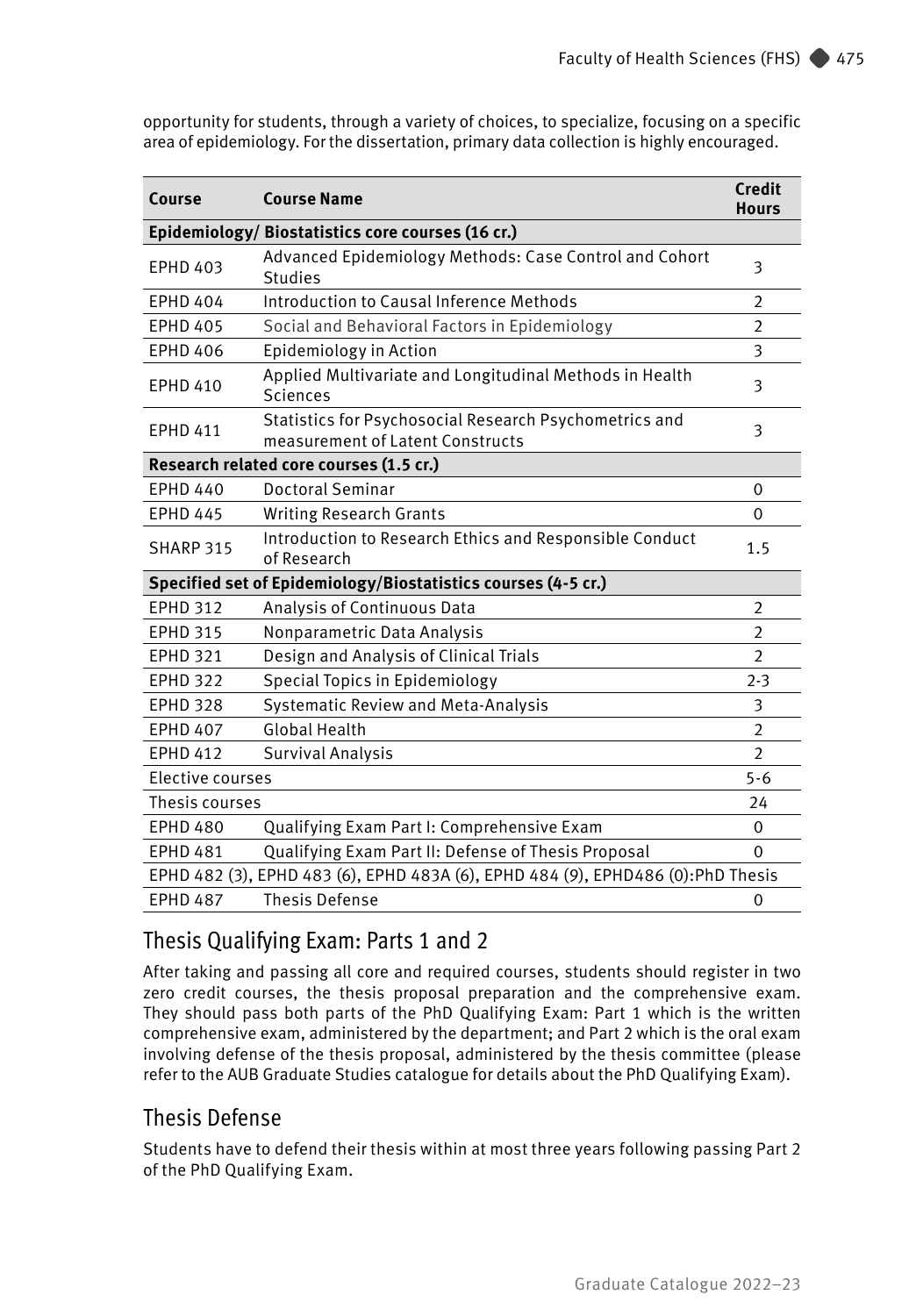## Teaching Requirements

One of the competencies of the PhD program is for doctoral students to develop experience in teaching. This is accomplished by: (a) serving as a Teaching Assistant in a course taught by departmental faculty for at least one semester, and (b) attending a minimum of one workshop on Teaching Effectiveness organized by the Center for Teaching and Learning at AUB (CTL) or attending a course at EDUC department. These requirements need to be completed between year 2 and year 4 of the program.

## Residence Requirements

The program completion time frame for the regular track is 3 to 5 based on AUB residency requirements. Extension requires Graduate Council approval upon recommendation by the faculty Graduate Studies Committee. Authorized leaves of absence, approved by the PhD Program Committee/Department are the only means of waiving the residency and registration requirements. Policies concerning statute of limitations (for program completion) and leaves of absence are identified in the General Policies and Procedures section of the AUB Graduate Studies catalogue.

Core courses of the program should be taken at AUB, while further required or elective courses could be taken at a recognized institution of higher learning, preferably CEPH accredited, amounting to at most 12 credits that are transferable upon departmental approval. Courses are eligible for transfer only if they are taken beyond master's degree requirements and fulfill the criteria for type of eligible courses as outlined in the General University Academic Information section of the catalogue for PhD transfer of credits. Students will be encouraged to spend a full term or a shorter duration in a School of Public Health in the US, Canada or Europe to take courses or engage in research.

To fulfill the minimum residence requirements for the PhD degree, a student must register for at least six terms beyond the completion of the master's degree.

## Interdisciplinary Courses

**PBHL 303 Design and Evaluation of Public Health Programs 2.2; 3 cr.** This course introduces students to the concepts and methods of public health program design and evaluation. Students will develop skills for assessing population needs for the development of health programs. The course then covers public health program design, including developing measurable objectives, identifying evidence-based intervention strategies, and planning for program implementation. Students will learn to select appropriate methods for impact and process evaluation of health programs. *Prerequisite: PBHL 310 and PBHL 312 or (PHNU 300 & NFSC 307 & NFSC 301 & HPCH 334 (concurrently)).*

## **PBHL 304 Public Health Policy and Advocacy 3.0; 3 cr.**

This course introduces students to the relevant concepts and approaches in public health policy and advocacy. It will provide students with a basic understanding of the public health policymaking process as well as the basic elements of advocacy. The aim is to make MPH students informed of the complex nature about public health policy development, be critical consumers of health policy research and evidence, and analytical of the influence of various actors on the policy process. Students will learn the stages of the policy process (i.e., agenda setting, policy development, policy implementation and policy evaluation). The field draws upon numerous disciplines. As such, course readings will be drawn from political science, sociology, biomedical sciences and policy studies. Students will also cover the basic elements of an advocacy process, including defining the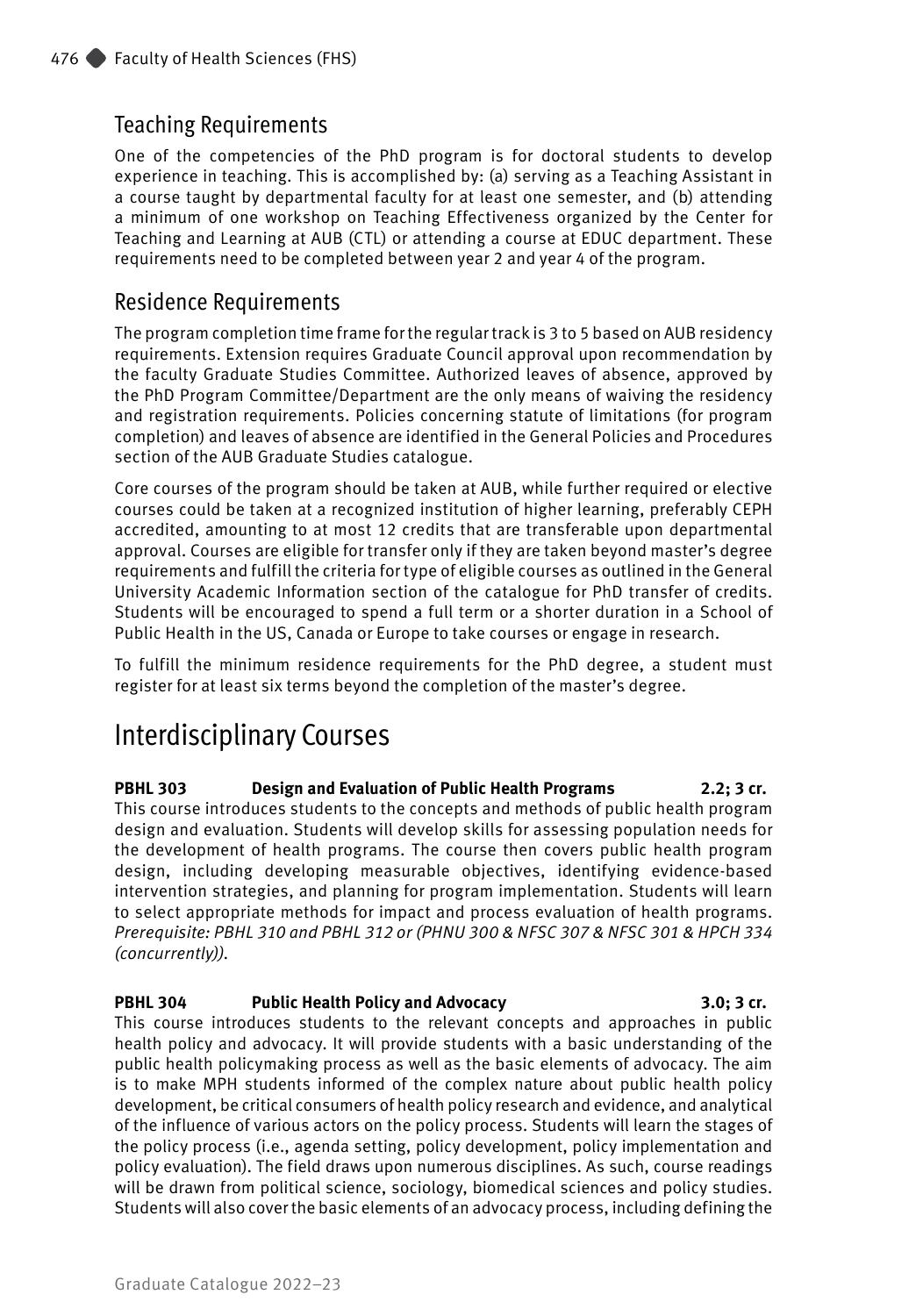issue, understanding the audiences and crafting advocacy strategies. Case studies, class discussions, and guest speakers will provide tangible examples of public health policy and advocacy processes at the national, regional and international levels. Ethics and equity considerations will be included in discussions related to concepts and application.

## **PBHL 305 Contemporary Issues in Public Health 0 cr.**

The seminar provides a platform to discuss contemporary issues in public health. Students integrate previously acquired knowledge and skills into analyzing local, regional, or global contemporary issues and their impact on public health and the environment. Course content will vary each year in light of salient issues and will be tailored to student interests. Students are expected to be active learners and to participate in the selection of relevant academic articles/media resources (in consultation with the course instructor), and to facilitate class discussions. *Prerequisite: Completion of all core and at least three concentration courses.* 

**PBHL 306 A Workshop Series: Library and Literature Search Skills 0 cr.** A 2 day hands-on compulsory workshop for all MPH students where learners acquire search skills to look for, identify, read, evaluate and save their literature searches in order to write a synthesis for their academic work. The workshop trains learners on the use of major resources at the University libraries (search engines, databases,…), search techniques, and the use of databases to search, store and save searches. It also provides them with skills to evaluate the extracted information, synthesize the literature and identify a gap. Based on this, they write-up a short synthesis of a selection of relevant literature.

## **PBHL 306 B Workshop Series: Proposal Writing and Literature Synthesis 0 cr. for Public Health Research and Practice**

This is a required 2-day workshop for all MPH students that enables learners to develop skills for writing a concept note and draft proposal for public health research and practice on a question or topic of their interest that they have discussed or thought through in Public Health Research Methods or a similar course. Given that the field of public health entails both research and intervention, technical skills for developing a project proposal for research and intervention are necessary for the public health practitioner. The workshop addresses the types of concept notes and proposals, their elements and stages of writing. The workshop will also provide learners with an overview on traits of a good writer and tips from successful proposals as well as with examples of weak or unsuccessful applications. *Prerequisite: PBHL 310 and PBHL 306A.*

## **PBHL 306 C Workshop Series: Conflict Resolution, The CONFIGURE CONFIDENT CONFIDENT CONFIDENTS Mediation and Negotiation Skills**

A two-day workshop where graduate students will be trained on how to manage interpersonal conflict effectively. During this workshop, learners will develop an understanding of different types of interpersonal conflict, as well as causes and prominent human behaviors in a conflict situation. They will also practice negotiation skills and conflict resolution strategies through simulations of various scenarios while using mediation and problem solving skills. *Prerequisite: HPCH 301.*

## **PBHL 307 Public Health and Armed Conflict 3.0; 3 cr.**

This is a graduate (3-credit) course that applies a health lens analysis to understanding war and armed conflict. The health lens is useful because health is universal and we can deploy the rich tools of health analysis to wars/armed conflicts. On the one hand,through looking at health, we can appreciate the wide range of consequences of wars/armed conflicts. On the other hand, a health examination illuminates our understanding of

## Graduate Catalogue 2020–21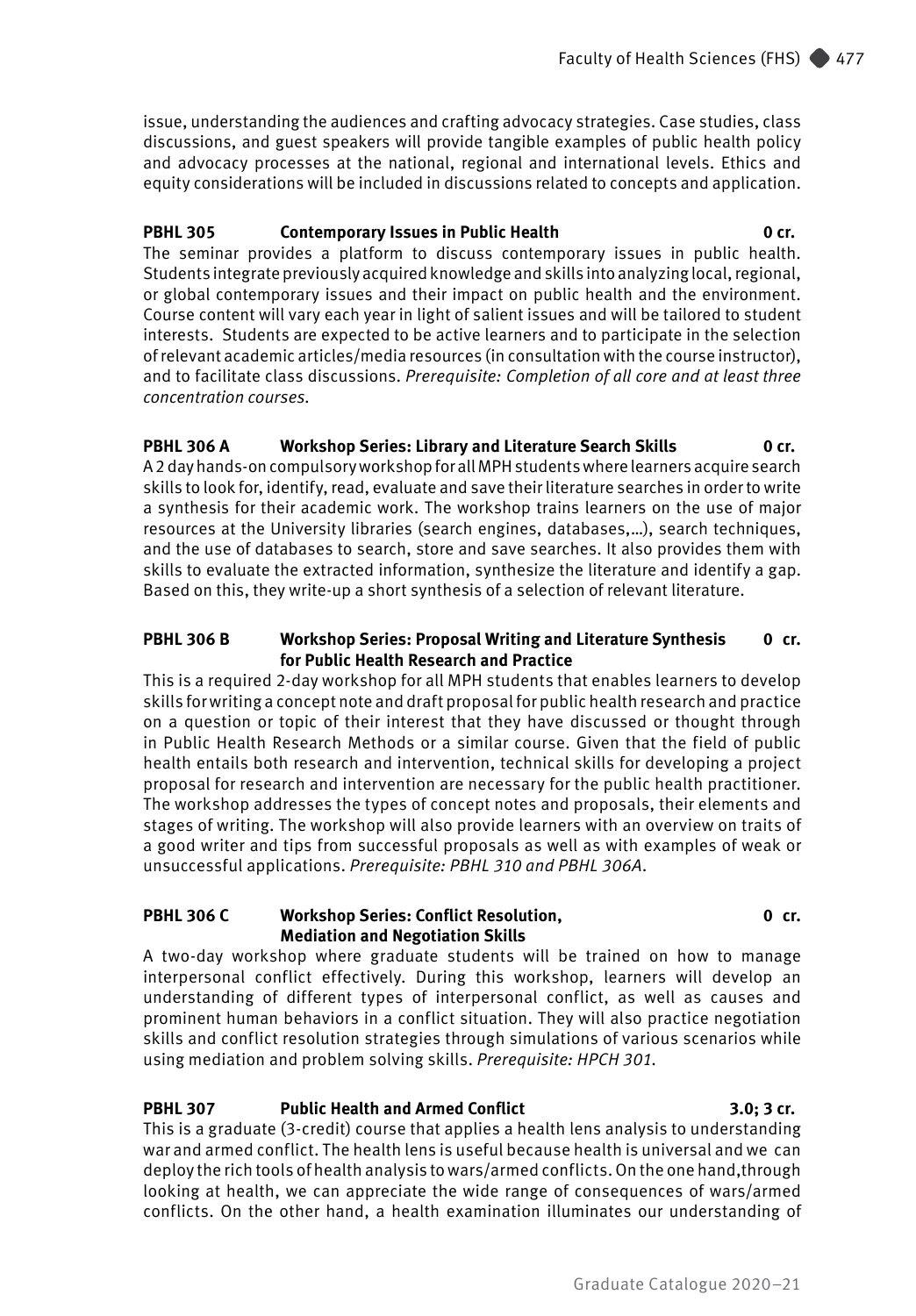wars/armed conflicts themselves(e.g. analysis of attacks on health care give insights about conduct of war and the positions of belligerents towards applicable international laws during conflict).We can then build on the insights generated from a health lens analysis to develop interventions to safeguard health in war/armed conflict and to even impact war/armed conflict. Our approach is informed by human rights and humanitarian principles.

## **PBHL 308 Methods in Humanitarian Settings 1.0;1cr.**

This one-credit course is offered to FHS students who are enrolled in the Certificate of Public Health in Conflict and Protracted Crises. The course: 1) introduces students to the definition, types, and management of humanitarian emergencies; 2) enhances their methodological skills to conduct research and evaluation in complex humanitarian and disease outbreak settings; 3) prepares them to identify and discuss solutions to practical, conceptual, and ethical challenges in humanitarian response. *Prerequisites: PBHL 310 and PBHL 312*

## **PBHL 310 Research Methods in Public Health 2.2; 3 cr.**

This course addresses the principles of research design and the methods used in both quantitative and qualitative public health research. The course encourages students to think critically about public health evidence and how it is derived. Topics include the following: the distinct but complementary roles of quantitative and qualitative research approaches; synthesizing published literature to identify a research gap; formulating research questions; choosing appropriate methods of quantitative data collection for public health; the process of qualitative data collection and qualitative analysis using software; and ethical issues in public health research. Practical and conceptual issues are both discussed.

## **PBHL 312** Foundations of Public Health 1.5:0.5: 2 cr.

This is a graduate course which introduces learners to the field of Public Health, its principles, values and functions. Students will learn how to use theory in public health to analyze contemporary local and global health issues and their determinants. Course material focuses on biological, psychological, environmental, behavioral, wider social and global determinants of health and their interrelationships. Throughout the course, students use a variety of learning material to apply theory, critical thinking and discuss public health ethics in a broad array of real world examples. The course will prepare graduate students for further course work and training in PH.

## **PBHL 320** Special Topics in Public Health 1-3 cr.

A course that explores special topics, contexts, populations, or skills that influence public health practice and research. The course is focused on applied experiences, dialogue and discussion, and critical thinking. *Repeated for credit under different topics. Offered occasionally.*

## **PBHL 399 Integrative Learning Experience I and II 1-2 cr.**

The Integrative Learning Experience (ILE) provides an opportunity for students to synthesize the competencies that they have gained during the MPH program by completing a substantive project of public health relevance. Over the course of two consecutive regular terms, students are expected to design and implement a project that addresses their interests while contributing to the field of public health. A variety of project forms are acceptable within the guidelines set by the Graduate Public Health Program. Each student will develop and implement the project under the guidance of a faculty advisor. The ILE is completed over two terms: Integrative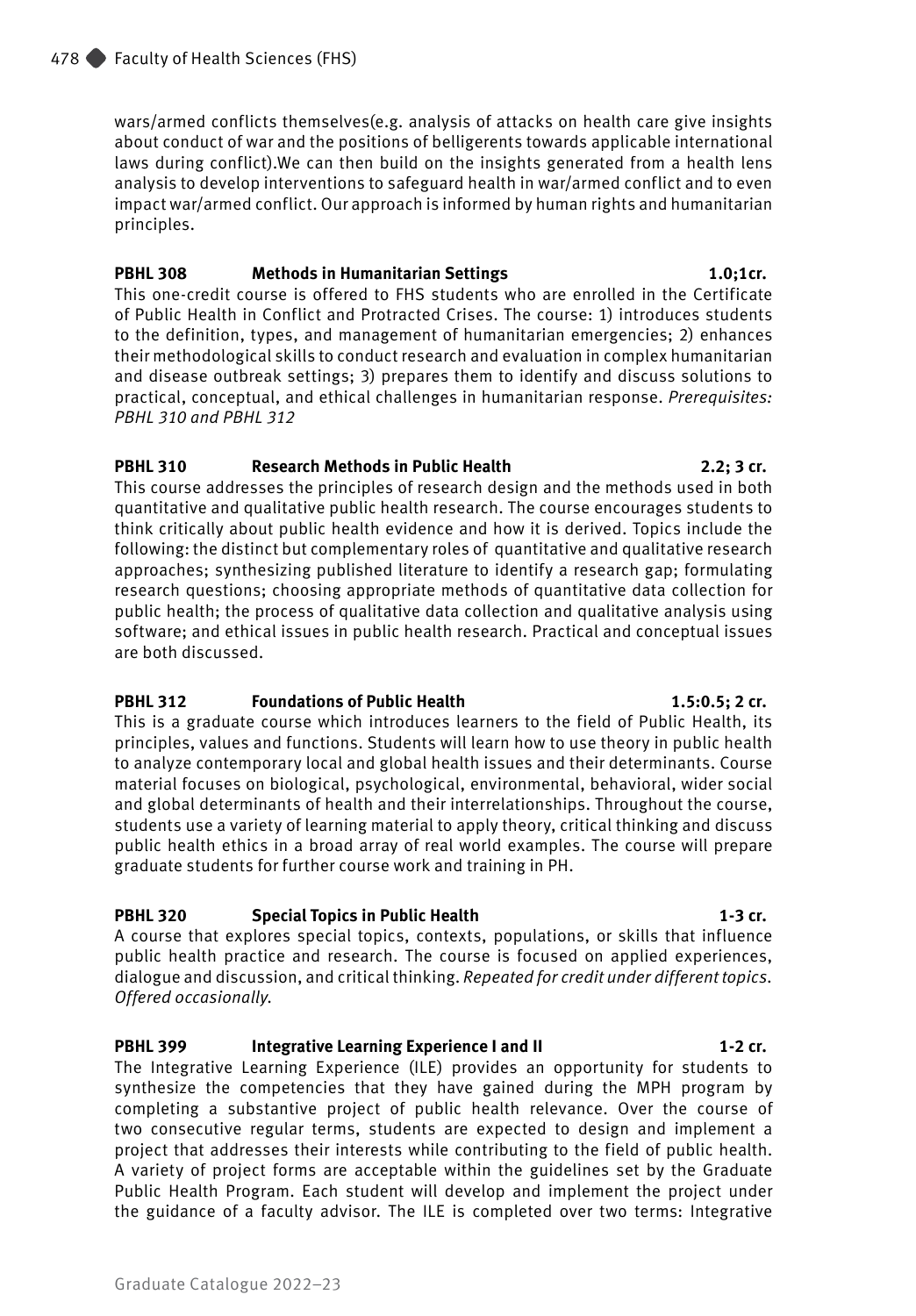Learning Experience I (1 credit) and Integrative Learning Experience II (2 credits). *Pre-requisite: Completion of all but two of the concentration courses. Co-requisites: EPHD 310,PBHL 310 and EPHD 300. ILE I (PBHL 399A) is a pre-requisite for ILE II (PBHL 399B).*

## Interdepartmental Courses

### **IDTH 210 Fundamentals of Medical Research1 40.10; 3 cr.** This course provides first year medical students with their first exposure to research methodology. Fundamental principles and concepts of evidence-based medicine, epidemiology and biostatistics are presented and discussed.

## **IDTH 215 Becoming a Doctor-3: Global Health1 21.21; 2 cr. and Social Medicine**

This course introduces students to central issues in the practice of social medicine and global health and the connection between them. It examines how social forces become embodied as pathologies; how political, economic and historic trends influence the distribution of disease among different populations; and how new trends in the organization of care affect the most vulnerable members of society.

**IDTH 268 Clerkship in Preventive Medicine and Public Health1 10.80** A clerkship in which teams of senior medical students assess, critique and propose solutions to problems of public health or clinical significance. The students examine policy, organizational, social and individual challenges to these problems, addressing issues such as equity in health and setting public health programs, and identifying opportunities for change. Data collection and statistical analysis are secondary objectives.

### **IPEC 300 Inter-Professional Education and Collaboration 1.1; 1 cr.** In this course students from nursing and public health will learn how population health is best promoted and safe, patient-centered care is best provided through a collaborative health teams approach. This is a required course for senior undergraduate Nursing and Master of Public Health students. The course is case-based on health topics across the life-course on which inter-professional collaboration is necessary. Discussion groups combining public health and nursing students will be moderated by faculty members from the two professions. Students will learn the roles and responsibilities of other health professions and how to function in inter-professional teams. Prerequisites: For MPH students: Completion of all, or all but one, of the concentration course. Undergraduate Nursing students must be in their senior year. *Enrolment by other students is possible upon the approval of the course coordinator. Prerequisite: Completion of all but one of the concentration courses.*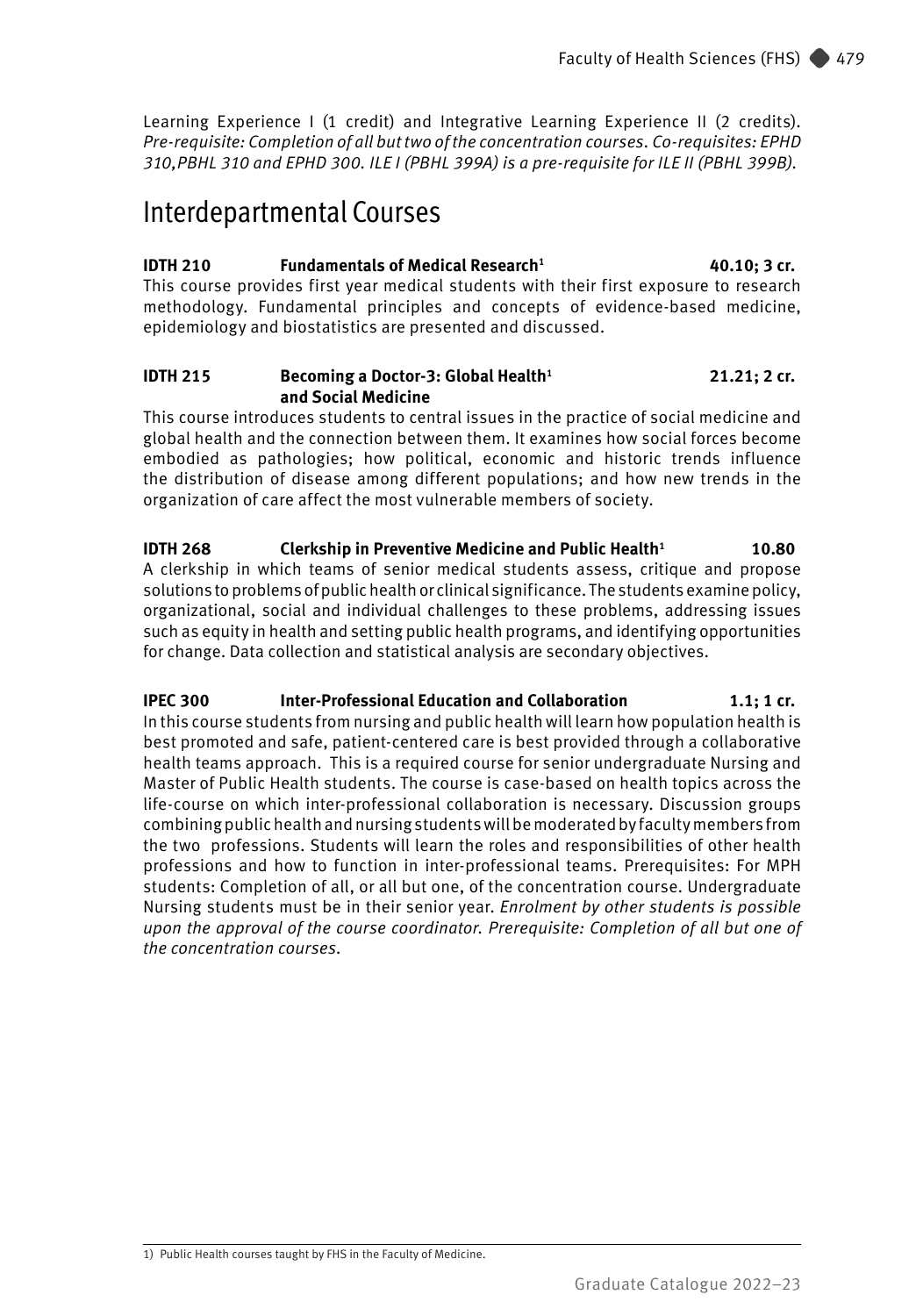# **Other Programs**

# **Executive Master in Health Care Leadership (EMHCL)**

Program Director: Kassak, Kassem

The Executive Master in Health Care Leadership (EMHCL) is designed for professionals who have significant responsibility in the healthcare sector, including those from health care delivery, pharmaceutical and product manufacturing, healthcare consulting, health management systems, insurance, patient advocacy, public health, and policy and regulatory institutions. The program seeks to identify a highly qualified and diverse student cohort. Candidates representing a broad range of experience in the healthcare sector are chosen for each cohort to ensure a rich peer-to-peer learning experience.

# **Admission Requirements**

An applicant is considered for admission to the program if s/he meets the minimum admission requirements outlined under the Admissions section of this catalogue. Applicants to the program will be evaluated based on their academic and professional achievements with a minimum of a bachelor's degree recognized by AUB, record of previous professional experience (a minimum of five years), two letters of recommendation (academic and professional), and a personal statement. Applicants must be currently employed in a managerial post and demonstrate leadership potential and prospects for academic and professional success. They must also meet the Readiness for University Studies in English (RUSE) as stipulated in the Admissions section of this catalogue.

Applicants who fail to meet the RUSE may be eligible to take the University Preparatory Program (UPP) Graduate Course or enroll in other intensive English courses depending on their test scores. Their enrolment will be contingent upon passing these courses. Furthermore, applicants will be interviewed as part of the selection process. The decision about admission to the program will be based on a thorough review of student applications, supporting documents and the interview.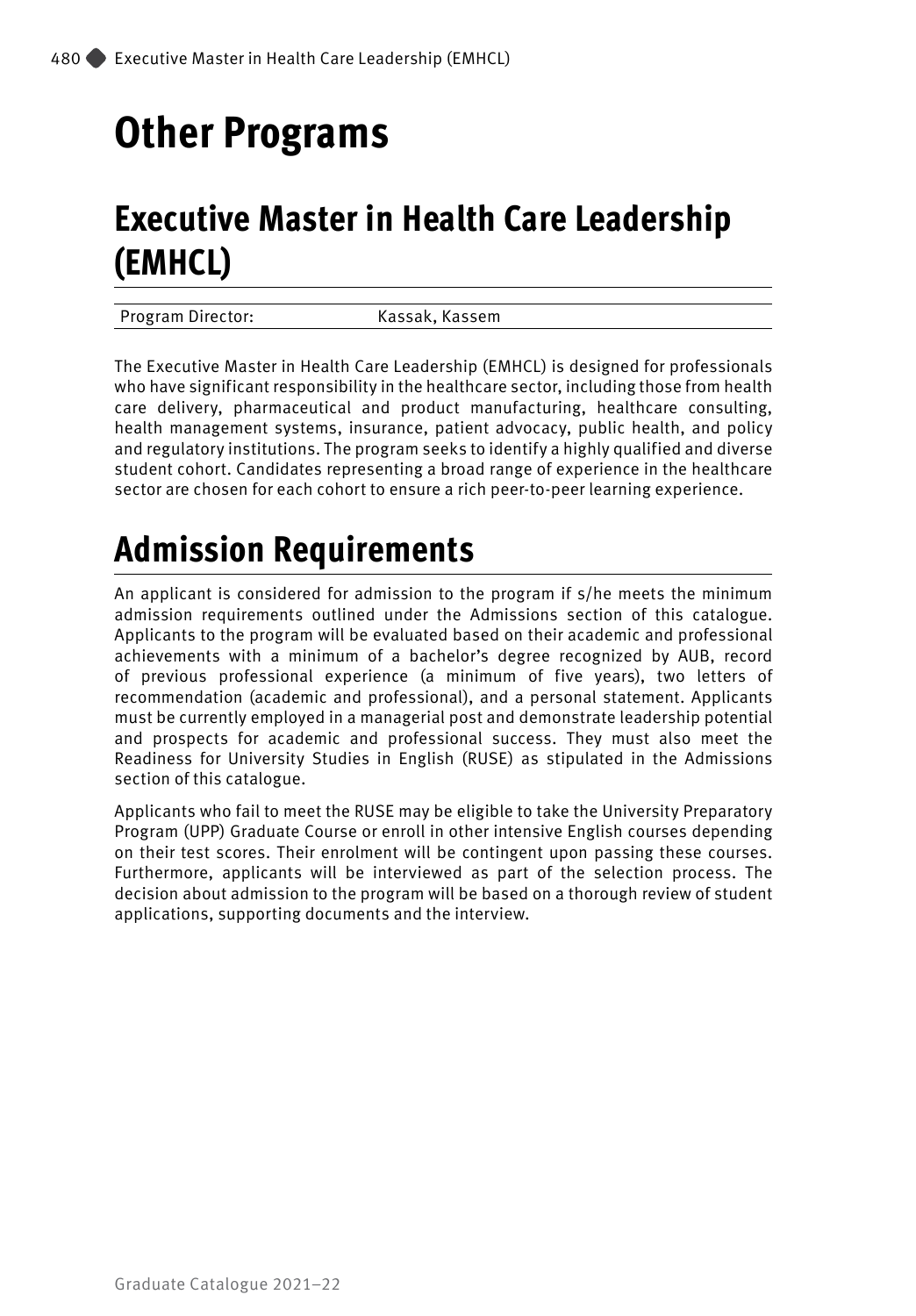# **Program Outline**

## Curriculum

The EMHCL curriculum consists of 21 courses, totaling 45 credit hours, distributed across three healthcare themes which include Foundation, Advanced Managerial Functioning, and Health Systems Policy and Reform.

| <b>Course Type</b>         |                                                | <b>Credits</b>         |
|----------------------------|------------------------------------------------|------------------------|
| <b>Theme I: Foundation</b> |                                                |                        |
| <b>EHCL 300</b>            | Managing Healthcare Organizations              | 3                      |
| <b>EHCL 301</b>            | Communication and Behavioral Change for Health | $\overline{2}$         |
| <b>EHCL 303</b>            | <b>Health Economics</b>                        | $\overline{2}$         |
| <b>EHCL 305</b>            | Research Methods and Application               | 3                      |
| <b>EHCL 306</b>            | <b>Evidence Based Management</b>               | 1.5                    |
| <b>EHCL 304</b>            | <b>Statistical Tools and Analysis</b>          | $\mathcal{P}$          |
| <b>EHCL 302</b>            | Epidemiology in Health Care                    | 1.5                    |
|                            |                                                | <b>Total 15</b>        |
|                            | Theme II: Advanced Managerial Functioning      |                        |
| <b>EHCL 310</b>            | Health Informatics and Information Technology  | 2.5                    |
| <b>EHCL 313</b>            | Data and Decision Making (Use of IT)           | 1.5                    |
| <b>EHCL 307</b>            | Leadership                                     | 3                      |
| <b>EHCL 314</b>            | Advanced Program Planning and Evaluation       | $\overline{2}$         |
| <b>EHCL 315</b>            | <b>Strategic Planning and Management</b>       | $\overline{2}$         |
| <b>EHCL 309</b>            | <b>Financial Accounting and Management</b>     | $\mathfrak{D}$         |
| <b>EHCL 308</b>            | Marketing in Healthcare                        | 1.5                    |
| <b>EHCL 312</b>            | Performance Improvement and Innovation         | 1.5                    |
| <b>EHCL 311</b>            | Human Resources Management                     | $\mathfrak{D}$         |
|                            |                                                | <b>Total 18</b>        |
|                            | Theme III: Health Systems Policy and Reform    |                        |
| <b>EHCL 316</b>            | Organizational Restructure and Reform          | 1.5                    |
| <b>EHCL 318</b>            | Policy, Politics and Decision Making           | C.                     |
| <b>EHCL 317</b>            | <b>Ethics and Law</b>                          | 1.5                    |
| <b>EHCL 319</b>            | <b>Communicating with Policy Makers</b>        | 3                      |
| <b>EHCL 320</b>            | Practicum and Capstone in Leadership           | 4                      |
|                            |                                                | <b>Total 12</b>        |
|                            |                                                | <b>Grand Total: 45</b> |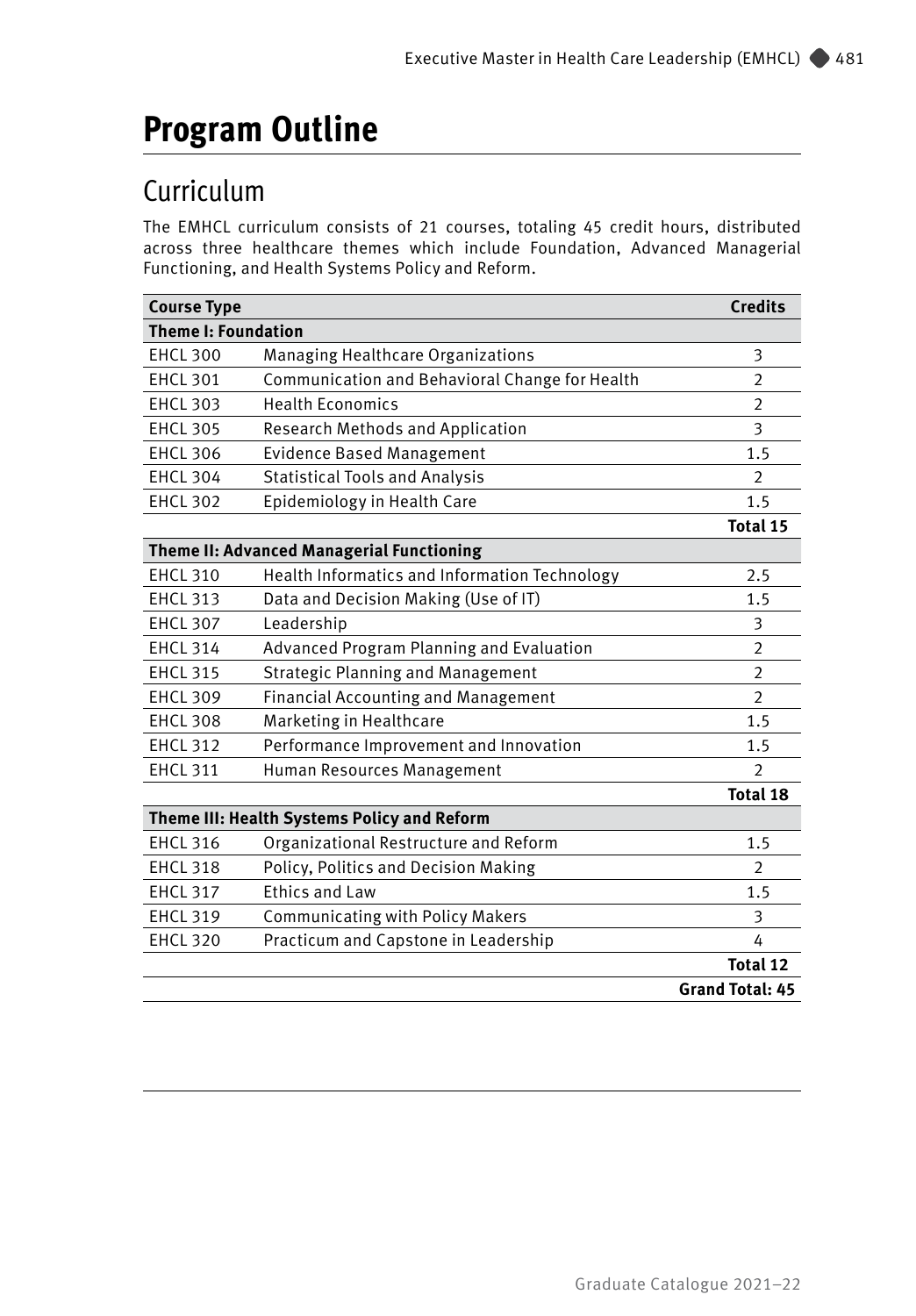# **Program Delivery**

The EMHCL Program is delivered in a highly interactive modular blended learning format which takes approximately 18 months to complete. This flexible program is delivered through 15 intensive sessions, each of which is offered every five weeks. Each intensive session requires on-campus or residential attendance of 5 days for a total of 75 residential days over the 18-month period.

The program totals 45 credit hours. Each credit hour consists of 12.5 hours of class instruction corresponding to 1.5 on-campus days. Each on-campus day consists of 8 class hours of instruction.

| <b>Credit Hours (per course)</b> | <b>Equivalent Teaching Days</b> |
|----------------------------------|---------------------------------|
|                                  | 1.5                             |
| 1.5                              | 2.5                             |
|                                  | 3.5                             |
| 2.5                              | 4.5                             |
|                                  |                                 |
|                                  |                                 |

## Credit Hour Equivalence to On-Campus Days

# **Academic Rules and Regulations**

## Graduation Requirements

All recommendations for graduation are made by vote of the faculty on the recommendation of the Graduate Studies Committee.

To be eligible for graduation from the EMHCL Program, a student must accomplish the following:

- pass all required courses with a minimum grade of 70 (C+),
- earn a cumulative average of at least 80 (3.2),
- and successfully complete a minimum of 45 credit hours.

## Probation

Students are evaluated for potential placement or removal of probation upon their completion of every 9 credit hours (minimum) in the program.

## Placement on Probation

A student is placed on probation if one of the following occurs:

- s/he fails any graduate course taken for credit (passing grade is 70 or C+)
- or s/he fails to obtain a minimum average of 80 or GPA of 3.2 on at least 9 credit hours.

A student with an admission score (cumulative and major averages) between 75 (GPA: 2.7) and 80 (GPA: 3.2) will be admitted on probation.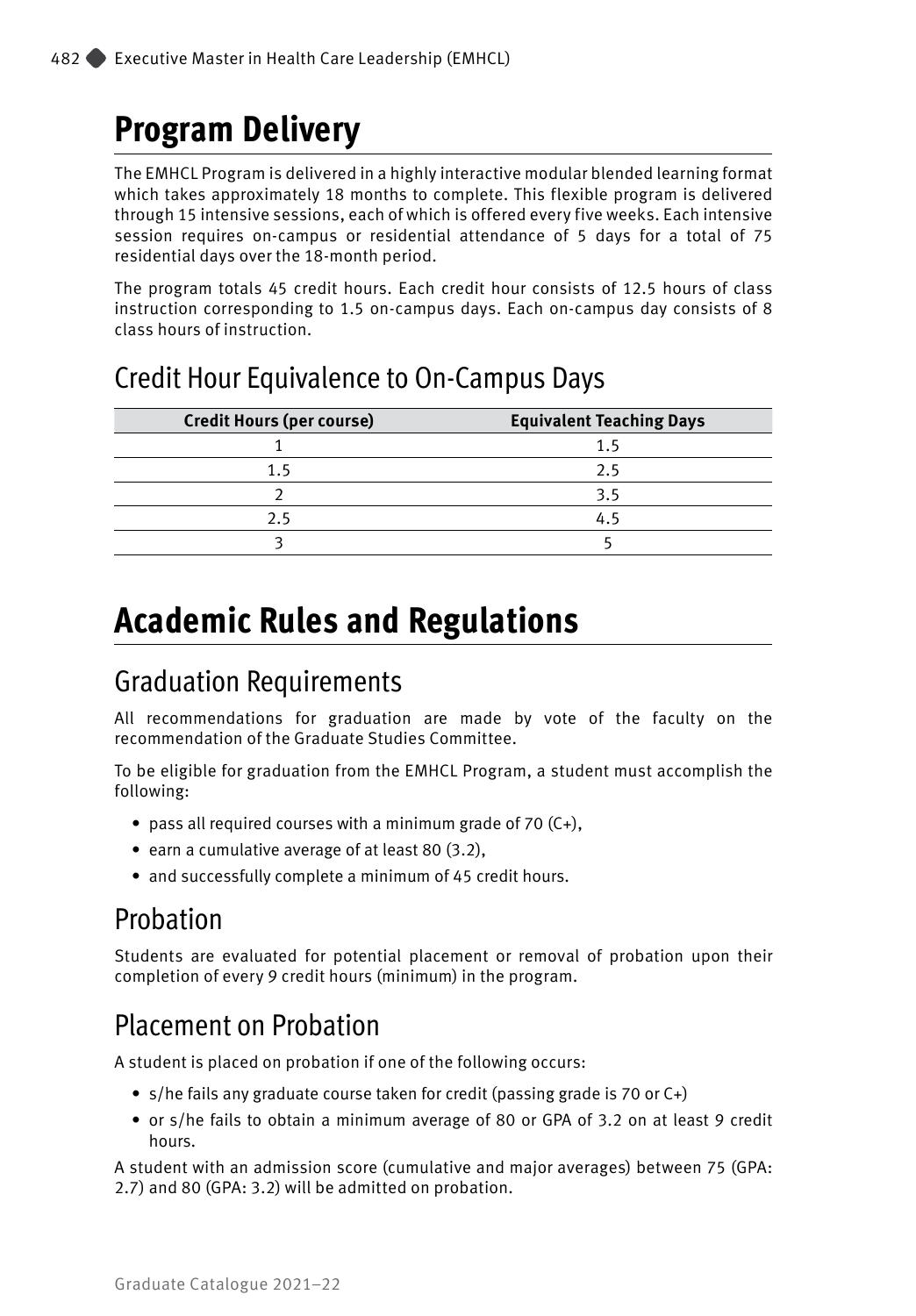## Removal of Probation

A student who is placed on probation because of grade and/or average is required to complete a three-week makeup plan mutually agreed upon with the EMHCL Program Director. After completion of the makeup plan, the student is re-evaluated for potential removal of probation.

To remove probation, the student should:

- attain a minimum grade of 70 (C+) in every registered course and
- have an evaluated average of at least 80 (GPA: 3.2).

A student admitted on probation will be removed from probation if after completion of at least 9 credit hours, s/he has passed all courses and attained an average of 80 (GPA: 3.2).

## Dismissal from the Program

A student on probation may be dismissed upon the recommendation of the EMHCL Program Director and the Graduate Studies Committee if one of the following occurs:

- s/he has failed to be removed from probation after the completion of the three-week makeup plan
- or the EMHCL Program Director and Graduate Studies Committee regard the student as not having made satisfactory academic progress or as not having behaved in accordance to the norms and values upheld by FHS or AUB.

## Policy on Transfer of Credits

A transfer of credits may be considered when a course is satisfactorily completed with a minimum grade of 80 or equivalent at a recognized university, faculty or program. The transferred credits are accepted in lieu of credits earned in a comparable course in or outside FHS. Request for transfer of credits for EMHCL students is only possible if the student completed the course in which transfer is sought within five years of the transfer request date.

The number of credits that can be transferred in comparable courses cannot exceed 9 credits.

For courses taken at FHS, a transfer of credits may be considered for all passed courses.

## Procedure for Transfer of Credits

For a student to be exempted from or to transfer courses from AUB or another university, the candidate should petition the FHS Graduate Studies Committee and attach the following official documents after consulting with the EMHCL Director:

- a letter of request for exemption and/or transfer
- the official catalogue of the transferring institution
- a detailed description of course content and syllabus
- an official statement of records/grades earned for the course(s)

Transferring universities must be considered to have comparable standards to those of AUB.

The EMHCL Director should seek the opinion of the course instructor(s) and the department faculty in writing and then submit the recommendation of the department, along with the supporting documents, to the FHS Graduate Studies Committee for final approval.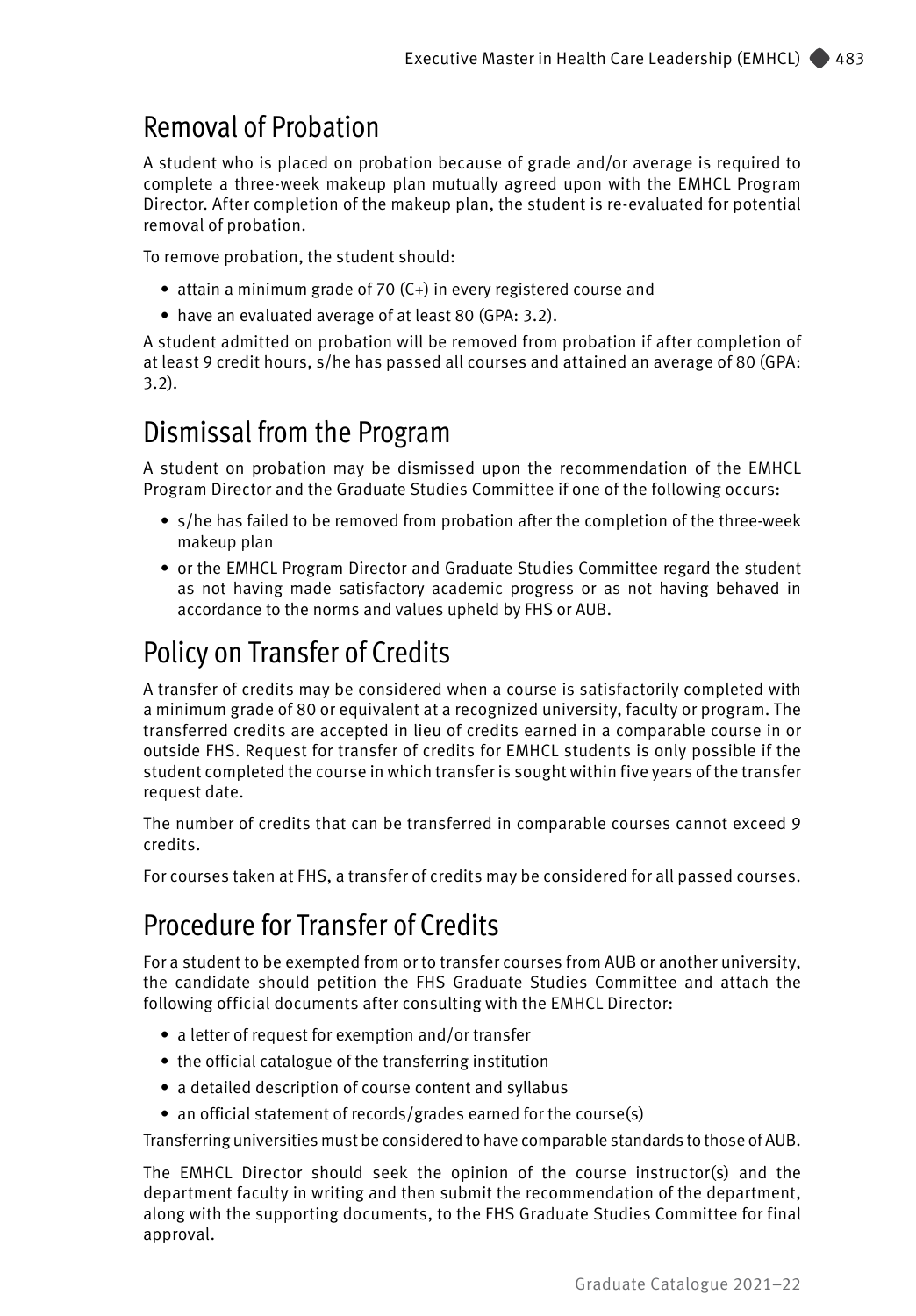# **Course Descriptions**

## **EHCL 300 Managing Healthcare Organizations 3 cr.**

The course addresses the main components, resources and functions of health care systems. It is designed for an experienced audience to identify organizational and health system problems and apply systems thinking in resolving them. Furthermore, the course introduces various management theories and management processes that pertain to the healthcare service sector. Topics covered include strategic management, human resources management, information management and material management. This course equips future leaders of healthcare organizations with the necessary managerial skills needed to reach and implement decisions about future activities.

## **EHCL 301 Communication and Behavior Change for Health 2 cr.**

The aim of this course is to discuss the communication concepts and frameworks that healthcare executives can employ to improve communication within their institution or with both the internal and external customer in order to enhance health and wellbeing. Major emphasis will be placed on the theoretical underpinnings in the field of communication including an understanding of influences on behavior and health, as well as the critical need for attention to ethics, justice and equity to achieve goals of communication for health.

## **EHCL 302 Epidemiology in Health Care** 1.5 cr. **1.5 cr.**

This course presents ways in which epidemiology can support the decision-making process in health services research, policies, management and evaluation.

## **EHCL 303 Health Economics 2 cr.**

A course that covers the application of the principles of microeconomics to the health field, utilization of the techniques of microeconomics to the study of prices and markets in the health field, and developing competence in cost analysis and cost projections.

## **EHCL 304 Statistical Tools and Analysis 2 cr.**

This course introduces basic statistical experimentation methods in addition to general concepts of estimation and inferences. Simple and multiple regression, single factor and multifactor analysis of variance, multiple comparisons, goodness of fit tests, nonparametric procedures, and power of tests are covered. Statistical software packages, such as SPSS, are also introduced.

## **EHCL 305 Research Methods and Application 3 cr. 3 cr.**

The first component of this course presents an overview of the principles of quantitative and qualitative research methods. The second component aims at imparting to students some practical research skills. By becoming familiar with the research process, future healthcare leaders are equipped to critically appraise published research and communicate their research findings.

## EHCL 306 **Evidence Based Management 1.5 cr.**

This course acquaints participants with evidence-based approaches in health care organizations including how information and knowledge can cure organizational ills and dysfunctions and how to gain competitive advantage with evidence. It covers decisionmaking models and challenges of why leaders and managers do not use evidence in making decisions. The course provides guidance on evidence-based organizations and evidence-based leaders/managers (intuitive versus rational decision-making) and also on how to overcome decision inertia.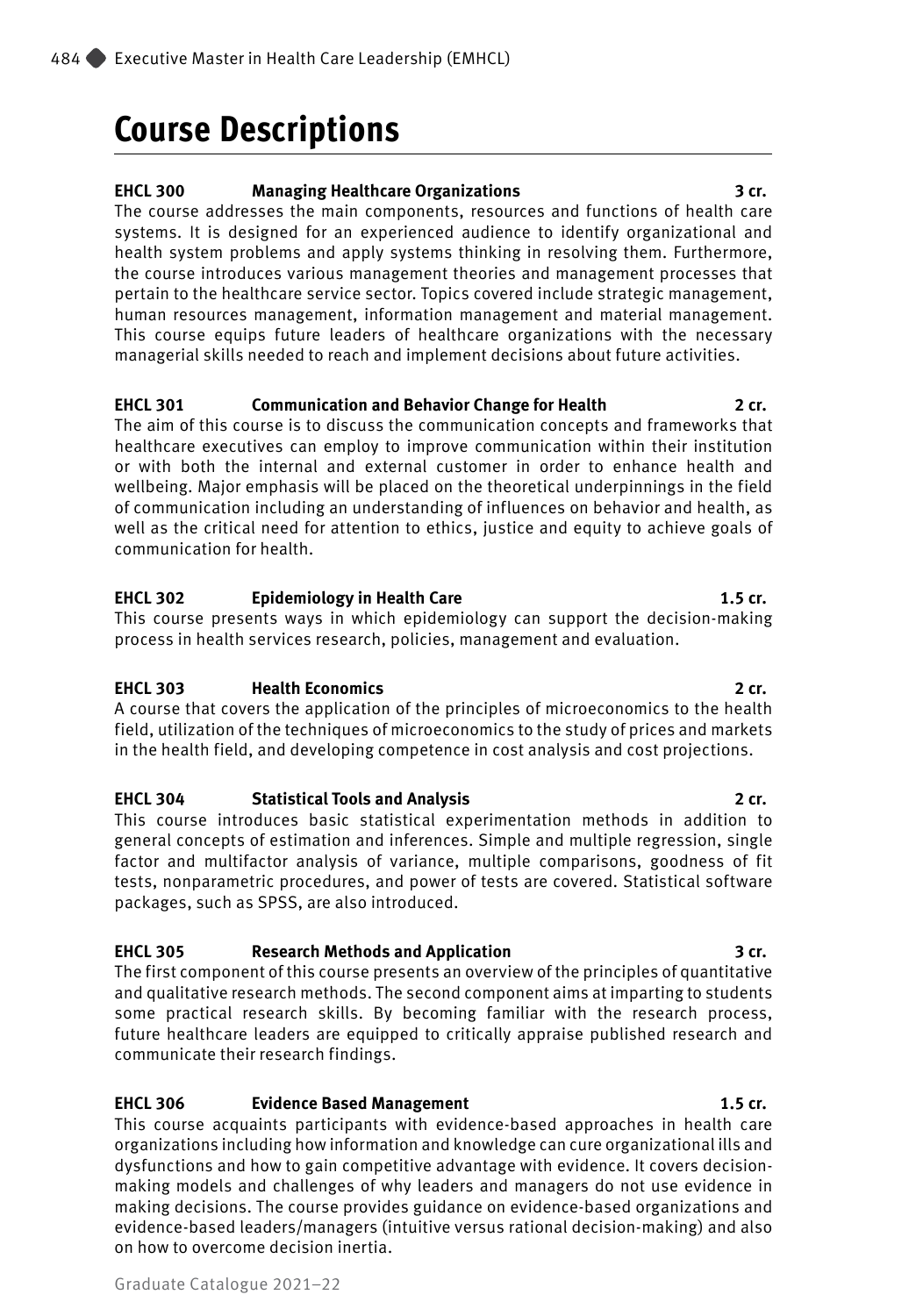## **EHCL 307** Leadership **3 cr. 3 cr. 3 cr.**

This course describes the concept of leadership in healthcare organizations, identifies traditions through which leadership has been analyzed, considers the role of organizational culture, and explains the larger set of roles leaders may play in health care organizations while discussing the evidence from recent research literature on leadership in healthcare organizations.

## **EHCL 308** Marketing in Healthcare 1.5 cr. **1.5 cr.** 2015

This course addresses the principles of marketing and their application to the healthcare sector. It also sheds light on how these marketing principles need to respond to the changing environmental forces that are shaping the healthcare service sector. Through the employment of case studies, healthcare leaders learn how to identify and prioritize marketing challenges facing their organizations and develop creative strategies for solving these problems.

## **EHCL 309 Financial Accounting and Management 2 cr.**

This course covers the most important principles and applications of healthcare finance including both accounting and financial management. It discusses the basic foundations of financial management and demonstrates how future healthcare leaders can apply financial management theory and principles to make better decisions that promote the financial wellbeing of their organizations.

## **EHCL 310 Health Informatics and Information Technology 2.5 cr.**

This course explores the theoretical framework of Health Informatics and Information Technology and examines critical issues and challenges within the field as well as opportunities for improving the management of healthcare through information technology. Topics include electronic health records, telemedicine, human computer interfaces, and e-Health among others.

## EHCL 311 Human Resources Management 2 cr.

This course highlights how to effectively deal with personnel management by focusing on the importance and impact of human resources on healthcare organizations. Topics to be discussed include: strategic HR management; planning, attracting and selecting human resources; placing, developing and evaluating HR; retention; HRH migration and brain drain.

## **EHCL 312 Performance Improvement and Innovation 1.5 cr.**

This course focuses on the principles and current practices of performance improvement in healthcare settings. It incorporates human technology and service excellence in improving performance within health care settings and ensuring that innovative improvement is an integrated part of organizational and individual behavior. Future healthcare leaders also explore the use of various quality improvement tools including, but not limited to: FOCUS-PDCA, balanced scorecards and reengineering, among others.

## **EHCL 313 Data and Decision Making (Use of IT) 1.5 cr.**

In an unstable and politically charged healthcare environment, the availability and understanding of objective and reliable data is crucial for determining healthcare needs and customer expectations as well as institutional service strategies. This course examines the generation of valid and reliable data and its functional use in decision making.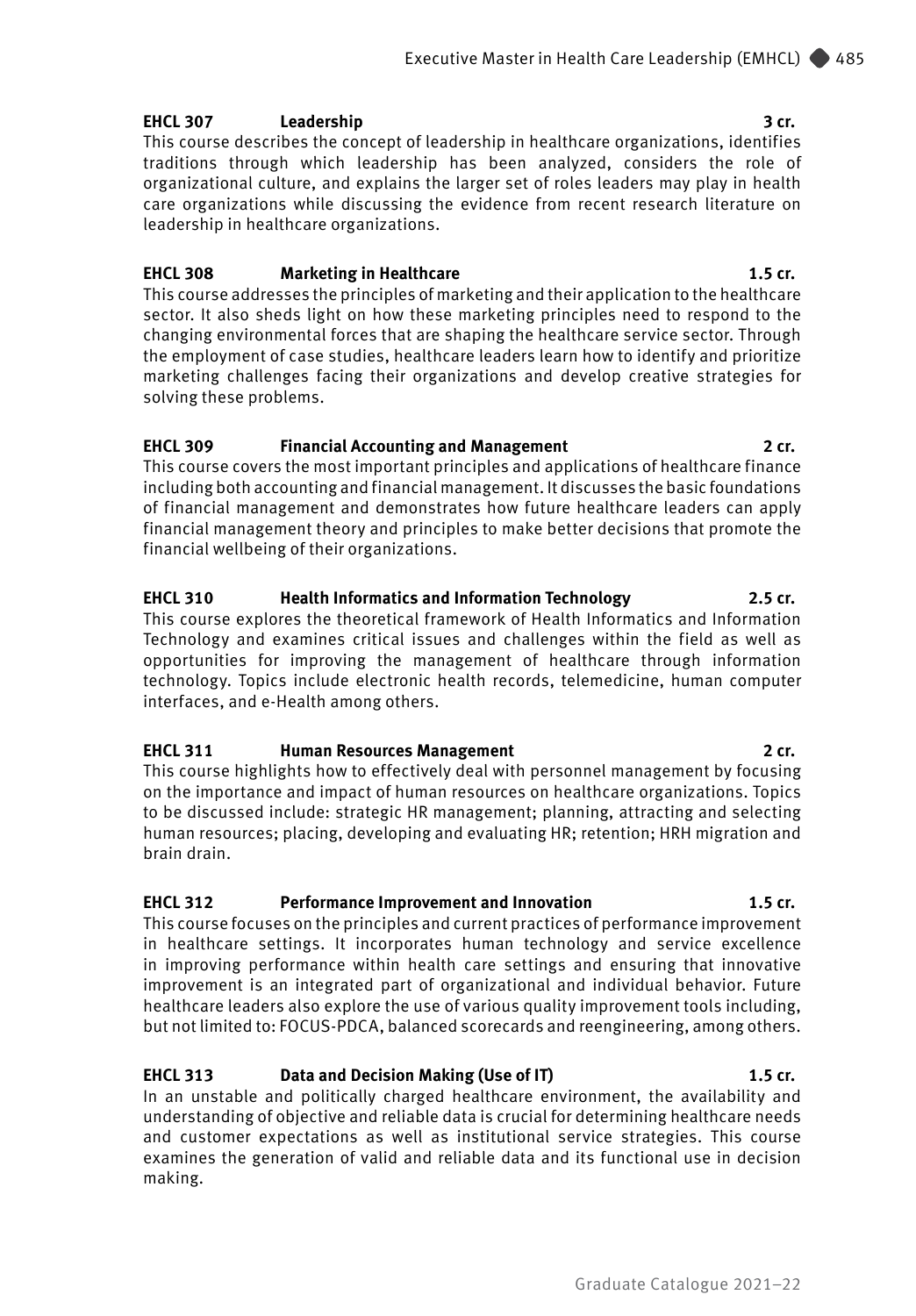## **EHCL 314 Advanced Program Planning and Evaluation 2 cr.**

This course aims to prepare healthcare leaders to become more competent planners and evaluators by applying the concepts and tools of planning and evaluation to real situations facing healthcare agencies, hospitals, and ministries of health. The opportunities and challenges that healthcare leaders face in planning and evaluating effective healthcare intervention programs are also covered.

## **EHCL 315 Strategic Planning and Management 2 cr.**

This course imparts to healthcare leaders the skills needed to develop strategic plans to position their organization for long-term success. Major attention is placed on the management framework for identifying, communicating, crafting and managing strategic goals throughout a healthcare organization.

## **EHCL 316 Organizational Restructure and Reform 1.5 cr.**

This course is designed to help future healthcare leaders develop a deeper understanding of the differences in organizational structures and the mechanisms and processes of coordination among different structures. It helps develop the capacity to influence the behavior of others in present-day health organizations. Emphasis is placed on small group relationships, communication networks, and the human side of the organization.

## **EHCL 317** Ethics and Law **1.5 cr. 1.5 cr.**

This course examines the ethical and legal principles which health leaders in Lebanon and the region need to take into consideration when making systems decisions. The course draws a distinction between public health ethics and medical ethics, and it provides tools for ethical decision-making in healthcare.

## EHCL 318 **Policy, Politics and Decision Making**  2 cr.

This course provides a comprehensive perspective of 'systems thinking' with regard to policy development and analysis processes. It introduces the participants to the field of health policy analysis and relevant concepts and methods in understanding the policy development cycle. Discussion includes the relationship between policy and politics, how politics can impede reform efforts and how policy analysts can influence policy makers and politicians during the policy process. The course is based on case studies debating policy issues at the national, regional and international levels.

## EHCL 319 Communicating with Policy Makers **3 cm** 3 cr.

This course discusses the main tools to communicate with policy makers including evidence informed policy, priority setting and policy dialogues. It provides skills on how to prepare policy briefs and effective tips on how to communicate evidence (both published and tacit) with policy makers. Participants work on key questions that can be used to guide those preparing and using policy briefs to support evidence-informed policymaking.

## EHCL 320 **Practicum and Capstone in Leadership Acr.** 4 cr.

This course offers the healthcare leader the chance to put into practice the theories and knowledge acquired in previous courses. Students need to identify and develop a healthcare project that puts their leadership skills and competencies into practice.

### Graduate Catalogue 2021–22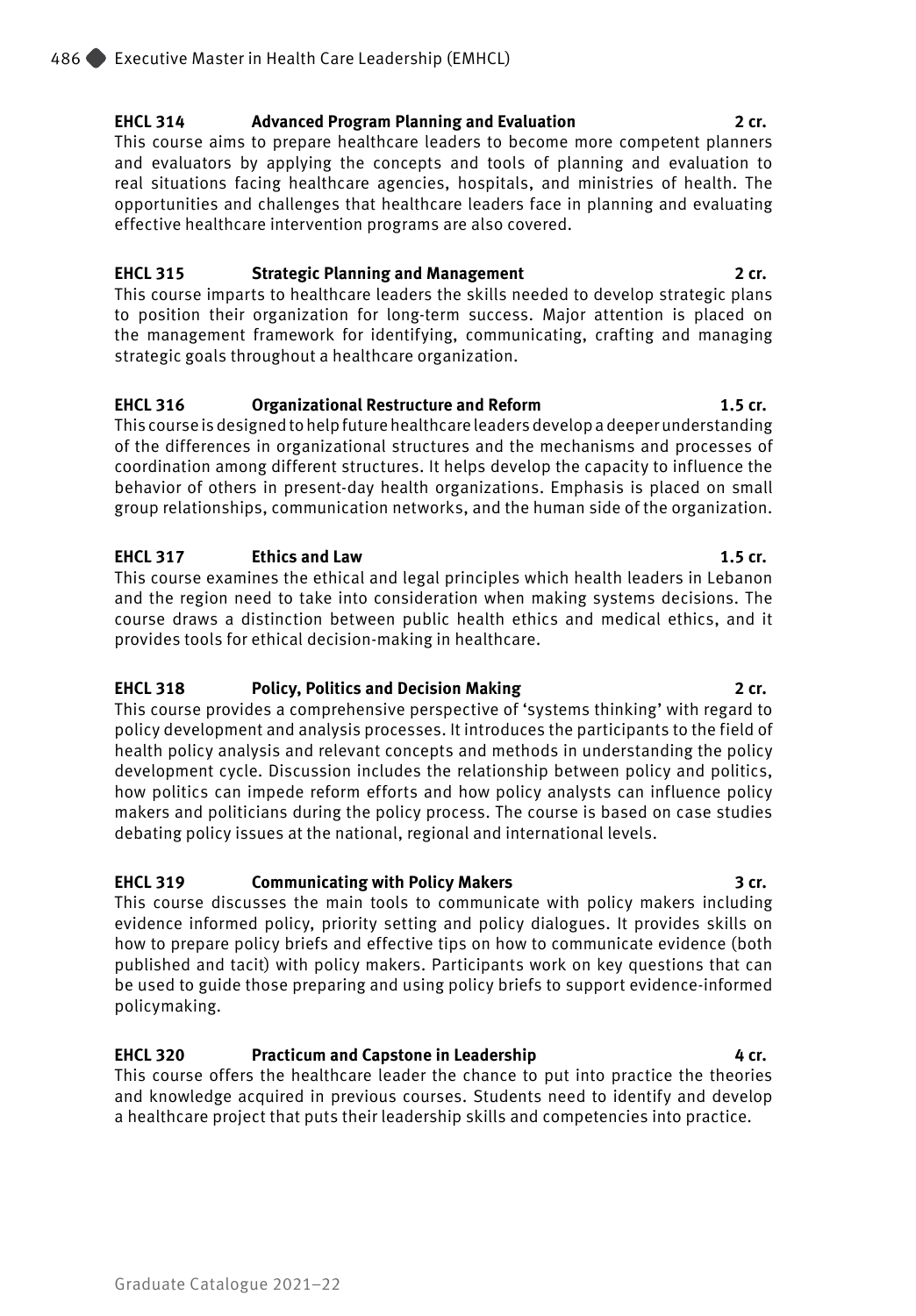# **Joint Programs**

# **Scholars in HeAlth Research Program (SHARP)**

| Director:            | El Haji Fuleihan, Ghada                       |
|----------------------|-----------------------------------------------|
| Diploma Director:    | Tamim. Hani                                   |
| Executive Committee: | Tamim, Hani; Nabulsi, Mona; Huda; Sibai, Abla |

# **Background**

The Scholars in HeAlth Research Program is a joint FM and FHS graduate program that consists of a 12-credit summer diploma, a 12-credit two-semester diploma, as well as a 35-credit master's degree. The summer diploma, two-semester diploma, and the MS degree are open to graduates of health fields. Social scientists and humanities graduates interested in Non-Communicable Diseases (NCD) can also enroll in the program, provided they fulfill admission and selection criteria and have the necessary background to follow the course curriculum. Credits earned for the SHARP summer diploma and two-semester diploma can be credited towards the Master of Science in Health Research requirements. These credits can also be credited in full or partly towards other post-graduate degrees at FM, FHS, FAFS, or HSON and possibly at other institutions.

SHARP provides graduates with the required foundation to pursue a career in clinical and translational research. Although focused on NCD, a major cause of mortality and morbidity in the region, the garnered skills are applicable to other areas of clinical research. The Program helps create and sustain a cadre of highly trained researchers who conduct patient-oriented and population-oriented studies on NCD. It also equips trainees with management and leadership skills needed to become "change agents" and lead research groups, academic departments or other health care settings. Management and leadership courses are offered in collaboration with faculty at the Olayan School of Business.

# **Mission**

The Mission of the Scholars in HeAlth Research Program (SHARP) at the American University of Beirut (AUB) is "To provide superior didactic education complemented with state-of-the-art interactive and practical training in health research, with a focus on Non-Communicable Diseases research. It is intended for physicians and other health care professionals, to improve and advance the health care agenda for Non-Communicable Diseases in Lebanon and the region."

# **SHARP Diploma Curriculum**

The SHARP diploma is a 12-credit module that provides the essential foundations in quantitative methods and fundamental skills to conduct research. The core disciplines covered include epidemiology, biostatistics, research ethics and library sciences/ informatics. These are complemented with a practical hands-on training course in the analysis and reporting of large health-related datasets in NCD. The SHARP diploma is offered as an intensive summer program and as a two-semester online program.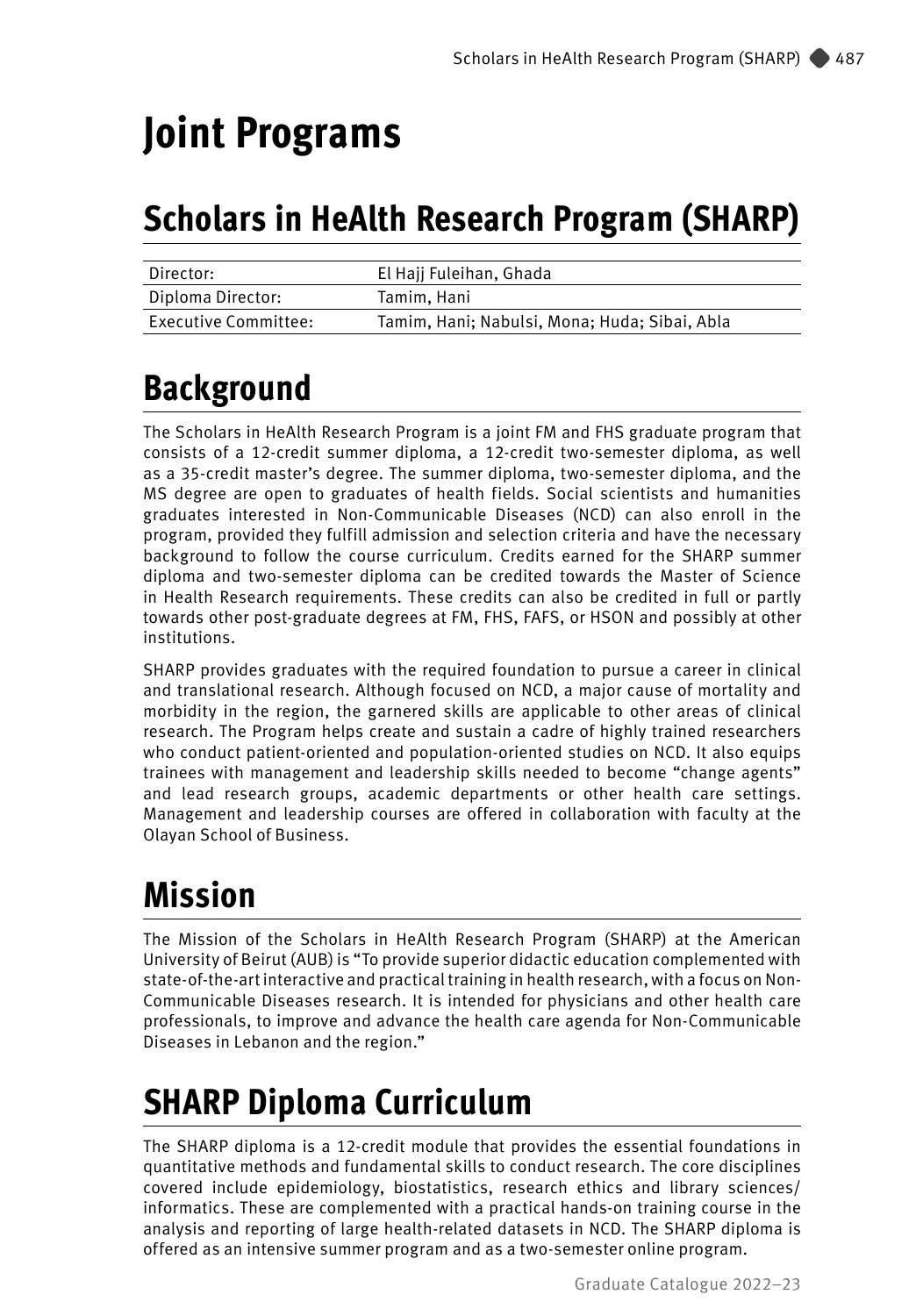# **SHARP Master of Science in Health Research**

## Admission to the Program

The application deadline for the summer diploma is in March, and the acceptance is in April of each academic year calendar. The application deadline for the two-semester diploma is in June, and the acceptance is in July of each academic year calendar.The application deadline for the two-semester diploma is in June, and the acceptance is in July of each academic year calendar. The application deadline for the MS degree in Health Research is in June, and the deadline for acceptance is in July of each academic year calendar. The SHARP diploma (either summer or two-semester)is a prerequisite for the SHARP MS program, and the performance in the diploma is evaluated to ensure the candidate is suitable for continuing on the MS path. Students should apply to the MS program by early June and are accepted upon successful completion of the diploma program (minimum GPA of 3.2 or 80 over 100). While the 2-year program is approved for all, the 1-year program is approved by the Lebanese Ministry of Education for medical doctors only. For more details, please refer to the Admissions section of the AUB graduate catalogue, page 34.

## Criteria for Admission

All applicants to the SHARP summer diploma and two-semester diploma and the Master of Science in Health Research must satisfy the criteria established at AUB for enrollment into a master's degree program, namely the Readiness for University Studies in English (RUSE) (see page 41 of this catalogue) and a minimum degree of BS with a minimum average of 80 or its equivalent.

In addition, applicants should express/demonstrate commitment to a career in NCD research in the statement of purpose submitted along with their application.

Applications for the summer program are reviewed by the SHARP executive committee.

Applications for the MS program are reviewed by the joint FM/FHS Graduate Studies Committee.

## The Application Process

An applicant is considered for admission to the SHARP summer diploma and twosemester diploma and the MS program if s/he meets the following minimum admission requirements:

- an undergraduate cumulative average of at least 3.2 or 80 (or standardized equivalent from other institutions of higher learning) leading to a bachelor's degree or its equivalent from recognized institutions of higher learning
- at least two letters of recommendation
- a statement of purpose (500-word limit) indicating the purpose for applying to the program and specifying the applicant's research interests and/or practical experience

Applicants to any graduate program, other than AUB graduates and graduates of recognized colleges or universities in North America, Great Britain, Australia and New Zealand must demonstrate proficiency in the English language. See Admissions section in this catalogue, page 41.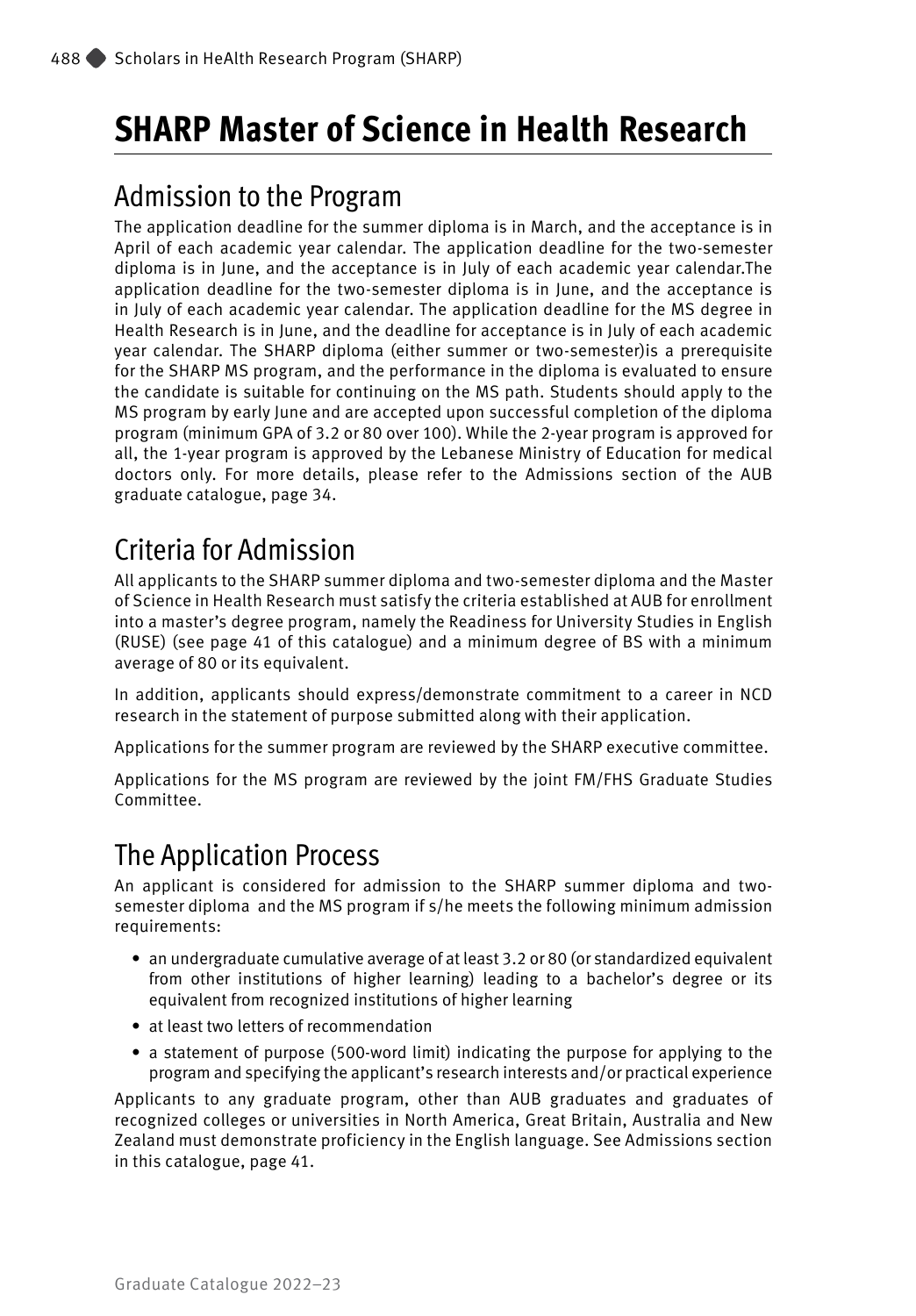## Graduation Requirements

See General University Academic Information in this catalogue, page 55.

## Incompletes

See General University Academic Information in this catalogue, page 52.

## Probation

See General University Academic Information in this catalogue, page 59.

## Program Outline

The 35-credit master's degree requirements can be completed over one full-time year (available to Doctor of Medicine graduates only) or two part-time years. The total number of allowed credits per term is 16 unless otherwise approved by the joint FM/FHS Graduate Studies Committee. The degree consists of the 12-credit diploma in addition to 15 credits in required courses, 2 credits of electives and 6 credits for the thesis. The thesis is a mentored research project culminating in the completion of a project revolving around Non-Communicable Diseases. In compliance with AUB requirements, scholars must also sit for a 0-credit comprehensive exam (Pass/Fail) during their last term.

## Program Delivery

The 35-credit program is divided as indicated below:

- **Summer diploma and two-semester diploma:** The 12-credit diploma, taken as either an intensive diploma in the summer, or an online two-semester diploma, consists of five courses: Biostatistics (4 cr.), Principles of Epidemiology (4 cr.), Introduction to Research Ethics and Responsible Conduct of Research (1.5 cr.), Analysis and Reporting of Large Clinical Datasets (2 cr.) and Library Science/Informatics (0.5 cr.). These courses consist of didactic lectures, faculty-facilitated discussion groups, laboratory sessions and group projects. The courses in epidemiology and biostatistics are held in conjunction with the Faculty of Health Sciences (FHS), while the Introduction to Research Ethics and Responsible Conduct of Research is held in conjunction with the Salim El-Hoss Bioethics and Professionalism Program (SHBPP).
- **Courses:** Students are required to take a total of 15 credits in required courses, 2 credits of elective courses.
- **Thesis:** Each student is required to select a clinical research project and identify advisor(s) from among the Faculty of Medicine (FM) and FHS faculty engaged in clinical research. Mentors and projects are approved by the joint FM/FHS Graduate Studies Committee (GSC). For those pursuing the 2-year track, the research project typically begins in the Spring term of the student's first year and culminates in a thesis document and oral thesis defense delivered before the end of the second academic year. For those choosing the 1-year track, the process begins early in the Fall term and ends in the Spring term of the same academic year. All projects are supervised by a thesis committee.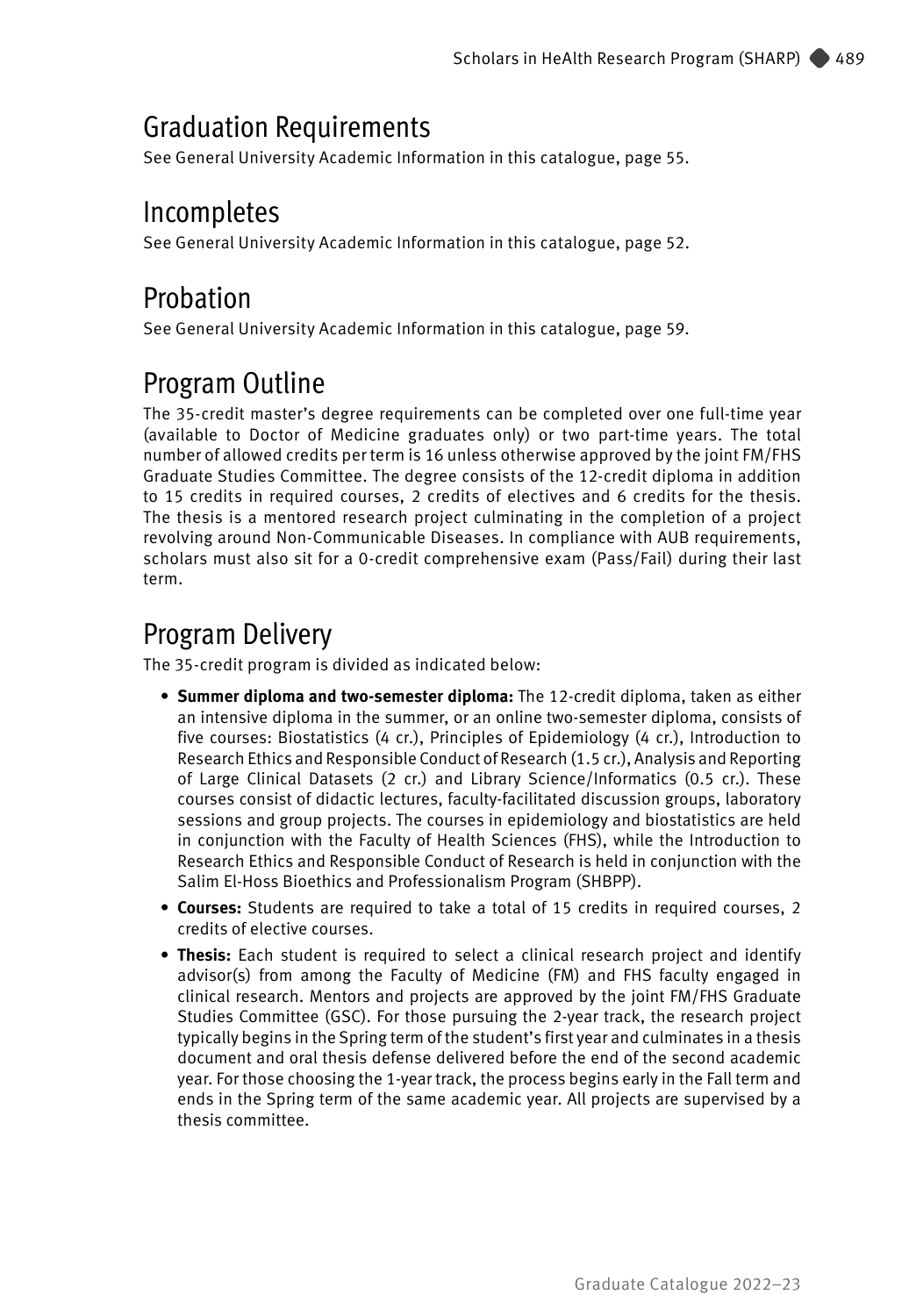## Comprehensive Examination

Each student is expected to pass a 0-credit comprehensive examination course after completion of all required courses. If a student does not pass the comprehensive exam, s/he is allowed to take it a second time in the following term as per AUB regulations. The Comprehensive Examination has a Pass (P) or Fail (F) format, and timing of the examination is set by the program.

## **Tracks**

Master of Science: 1-Year Program\*\*\*

| 12 credit diploma                                                                | <b>Course Title</b> | <b>Faculty</b> | <b>Credits</b> |
|----------------------------------------------------------------------------------|---------------------|----------------|----------------|
| Principles of Epidemiology/<br>Design and Analysis of<br>Epidemiological Studies | SHARP 300/320       | <b>SHARP</b>   | 4 credits      |
| <b>Basic Biostatistics</b>                                                       | SHARP 310           | <b>SHARP</b>   | 4 credits      |
| Introduction to Research Ethics<br>and Responsible Conduct of<br>Research        | SHARP 315           | <b>SHARP</b>   | 1.5 credits    |
| Analysis and Reporting of Large<br><b>Clinical Datasets</b>                      | SHARP 330           | <b>SHARP</b>   | 2 credits      |
| Library Science /Informatics                                                     | SHARP 325           | <b>SHARP</b>   | 0.5 credits    |
|                                                                                  |                     |                |                |
| Fall - 13 credits                                                                | <b>Course Title</b> | <b>Faculty</b> | <b>Credits</b> |
| Design and Analysis of Clinical<br><b>Trials</b>                                 | <b>EPHD 321</b>     | <b>FHS</b>     | 2 credits      |
| Clinical Trial Protocol                                                          | SHARP 321A          | <b>SHARP</b>   | 2 credits      |
| Leadership and Behavior in<br>Organizations                                      | <b>MHRM 305</b>     | <b>OSB</b>     | 3 credits      |
| <b>Thesis</b>                                                                    | SHARP 400           | <b>SHARP</b>   | 6 credits      |
|                                                                                  |                     |                |                |
| Spring - 10 credits                                                              | <b>Course Title</b> | <b>Faculty</b> | <b>Credits</b> |
| Systematic Review and Meta-<br>Analysis                                          | <b>EPHD 328</b>     | <b>FHS</b>     | 3 credits      |
| Public Health Policy and<br>Advocacy                                             | <b>PBHL 304</b>     | <b>FHS</b>     | 3 credits      |
| Comprehensive Examination                                                        | SHARP 395A          |                | 0 credits      |
| Elective*                                                                        |                     |                | 2 credits      |
| Advances in NCD Research**                                                       | SHARP 340           | <b>SHARP</b>   | 2 credits      |
| <b>Thesis</b>                                                                    | SHARP 400A          | <b>SHARP</b>   | 0 credits      |

<sup>\*)</sup> MS students are required to take a total of 2 credits as electives. They may take one course for 2 credits, or two courses for 1 credit each.

<sup>\*\*)</sup> Given in Spring term once every 2 years.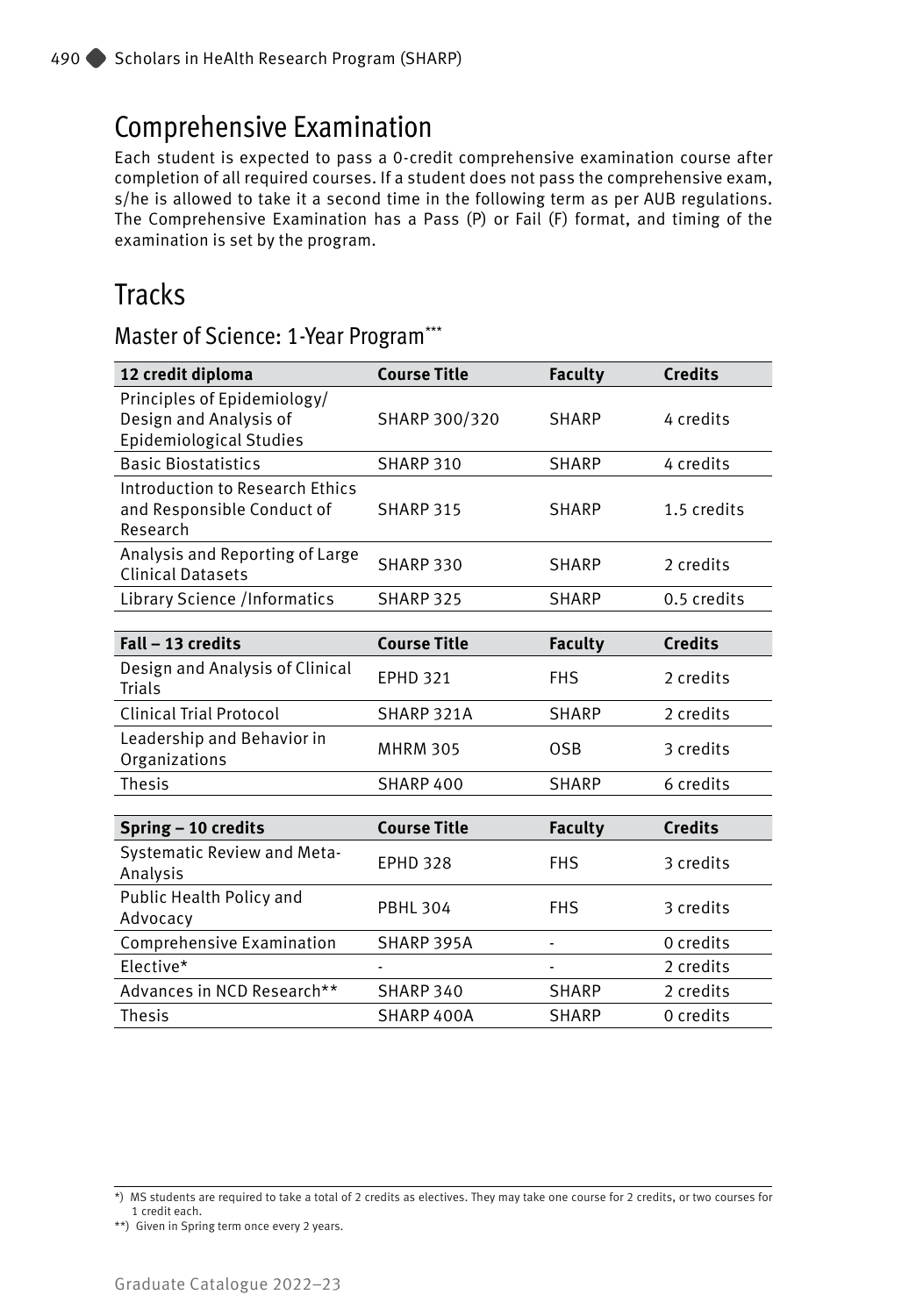| 12 credit diploma                                                                | <b>Course Title</b> | <b>Faculty</b> | <b>Credits</b> |
|----------------------------------------------------------------------------------|---------------------|----------------|----------------|
| Principles of Epidemiology/<br>Design and Analysis of<br>Epidemiological Studies | SHARP 300/320       | <b>SHARP</b>   | 4 credits      |
| <b>Basic Biostatistics</b>                                                       | SHARP 310           | <b>SHARP</b>   | 4 credits      |
| Introduction to Research Ethics<br>and Responsible Conduct of<br>Research        | SHARP 315           | SHARP          | 1.5 credits    |
| Analysis and Reporting of Large<br><b>Clinical Datasets</b>                      | SHARP 330           | <b>SHARP</b>   | 2 credits      |
| Library Science/informatics                                                      | SHARP 325           | <b>SHARP</b>   | 0.5 credits    |
|                                                                                  |                     |                |                |
| Fall I - 4 credits                                                               | <b>Course Title</b> | <b>Faculty</b> | <b>Credits</b> |
| Design and Analysis of Clinical<br><b>Trials</b>                                 | <b>EPHD 321</b>     | FHS            | 2 credits      |
| <b>Clinical Trial Protocol</b>                                                   | SHARP 321A          | <b>SHARP</b>   | 2 credits      |
|                                                                                  |                     |                |                |
|                                                                                  |                     |                |                |
| Spring I-9 credits                                                               | <b>Course Title</b> | <b>Faculty</b> | <b>Credits</b> |
| Systematic Review and Meta-<br>Analysis                                          | <b>EPHD 328</b>     | <b>FHS</b>     | 3 credits      |
| <b>Thesis</b>                                                                    | SHARP 400           | <b>SHARP</b>   | 6 credits      |
|                                                                                  |                     |                |                |
| Fall II - 5 credits                                                              | <b>Course Title</b> | <b>Faculty</b> | <b>Credits</b> |
| Leadership and Behavior in<br>Organizations                                      | <b>MHRM 305</b>     | <b>OSB</b>     | 3 credits      |
| <b>Thesis</b>                                                                    | SHARP 400A          | <b>SHARP</b>   | 0 credits      |
| Elective*                                                                        | $\blacksquare$      | ä,             | 2 credits      |
|                                                                                  |                     |                |                |
| Spring II - 5 credits                                                            | <b>Course Title</b> | <b>Faculty</b> | <b>Credits</b> |
| Public Health Policy and<br>Advocacy                                             | <b>PBHL 304</b>     | <b>FHS</b>     | 3 credits      |
| Advances in NCD Research**                                                       | SHARP 340           | <b>SHARP</b>   | 2 credits      |
| <b>Thesis</b>                                                                    | SHARP 400B          | <b>SHARP</b>   | 0 credits      |

## Master of Science: 2-Year Program\*\*\*

<sup>\*)</sup> MS students are required to take a total of 2 credits as electives. They may take one course for 2 credits, or two courses for

<sup>2</sup> credits each. \*\*) Given in Spring term once every 2 years.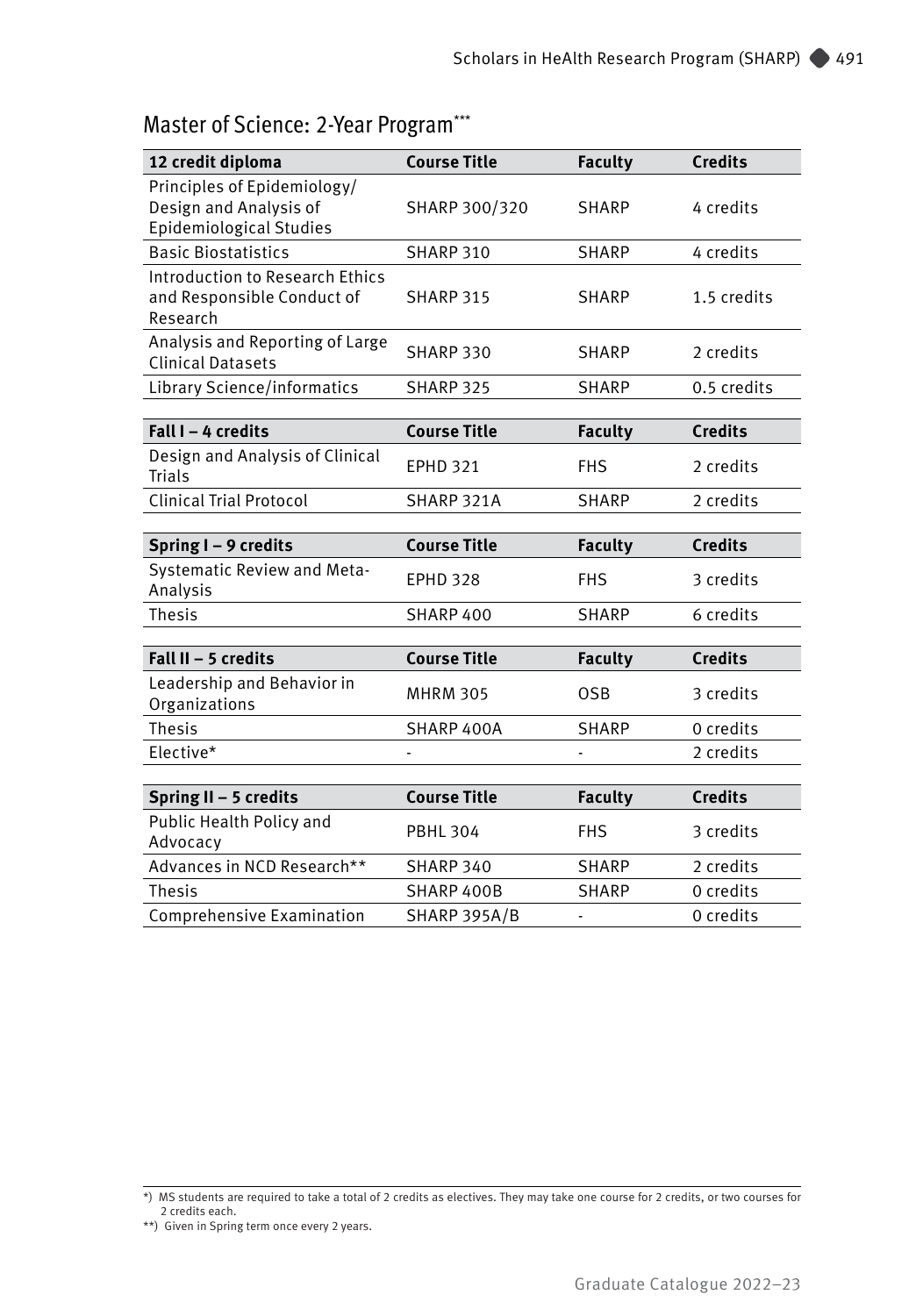# **Course Descriptions**

## Required Courses

## **SHARP 300 Principles of Epidemiology 2 cr.**

A course in principles, concepts and application of epidemiology tools relevant to public health and clinical practice. The course covers basic principles of epidemiology related to disease occurrence, distribution and determinants. Topics include rubrics of epidemiology, morbidity and mortality measures, sources of data, epidemiologic study (cross-sectional, case-control, cohort studies and clinical trials), casual inference and causation in epidemiology. The course consists of lectures, assigned readings and complementary practical sessions. *Equivalent to EPHD 300.*

## **SHARP 320 Design and Analysis of Epidemiological Studies 2 cr.**

The course covers in detail methodological issues related to study design and conduct, data analysis, interpretation of results and inference in epidemiological research. Problems of exposure and disease definitions, information and selection biases, confounding and effect modification are considered. Students are required to critique and discuss epidemiological studies and to lead in the write-up of a research study protocol for design and conduct of an epidemiologic study. *Equivalent to EPHD 320. Equivalence to be discussed with FHS on a case-by-case basis and as needed.*

## **SHARP 310** Basic Biostatistics 4 cr.

This course is an introduction to basic statistical techniques applied to health sciences and related fields. The objectives are twofold: descriptive statistics, which encompass techniques for organizing and summarizing data, and inferential statistics, from estimation to confidence interval and testing of hypotheses. Applications include probability distribution, comparing population means (t-tests) or proportions (X2 squares) for data obtained from paired or independent samples, significance testing, sample size calculation and power, stratified and matched analyses, and one-way ANOVA. Also, it introduces simple linear regression, correlations, logistic regression and nonparametric methods for data analysis. Focus will be on problems that are commonly encountered in health services and biomedical research. *Equivalent to EPHD 310.*

## **SHARP 315 Introduction to Research Ethics and RCR 1.5 cr.**

This course introduces students to the fundamentals of responsible conduct of research, emphasizing the ethical practice of human and animal research. The course recaps the history of ethical principles and the development of research codes of conduct and ethical practices, familiarizes investigators and faculty members with the different kinds of ethical issues that they might come across throughout their careers, and allows scholars to reflect critically about what it means to be an ethical and responsible researcher. In RE & RCR, students will attend lectures, participate in discussions, analyze actual case studies and watch audio-visual material. Most importantly, they will know how to conduct and assess research from an ethical standpoint.

## **SHARP 325 Library Science/Informatics 0.5 cr.**

This introductory course spans five 1.5 hours sessions, and focuses on effective and efficient searching skills of the various medical and health-related resources. It also includes an introduction to the evidence-based practice concept and where and how to locate such documents, in addition to how to design a high sensitive search strategy for systematic reviews. Delivery of this course is through a mixture of live demonstration, hands-on exercises, and solving clinical scenarios. *Offered only in Summer.*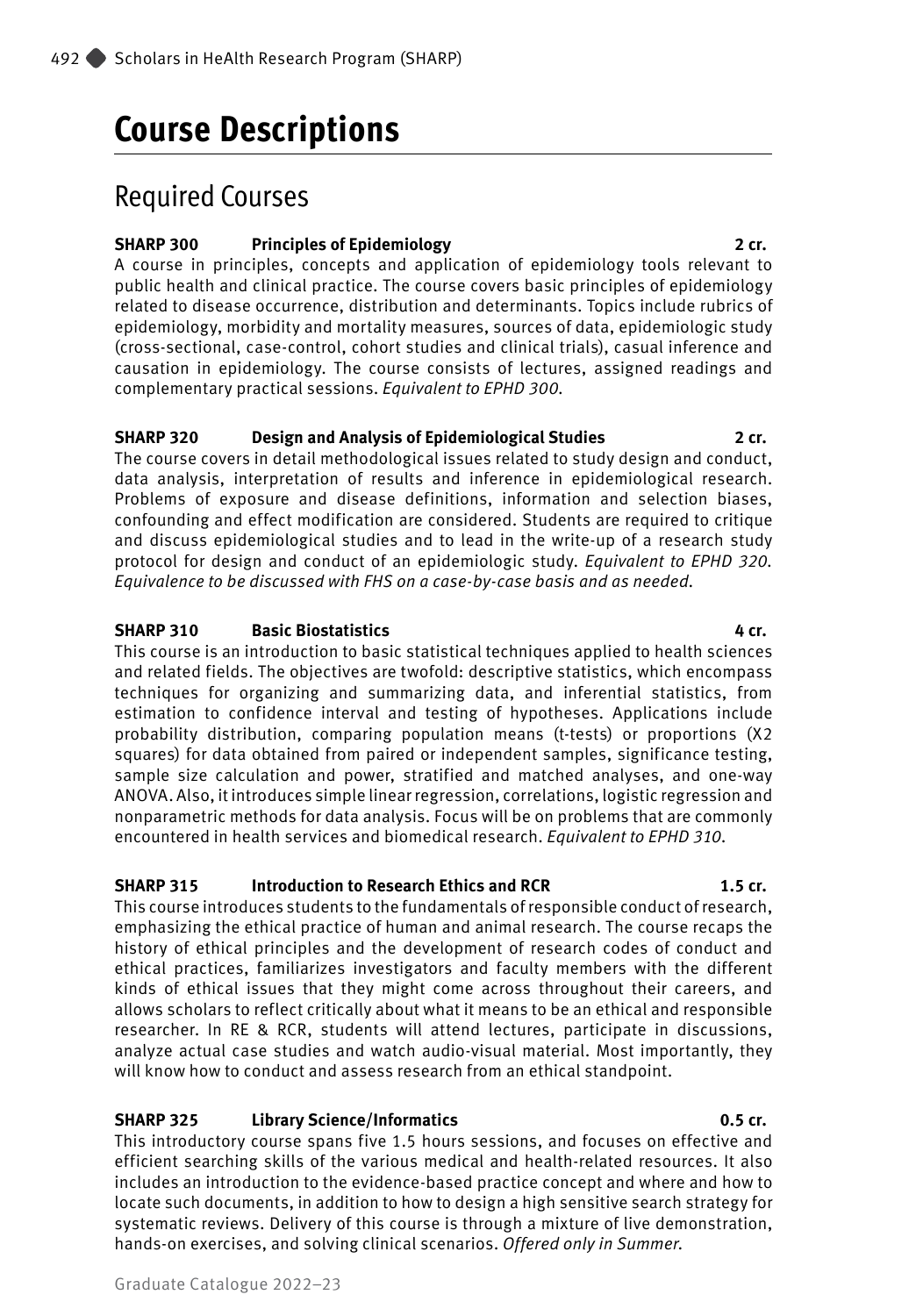**SHARP 330** Analysis and Reporting of Large Clinical Datasets I 2 cr. This course will put into practice the statistical analysis and other computing skills introduced to scholars in EPHD 300/SHARP 300, EPHD 310/SHARP 310 and SHARP 325. The training format is a mixture of demonstrations, hands-on exercises and clinical scenarios. The course will simulate previously executed/published analyses on previously collected de-identified health research datasets. Scholars will go through the entire process experience of data handling, hypothesis-driven analysis design and culminate in the execution of statistical analysis (modeling) and presentation of results. In addition, this course will use existing datasets to familiarize scholars with commonly used health data analysis methods including survival analysis methodology and Cox regression multivariate modeling of survival data, and finally introduce propensity score approaches for risk-adjustment.

## **SHARP 340 Advances in Non-Communicable Diseases Research 2 cr.**

The course examines a number of selected non-communicable diseases (NCD) given their morbidity and mortality burden at the local and regional level. Expert guest speakers are invited to discuss the public health importance of the topic/its burden; epidemiology (prevalence, patterns, determinants); theoretical and practical methodological challenges and opportunities in the conduct of epidemiologic studies; most recent findings in NCD research conducted in Lebanon and the region; and strategies for the prevention and control of NCDs. The course is an opportunity for students to be acquainted with researchers in Lebanon active in the field and to appreciate the scope and findings of the NCD studies conducted in Lebanon and the region. Students are expected to lead on a scoping review of a selected research question. *Offered in Spring every 2 years.*

## **EPHD 321** Design and Analysis of Clinical Trials **1998** 2 cr.

A course that focuses on issues in the design and organization of randomized controlled clinical trials: ethical and legal issues, patient selection, recruitment, masking and randomization, endpoint definition, protocol development and statistical analysis.

## **SHARP 321A Clinical Trial Protocol 2 cr.**

This is a 2-credit course designed to complement EPHD 321 (Design and Analysis of Clinical Trials). It is structured around the development of a clinical trial protocol based on principles/concepts covered in parallel in EHPD 321. The course systematically covers all standard key items needed to describe a clinical trial protocol using the 33 items checklist of the 2013 SPIRIT (Standard Protocol Items: Recommendations for Intervention Trials) document. These items include detailed content description for: administrative information, protocol registration, participants, interventions, outcomes, assignment of interventions, data collection, data management, data analysis, monitoring, data sharing, ethics and dissemination. Weekly assignments are designed to guide students in the production of a clinical trial protocol, covering sequential items of the SPIRIT checklist. The final paper consists of a fully developed protocol to implement a clinical trial that is suitable for submission for competitive funding and for publication in a peerreviewed journal. Students will also give a PowerPoint presentation at the end of the course describing the protocol developed prior to submission of their final paper.

## **EPHD 328 Systematic Review and Meta-Analysis 3 cr.**

The course is structured around the steps of executing a systematic review of trials of interventions: specifying the PICO question, searching for potentially relevant articles, selecting eligible studies, abstracting data, assessing risk of bias, conducting a metaanalysis, grading the quality of evidence and interpreting results. Weekly assignments are designed to guide students in the production of a systematic review. The final paper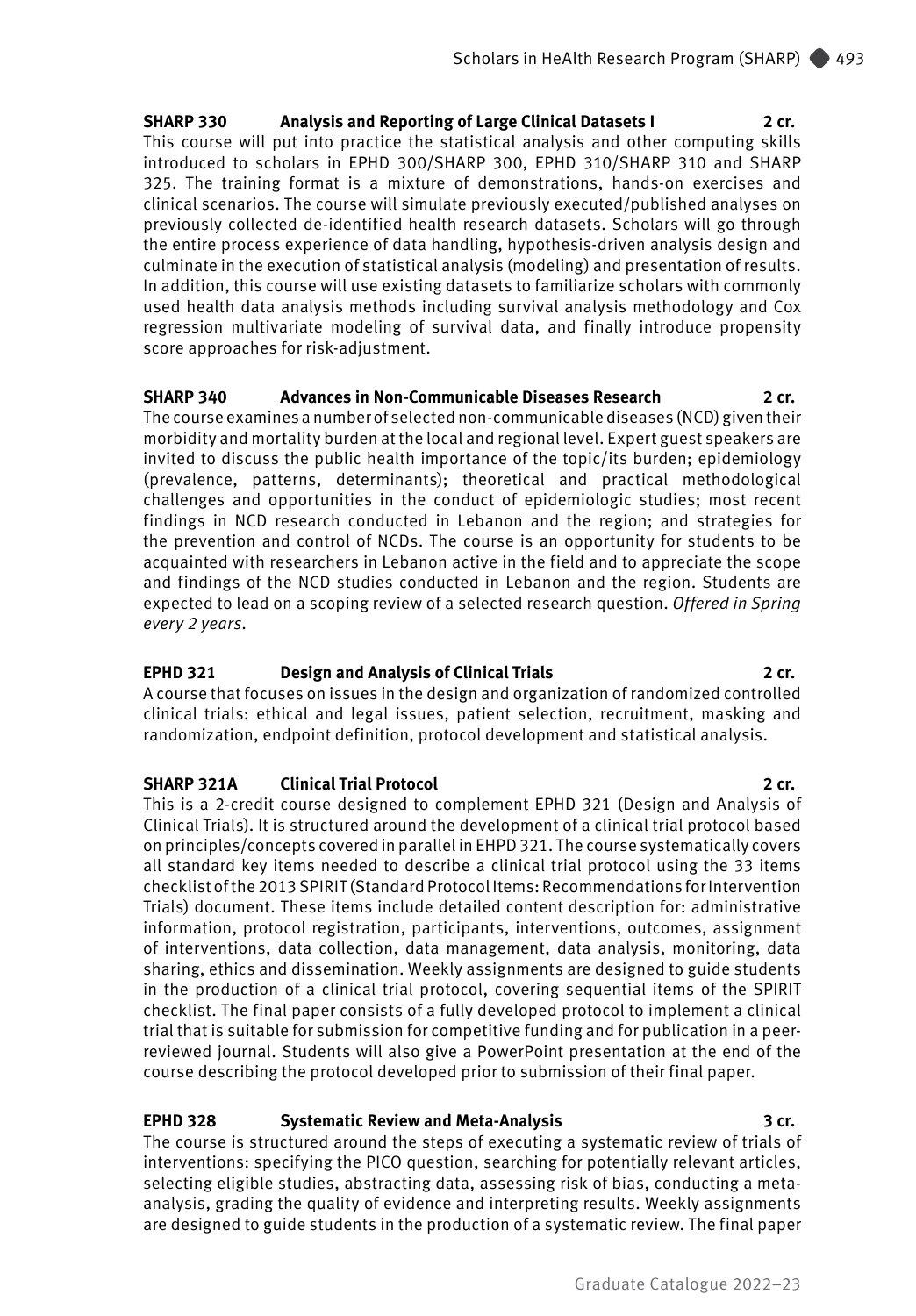consists of a report of the systematic review suitable for publishing in a peer-reviewed journal. The course examines advances in Non-Communicable Disease (NCD) research and risk factors with special focus on methodological challenges and opportunities.

### **MHRM 305 Leadership and Behavior in Organizations 3 cr.**

This course introduces students to many of the basic principles of human behavior that effective managers apply when managing individuals and groups in organizations. These include individual differences in abilities and attitudes, perception, attribution and bias, motivation, group dynamics including teams and communication, power and politics, organizational culture, and organizational structure and design. Particular attention is given to the psychological aspects of the employment relationship. Leadership is also highlighted as a crucial underpinning of group processes and as a decisive factor in organizational success, with the tone of leadership having important implications for HRM success.

### **PBHL 304 Public Health Policy and Advocacy 3 cr.**

This course introduces students to the relevant concepts and approaches in public health policy and advocacy. It will provide students with a basic understanding of the public health policymaking process as well as the basic elements of advocacy. The aim is to make MPH students informed of the complex nature about public health policy development, be critical consumers of health policy research and evidence, and analytical of the influence of various actors on the policy .Students will learn the stages of the policy process (i.e., agenda setting, policy development, policy implementation and policy evaluation). The field draws upon numerous disciplines. As such, course readings will be drawn from political science, sociology, biomedical sciences and policy studies. Students will also cover the basic elements of an advocacy process, including defining the issue, understanding the audiences and crafting advocacy strategies. Case studies, class discussions, and guest speakers will provide tangible examples of public health policy and advocacy processes at the national, regional and international levels. Ethics and equity considerations will be included in discussions related to concepts and application.

## **SHARP 395A Comprehensive Examination 0 cr.**

Each student is expected to pass a comprehensive examination after completion of all required courses. Examinations may be written, oral or both. Timing of the examination is set by the program.

## **SHARP 400 Research Thesis 6 cr.**

This is a 6-credit master's research course generally completed over two-three terms or more, after the SHARP required summer certificate program. The thesis research track for the SHARP MS degree program will be flexible provided its primary focus is related to NCD. The focus would be clinical trial based, or pertaining to NCD related outcomes or clinical epidemiology, or to the formulation of a health policy related to NCD. A meta-analysis is allowed as a thesis topic pending approval of the joint FM/FHS GSC. A passing grade on the comprehensive exam is also required and it will be followed by a thesis defense and document submission as required by AUB academic guidelines.

## Electives

SHARP MS students are allowed a total of 2 credits of electives that can be taken either as established offered courses at any of the following faculties: FM, FHS, OSB, FAFS and HSON (including those listed below), or as tutorials (credits) and seminars (1 credit), provided they are post-graduate courses and are approved by the SHARP Director.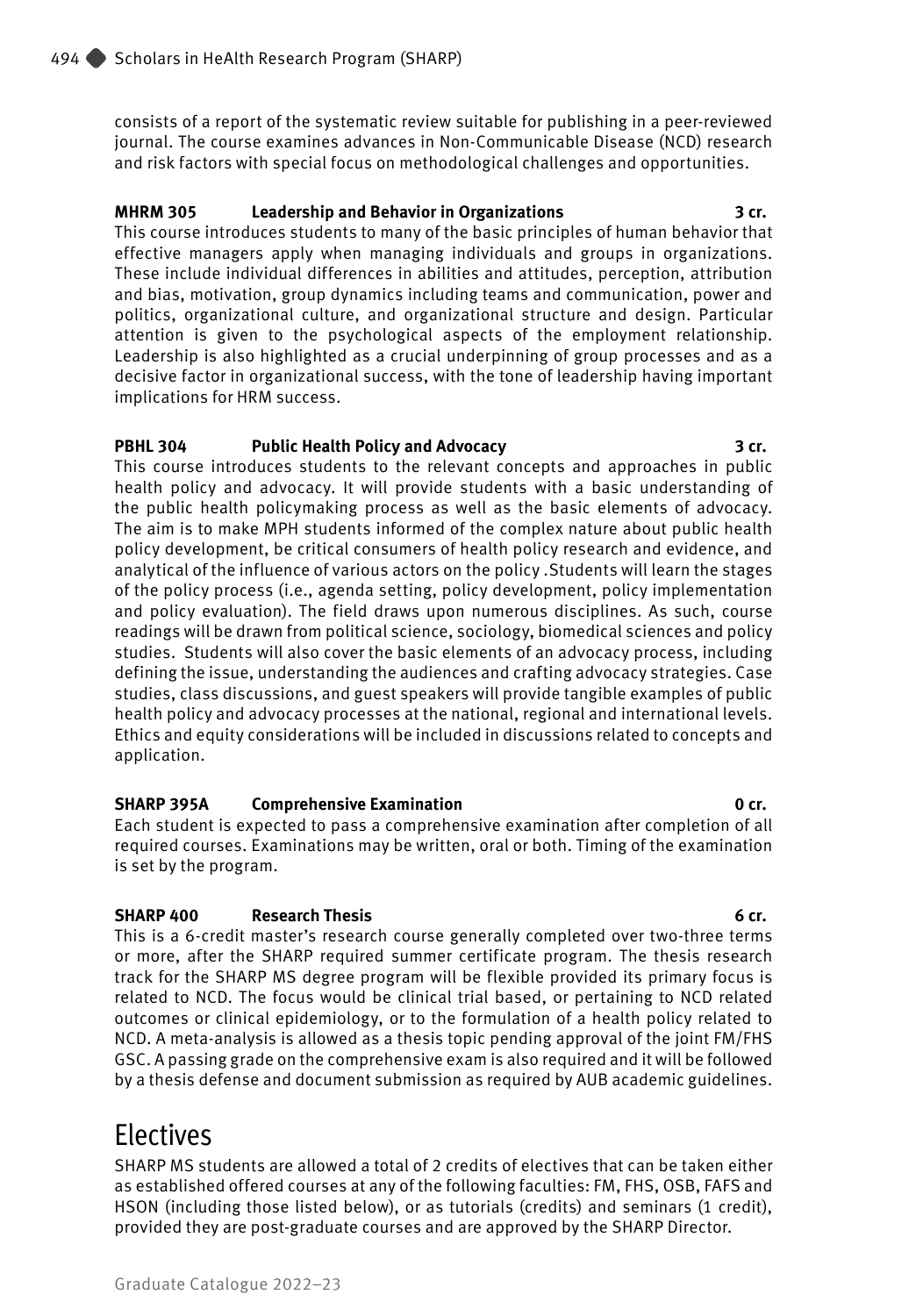## **EPHD 324 Special Topics in Biostatistics 1-3 cr.**

A course that covers selected topics in biostatistics of special interest to researchers and trainees in epidemiology and population health. *Prerequisite: EPHD 310 or consent of instructor.*

## **EPHD 312** Analysis of Continuous Data 3 cr.

A course that deals with concepts and methods for the analysis of continuous outcomes. The main focus is on multiple linear regression. Analytical means to control for confounding and effect modification while maximizing precision is explored. The methods of regression diagnostics are explained. Basic theory is considered; however, the emphasis is on application. Applications of the statistical techniques are carried out using the statistical package SPSS. *Prerequisite: EPHD 310 or consent of instructor.*

## **EPHD 313** Analysis of Categorical Data 3 cr.

A course that covers univariate and multivariate statistical techniques for categorical data. Topics include distributions; measures of association and inference for categorical data; log-linear models for multicontingency tables; and logistic regression for binary, polytomous and ordinal responses. In addition, the concept of maximum likelihood estimation is introduced. Applications of the statistical techniques are carried out using the statistical package STATA. *Prerequisite: EPHD 310 or consent of instructor.*

## **HPCH 334 Qualitative Health Research 2 cr.**

A course in which students advance their qualitative social research methodology and methods for public health research. Students revisit the underlying paradigms and use of qualitative methodology. Throughout this course, students refine their interviewing skills, train on how to manage qualitative data, apply systematic data analysis and produce a rigorous account of qualitative research findings through practical applications in Arabic and English. *Prerequisite: PBHL 310 and PBHL 312 or (PHNU 300 & NFSC 307 & NFSC 301).*

## **HMPD 300 Health Care Systems 3 cr.**

This course deals with all the main components, resources and functions of health care systems. It is designed for graduate students to identify organizational and health system problems and apply systems thinking in resolving them. The course also introduces graduate students to the policy making and analysis of health system issues with particular focus on Lebanon and the Middle East region.

## **PBHL 310** Research Design **3 cr. 3 cr.**

This course discusses principles of research design and the methods used in both quantitative and qualitative social research methodologies. Topics include formulation of research questions, literature review, sampling issues, methods of data collection and analysis. Practical ethical issues are also discussed.

## **HMPD 314** Project Management 2 cr.

A course that exposes students to current project management trends, best practices, and strategies that can aid in better management of projects and programs in health care settings.

## **BIOM 375** Principles of Learning and Assessment 2 cr.

This course provides students with the theoretical background and approaches to teaching science at the university level with emphasis on the nature of science and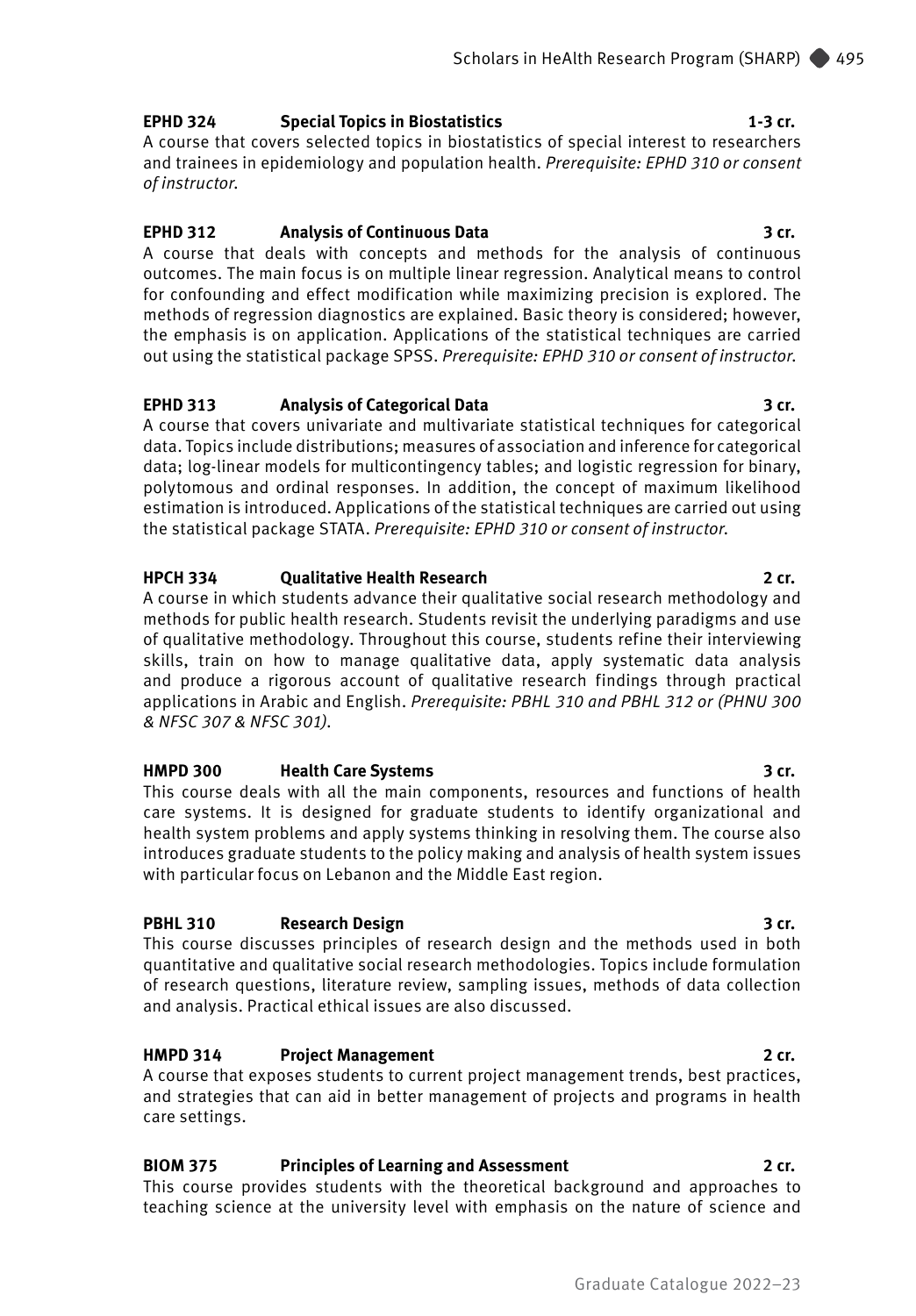learner cognition. In addition, students are expected to apply principles and techniques of teaching and assessment of science in a teaching context. *Course offered to PhD students in Biomedical Sciences.*

### **SHARP 345** Survival Analysis **1 cr. 1** cr.

This course provides students with the theoretical background and approaches to teaching science at the university level with emphasis on the nature of science and learner cognition. In addition, students are expected to apply principles and techniques of teaching and assessment of science in a teaching context. *Course offered to PhD students in Biomedical Sciences.*

### **SHARP 329A** Guideline Development and Adaptation **1 CD 600 CM** 1 cr.

This course provides students with the theoretical background and approaches to teaching science at the university level with emphasis on the nature of science and learner cognition. In addition, students are expected to apply principles and techniques of teaching and assessment of science in a teaching context. *Course offered to PhD students in Biomedical Sciences.*

## **SHARP 332** Applied Survival Analysis 1 cr.

This course introduces students to many of the basic principles of human behavior that effective managers apply when managing individuals and groups in organizations. These include individual differences in abilities and attitudes, perception, attribution and bias, motivation, group dynamics including teams and communication, power and politics, organizational culture, and organizational structure and design. Particular attention is given to the psychological aspects of the employment relationship. Leadership is also highlighted as a crucial underpinning of group processes and as a decisive factor in organizational success, with the tone of leadership having important implications for HRM success.

## **SHARP 360** Introduction to Data Science 2 cr.

This introductory course will initiate trainees to the main concepts of the Data Science lifecycle, and to machine learning (ML) tools, their algorithms, to mine big data. During the 20 lectures students will learn: To develop an understanding of the data that one will use and how it was collected through significant exploration (exploration and understanding); To munge, wrangle, and manipulate data in order to get an informative, manageable data set; To explore the statistical relationships between the variables in the data, and generate hypotheses and intuition about the data prediction based on statistical learning tools such as regression, machine learning tools including classification and clustering, as well as deep learning techniques; To give the data back in a compelling form and structure, through visualization, stories, and interpretable summaries. The course will therefore allow students to understand the basics behind ML, their potential, as well as their limitations, and to learn data-driven protocols for assessing the quality of data sets. Students will use ML tools to develop and validate predictive models, in order to predict, diagnose, and design interventions to improve pre-defined outcomes. This will include health outcomes in population or cohort settings in general, and as they relate to NCDs in particular. Students will use trustworthy preselected large public data sets of relevance to NCDs including data sets on pollution, cancer and cardiovascular diseases, and learn how to pose and answer predictive questions around those data sets. The Data Science tools acquired by the trainees will culminate in a course project where they will apply knowledge and skills acquired on large (big) data sets on air pollution as well as on NCDs with a focus on cardiovascular diseases and cancer.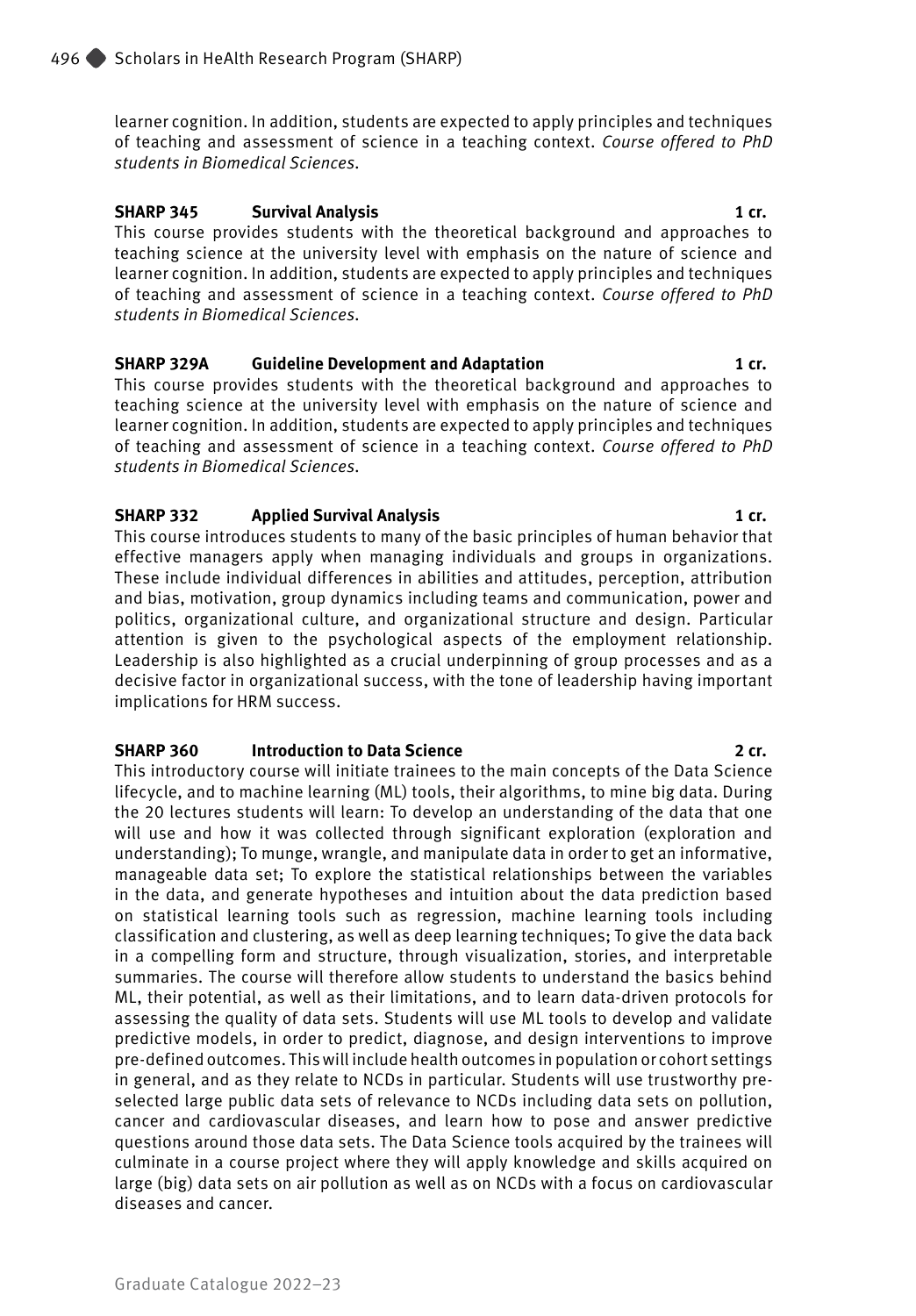# **MS in Public Health Nutrition**

The Master of Science in Public Health Nutrition is a new graduate program offered jointly by the Faculty of Agricultural and Food Sciences (FAFS) and the Faculty of Health Sciences (FHS) at AUB. Students may pursue the Master of Science in Public Health Nutrition in either a thesis or a non-thesis track. The successful completion of the degree will require 40 credit hours for both tracks. Credits must be earned within the Faculty of Agricultural and Food Sciences and the Faculty of Health Sciences.

For the non-thesis track, 38 credits out of the required 40 credits should be earned as core program courses, including a culminating experience and a practicum. Two credits must be acquired as one or two elective courses either earned within or at both faculties.

For the thesis track, students must complete a total of 34 credits as core courses and must work on a 6-credit thesis under the supervision of a thesis advisor and thesis committee and defend their thesis as per AUB graduate program policies.

The credit requirements for both the thesis and non-thesis track options are tabulated below.

|                    |                                                                                                          | Non-<br><b>Thesis</b><br><b>Track</b><br><b>Credits</b> | Thesis<br><b>Track</b><br><b>Credits</b> |
|--------------------|----------------------------------------------------------------------------------------------------------|---------------------------------------------------------|------------------------------------------|
| Year 1*            |                                                                                                          |                                                         |                                          |
| <b>NFSC 301</b>    | Statistical Methods for Nutrition and Food<br>Sciences                                                   | 3                                                       | 3                                        |
| <b>NFSC 306A</b>   | <b>Community Nutrition</b>                                                                               | $\overline{2}$                                          | 2                                        |
| <b>NFSC 307</b>    | Nutritional Epidemiology                                                                                 | 3                                                       | 3                                        |
| <b>PHNU 300</b>    | <b>Fundamentals of Public Health Nutrition</b>                                                           | 3                                                       | 3                                        |
| <b>PBHL 303</b>    | Design and Evaluation of Public Health<br>Programs                                                       | 3                                                       | 3                                        |
| <b>PBHL 304</b>    | <b>Public Health Policy and Advocacy</b>                                                                 | 3                                                       | 3                                        |
| <b>PBHL 306A</b>   | Workshop Series: Library and Literature<br>Search Skills                                                 | $\Omega$                                                | $\Omega$                                 |
| <b>PBHL 306B</b>   | Workshop Series: Proposal Writing and<br>Literature Synthesis for Public Health Research<br>and Practice | $\Omega$                                                | $\Omega$                                 |
| <b>PHNU 304</b>    | Nutrition in Emergencies                                                                                 | $\overline{2}$                                          | $\overline{2}$                           |
| <b>HPCH 331</b>    | Theories in Health Promotion                                                                             | 2                                                       | $\overline{2}$                           |
| <b>HPCH 334</b>    | Qualitative Research in Health Promotion                                                                 | $\mathfrak{p}$                                          | $\mathfrak{D}$                           |
| Total year credits |                                                                                                          | 23                                                      | 23                                       |

Credit requirements for both the thesis and non-thesis options for the Master of Science in Public Health Nutrition

<sup>\*)</sup> Pre-requisites may be needed as applicable (namely PBHL 312 (2 cr) if student does not have a Public Health background and/or NFSC 221 (3 cr) if student does not have a Nutrition background)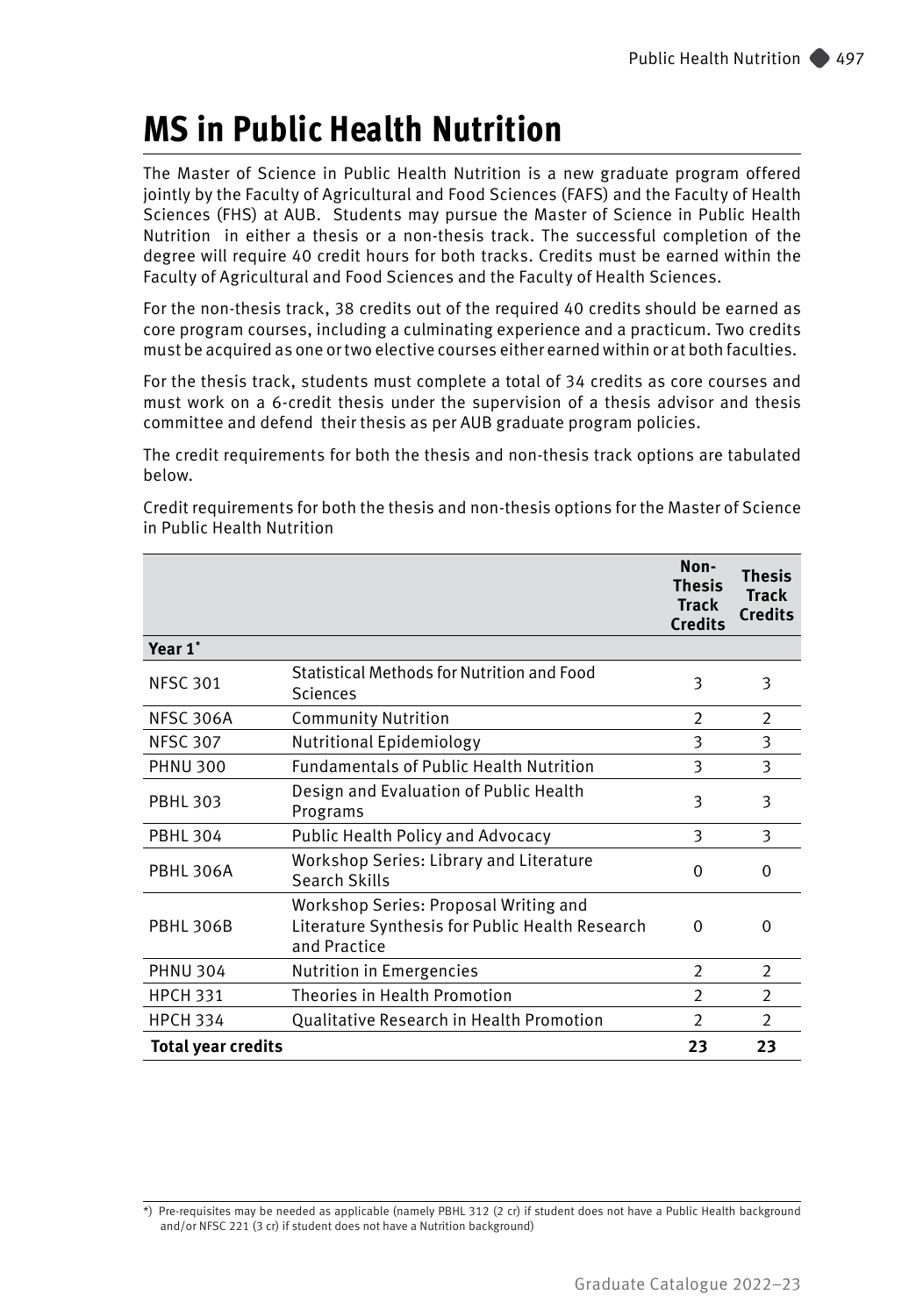| Year <sub>2</sub>         |                                      |                |                |
|---------------------------|--------------------------------------|----------------|----------------|
| <b>HPCH 333</b>           | Social Marketing in Health Promotion | $\overline{2}$ | $\overline{2}$ |
| <b>FSEC 310</b>           | <b>Food and Nutrition Security</b>   | 3              | 3              |
| <b>PHNU 301</b>           | Nutrition in the Life Cycle          | 3              | 3              |
| <b>PHNU 302</b>           | Nutrition-related Chronic Disease    | 3              | 3              |
| <b>PHNU 390</b>           | Practicum                            | $\overline{2}$ | 0              |
| <b>PHNU 391</b>           | Integrative Learning Experience      | 3              | 0              |
|                           | Elective                             | 1              | 0              |
| <b>PHNU 396</b>           | Comprehensive Exam                   | $\Omega$       | 0              |
| <b>PHNU 399</b>           | Thesis                               | $\Omega$       | 6              |
| <b>Total year credits</b> |                                      | 17             | 17             |
| <b>Total credits</b>      |                                      | 40             | 40             |

## Core Courses (Thesis)

**NFSC 301 Statistical Methods for Nutrition and Food Science 2.3; 3 cr.** This is an intermediate level course of statistics. Topics include introduction to designs in Nutrition and Food Science research; critical appraisal of literature; methods of describing data; statistical inference for means and proportions; linear and logistic regression, and an introduction to multiple regression. *Prerequisites: STAT 210 or EDUC 227 and CMPS 209 or equivalent undergraduate course in statistics. Offered Fall and Spring.*

## **NFSC 306A Community Nutrition 2.0; 2 cr.**

In this course, students will be trained on the role of nutrition in improving the health and wellbeing of communities and will be equipped with skills required to conduct community-based assessment, as well as plan, implement, and evaluate community nutrition programs and policies. The course combines theory and practice where students will discuss, analyze, and experiment with the theories of behavioral change and will apply the principles of nutrition education when tackling specific nutritional problems. Students will be provided with experiential learning opportunities to assess the health and nutrition needs of specific population groups. In addition, this course will give students the opportunity to plan, implement, and evaluate small-scale nutrition interventions to improve the health and well-being of individuals within select communities. *Offered Spring.*

## **NFSC 307 Nutritional Epidemiology 3.0; 3 cr.**

This course deals with the design, conduct, analysis, and interpretation of epidemiologic studies related to nutrition, particularly the relationship between nutritional status, diet and disease. *Prerequisites: STAT 210 or EDUC 227 and CMPS 209 or equivalent undergraduate course in statistics. Offered Fall.*

## **PHNU 300 Fundamentals of Public Health Nutrition 3 cr.**

This course introduces students to the field of public health nutrition, covering the fundamental pillars of the field; nutrition status and needs assessments and planning, monitoring, and evaluating nutrition interventions. Students will be exposed to the theories and conceptual frameworks behind addressing nutrition-related health issues at a population level. *Offered Fall.*

## Graduate Catalogue 2022–23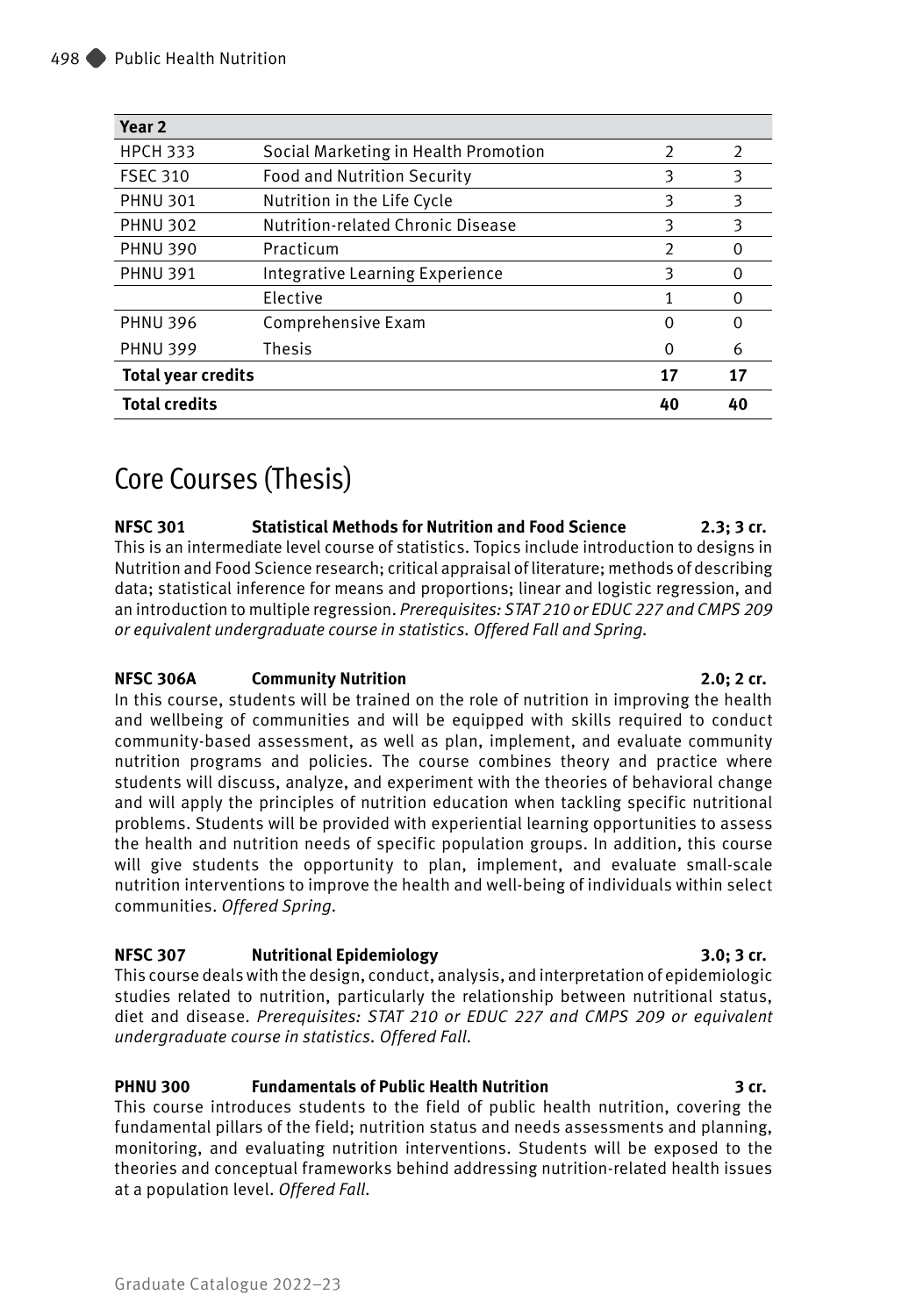## **HPCH 331 Theories in Health Promotion 2.0; 2 cr.**

T his course focuses on theories utilized to understand health determinants and o utcomes and to promote individual and population health. Students will critically e xamine perspectives from health promotion and other social science disciplines t hrough theoretical readings and empirical case studies. They will also discuss the m erits and challenges of using theory to analyze health and to intervene at multiple levels from the individual to the structural levels. *Pre-requistes- PBHL 312 or (PHNU 300 and NFSC 307). Offered Spring.*

## **HPCH 334 Qualitative Health Research 2 cr.**

A course in which students advance their qualitative social research methodology and methods for public health research. Students revisit the underlying paradigms and use of qualitative methodology. Throughout this course, students refine their interviewing s kills, train on how to manage qualitative data, apply systematic data analysis a nd produce a rigorous account of qualitative research findings through practical applications in Arabic and English. *Prerequisites: PBHL 310 and PBHL 312 or (PHNU 300 & NFSC 307 & NFSC 301)*

## **PHNU 301 Nutrition in the Life Cycle 3.0; 3 cr.**

T his course covers the nutritional needs of individuals in different stages of the l ife cycle, with a focus on maternal and child nutrition and nutrition in the elderly. *Offered Fall.*

## **PHNU 302 Nutrition-related Chronic Disease 3.0; 3 cr.**

T his course covers the epidemiology, etiology, and the medical and nutritional management of chronic diseases whose etiologies are nutrition-related. *Offered Fall.*

## **HPCH 333 Social Marketing in Health Promotion 2.0; 2 cr.**

In this course, students will learn the theoretical underpinnings of social marketing, a framework used to develop strategies aimed to address social and public health issues a nd to design effective, sustainable, and ethically sound public health campaigns. As a service-learning course, students apply concepts acquired into the development of a social marketing plan for a local community partner organization, responding to selected public health issues. This course is offered in blended learning format and is based on a combination of different modes of delivery (online and face-to-face) and diverse models of teaching and learning styles, providing students with an interactive and meaningful learning environment. *Prerequisites: HPCH 331 and PBHL 303. Offered Fall.*

## **FSEC 310 Nutrition Security: Assessment and Intervention Strategies 3.0; 3 cr.**

T his course introduces students to basic principles of nutrition security, community n utrition, and nutritional ecology; and highlights the role that nutrition plays in improving the health and wellbeing of communities. The course aims to equip students with the knowledge and skills required to conduct population-based nutrition research, assess the nutrition needs of a population, to plan, implement and evaluate community n utrition programs and policies based on evidence-based practice and taking into consideration cultural, social, and contextual dimensions. *Offered Spring.*

## **PHNU 304 Nutrition in Emergencies 2.0; 2 cr.**

T his course covers evidence-based community nutrition interventions in emergency situations that place vulnerable populations at risk of food insecurity and consequent malnutrition. *Offered Summer.*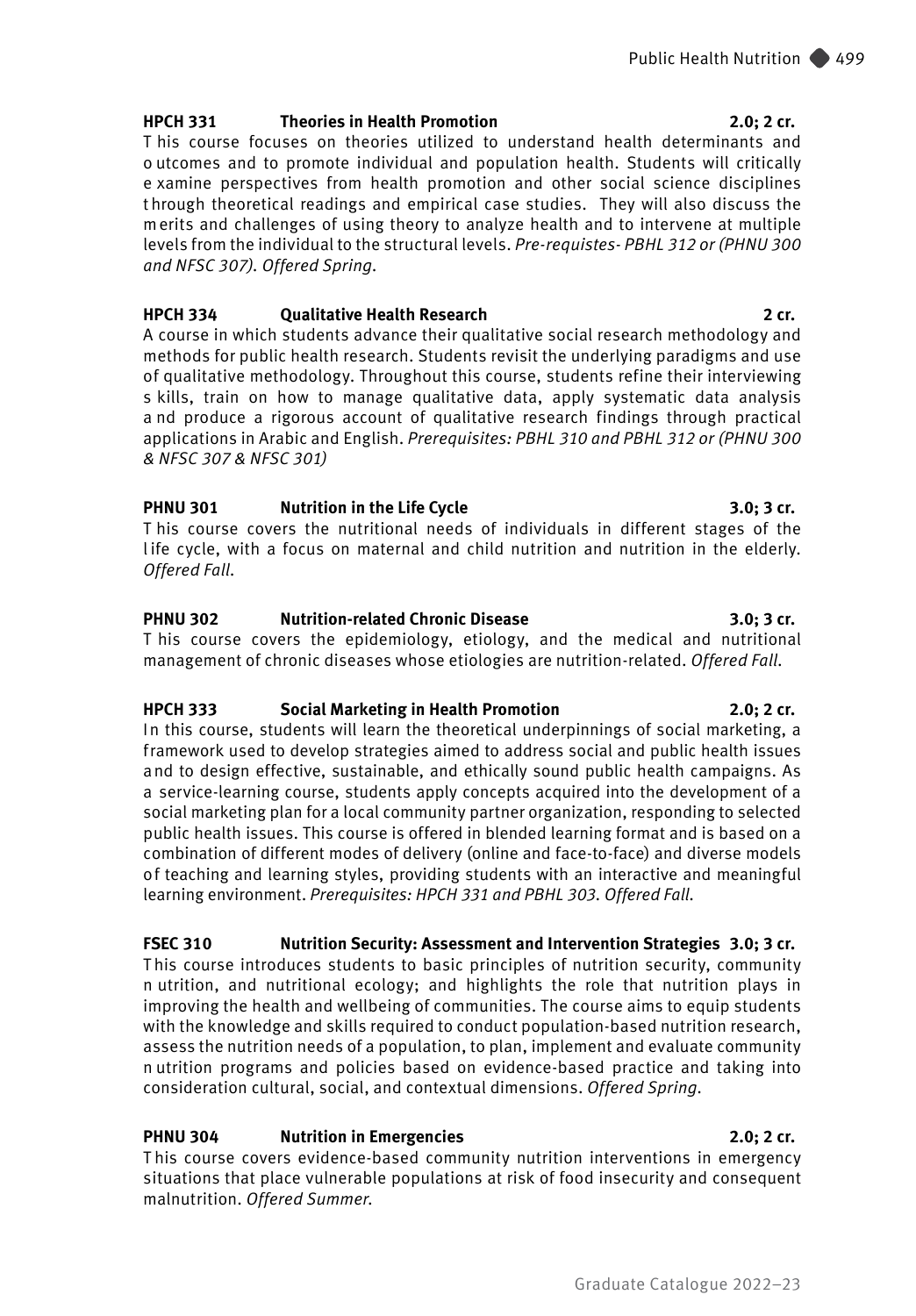## **PBHL 303 Design and Evaluation of Public Health Programs 2.2; 3 cr.**

This course introduces students to the concepts and methods of public health program design and evaluation. Students will develop skills for assessing population needs for the development of health programs. The course then covers public health program design, i ncluding developing measurable objectives, identifying evidence-based intervention s trategies, and planning for program implementation. Students will learn to select appropriate methods for impact and process evaluation of health programs. *Prerequisites: PBHL 310 (waived for PHNU students) and PBHL 312 or (PHNU 300 & NFSC 307 & NFSC 301 & HPCH 334 (concurrently)). Offered Spring.*

## **PBHL 304 Public Health Policy and Advocacy 3.0; 3 cr.**

T his course introduces students to the relevant concepts and approaches in public h ealth policy and advocacy. It will provide students with a basic understanding of the public health policymaking process as well as the basic elements of advocacy. The aim is to make MPH students informed of the complex nature about public health policy development, be critical consumers of health policy research and evidence, and analytical of the influence of various actors on the policy process. Students will learn the stages of the policy process (i.e., agenda setting, policy development, policy implementation and policy evaluation). The field draws upon numerous disciplines. As such, course readings will be drawn from political science, sociology, biomedical sciences and policy studies. Students will also cover the basic elements of an advocacy process, including defining the issue, understanding the audiences and crafting advocacy strategies. Case studies, class discussions, and guest speakers will provide tangible examples of public health policy a nd advocacy processes at the national, regional and international levels. Ethics and equity considerations will be included in discussions related to concepts and application. *Offered Spring.*

| <b>PHNU 396</b> | <b>Comprehensive Exam</b> | 0 cr. |
|-----------------|---------------------------|-------|
| <b>PHNU 399</b> | <b>MS Thesis</b>          | 6 cr. |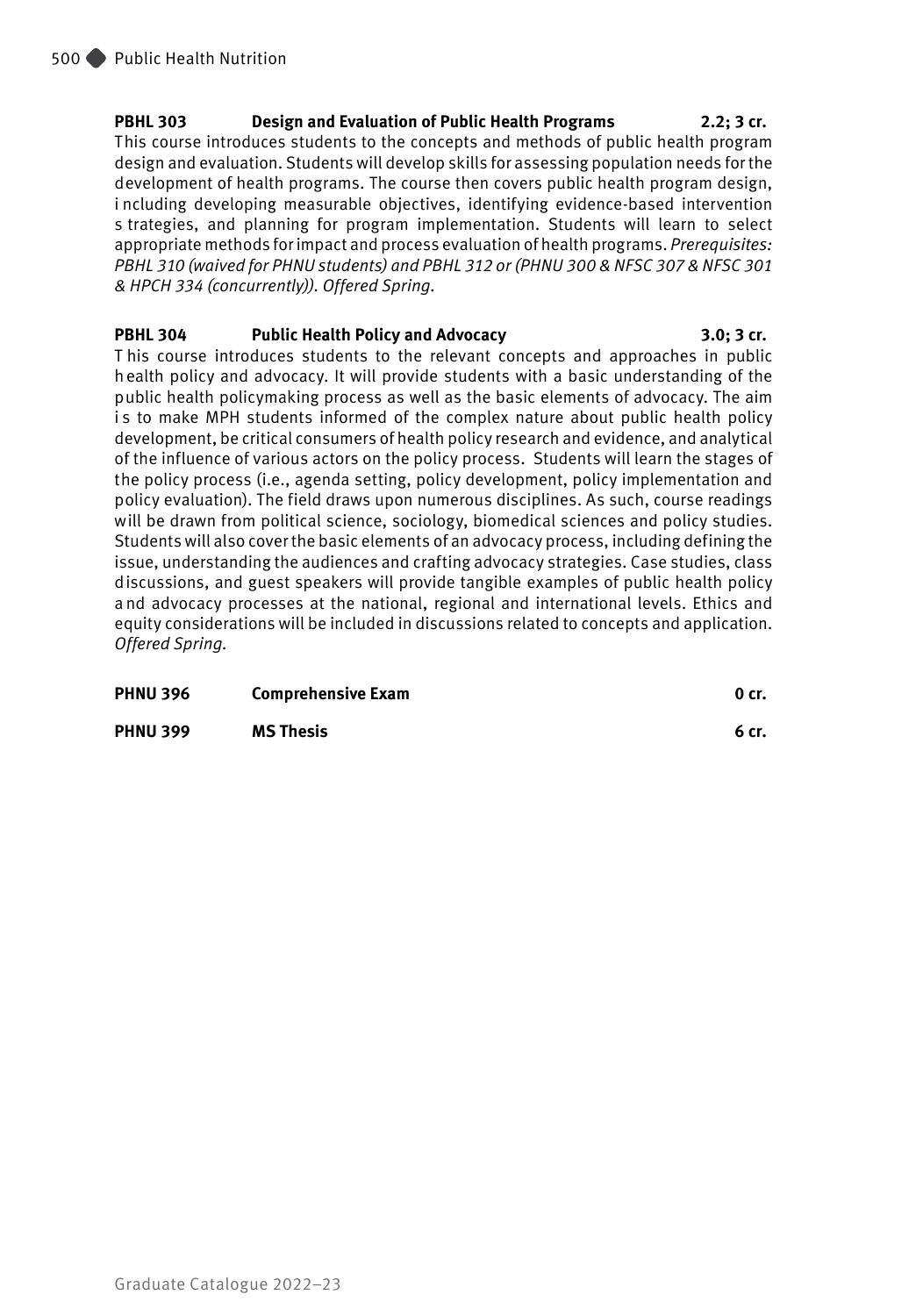## Core Courses (Non-Thesis)

**NFSC 301 Statistical Methods for Nutrition and Food Sciences 2.3; 3 cr.** This is an intermediate level course of statistics. Topics include introduction to designs in Nutrition and Food Science research; critical appraisal of literature; methods of describing data; statistical inference for means and proportions; linear and logistic regression, and an introduction to multiple regression. *Prerequisites: STAT 210 or EDUC 227 and CMPS 209 or equivalent undergraduate course in statistics. Offered Fall and Spring.*

## **NFSC 306A Community Nutrition 2.0; 2 cr.**

In this course, students will be trained on the role of nutrition in improving the health and wellbeing of communities and will be equipped with skills required to conduct communitybased assessment, as well as plan, implement, and evaluate community nutrition programs and policies. The course combines theory and practice where students will discuss, analyze, a nd experiment with the theories of behavioral change and will apply the principles of nutrition education when tackling specific nutritional problems. Students will be provided with experiential learning opportunities to assess the health and nutrition needs of specific p opulation groups. In addition, this course will give students the opportunity to plan, implement, and evaluate small-scale nutrition interventions to improve the health and wellbeing of individuals within select communities. *Offered Spring.* 

## **NFSC 307 Nutritional Epidemiology 3.0; 3 cr.**

This course deals with the design, conduct, analysis, and interpretation of epidemiologic s tudies related to nutrition, particularly the relationship between nutritional status, d iet and disease. *Prerequisites: STAT 210 or EDUC 227 and CMPS 209 or equivalent undergraduate course in statistics. Offered Fall.*

## **PHNU 300 Fundamentals of Public Health Nutrition 3 cr.**

T his course introduces students to the field of public health nutrition, covering the fundamental pillars of the field; nutrition status and needs assessments and planning, m onitoring, and evaluating nutrition interventions. Students will be exposed to the theories and conceptual frameworks behind addressing nutrition-related health issues at a population level. *Offered Fall.*

## **HPCH 331 Theories in Health Promotion 2.0; 2 cr.**

This course focuses on theories utilized to understand health determinants and outcomes a nd to promote individual and population health. Students will critically examine perspectives from health promotion and other social science disciplines through theoretical readings and empirical case studies. They will also discuss the merits and challenges of using theory to analyze health and to intervene at multiple levels from the individual to the structural levels. *Pre-requistes- PBHL 312 or (PHNU 300 and NFSC 307). Offered Spring.*

## **HPCH 334 Qualitative Health Research 2 cr.**

A course in which students advance their qualitative social research methodology and methods for public health research. Students revisit the underlying paradigms and use of qualitative methodology. Throughout this course, students refine their interviewing skills, t rain on how to manage qualitative data, apply systematic data analysis and produce a rigorous account of qualitative research findings through practical applications in Arabic and English. *Prerequisites: PBHL 310 and PBHL 312 or (PHNU 300 & NFSC 307 & NFSC 301).*

## **PHNU 301 Nutrition in the Life Cycle 3.0; 3 cr.**

This course covers the nutritional needs of individuals in different stages of the life cycle, with a focus on maternal and child nutrition and nutrition in the elderly. *Offered Fall.*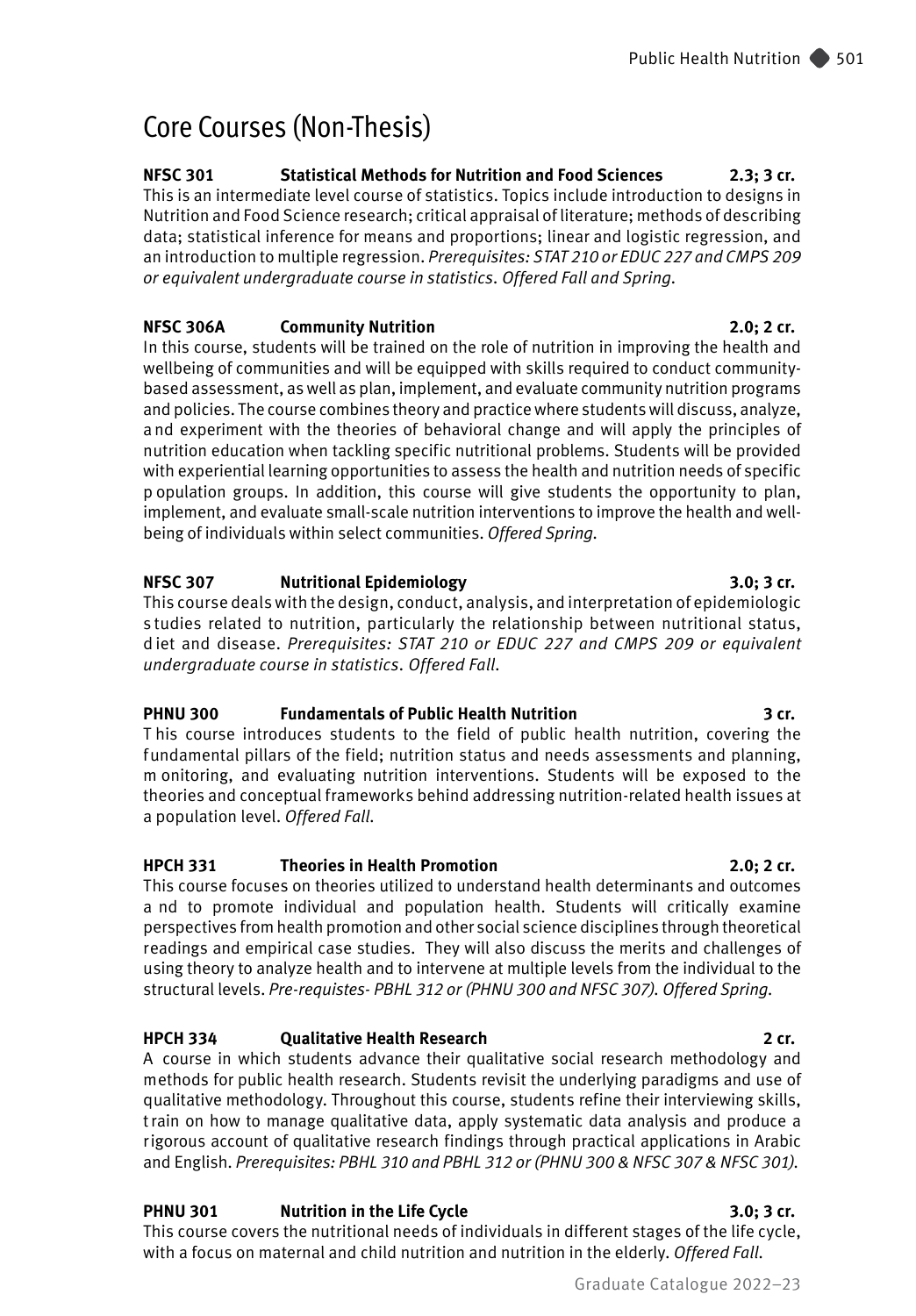## **PHNU 302 Nutrition-related Chronic Disease 3.0; 3 cr.**

Graduate Catalogue 2022–23

T his course covers the epidemiology, etiology, and the medical and nutritional management of chronic diseases whose etiologies are nutrition-related. *Offered Fall.*

## **HPCH 333 Social Marketing in Health Promotion 2.0; 2 cr.**

In this course, students will learn the theoretical underpinnings of social marketing, a framework used to develop strategies aimed to address social and public health issues a nd to design effective, sustainable, and ethically sound public health campaigns. As a service-learning course, students apply concepts acquired into the development of a social marketing plan for a local community partner organization, responding to selected public health issues. This course is offered in blended learning format and is based on a combination of different modes of delivery (online and face-to-face) and diverse models of teaching and learning styles, providing students with an interactive and meaningful learning environment. *Prerequisites: HPCH 331 and PBHL 303. Offered Fall.*

## **FSEC 310 Nutrition Security: Assessment and Intervention Strategies 3.0; 3 cr.**

T his course introduces students to basic principles of nutrition security, community n utrition, and nutritional ecology; and highlights the role that nutrition plays in improving the health and wellbeing of communities. The course aims to equip students with the knowledge and skills required to conduct population-based nutrition research, assess the nutrition needs of a population, to plan, implement and evaluate community n utrition programs and policies based on evidence-based practice and taking into consideration cultural, social, and contextual dimensions. *Offered Spring.*

## **PHNU 304 Nutrition in Emergencies 2.0; 2 cr.**

T his course covers evidence-based community nutrition interventions in emergency situations that place vulnerable populations at risk of food insecurity and consequent malnutrition. *Offered Summer.*

## **PBHL 303 Design and Evaluation of Public Health Programs 2.2; 3 cr.**

This course introduces students to the concepts and methods of public health program design and evaluation. Students will develop skills for assessing population needs for t he development of health programs. The course then covers public health program d esign, including developing measurable objectives, identifying evidence-based intervention strategies, and planning for program implementation. Students will learn to select appropriate methods for impact and process evaluation of health programs. *Prerequisites: PBHL 310 (waived for PHNU students) and PBHL 312 or (PHNU 300 & NFSC 307 & NFSC 301 & HPCH 334 (concurrently)) Offered Spring.*

## **PBHL 304 Public Health Policy and Advocacy 3.0; 3 cr.**

This course introduces students to the relevant concepts and approaches in public health p olicy and advocacy. It will provide students with a basic understanding of the public h ealth policymaking process as well as the basic elements of advocacy. The aim is to make MPH student informed of the complex nature of public health policy development, b e critical consumers of health policy research and evidence, and analytical of the influence of various actors on the policy process. Students will learn the stages of the p olicy process (i.e., agenda setting, policy development, policy implementation and policy evaluation). The field draws upon numerous disciplines. As such, course readings will be drawn from political science, sociology, biomedical sciences and policy studies. Students will also cover the basic elements of an advocacy process, including defining the issue, understanding the audiences and crafting advocacy strategies. Case studies, class discussions, and guest speakers will provide tangible examples of public health policy and advocacy processes at the national, regional and international levels. *Offered Spring.*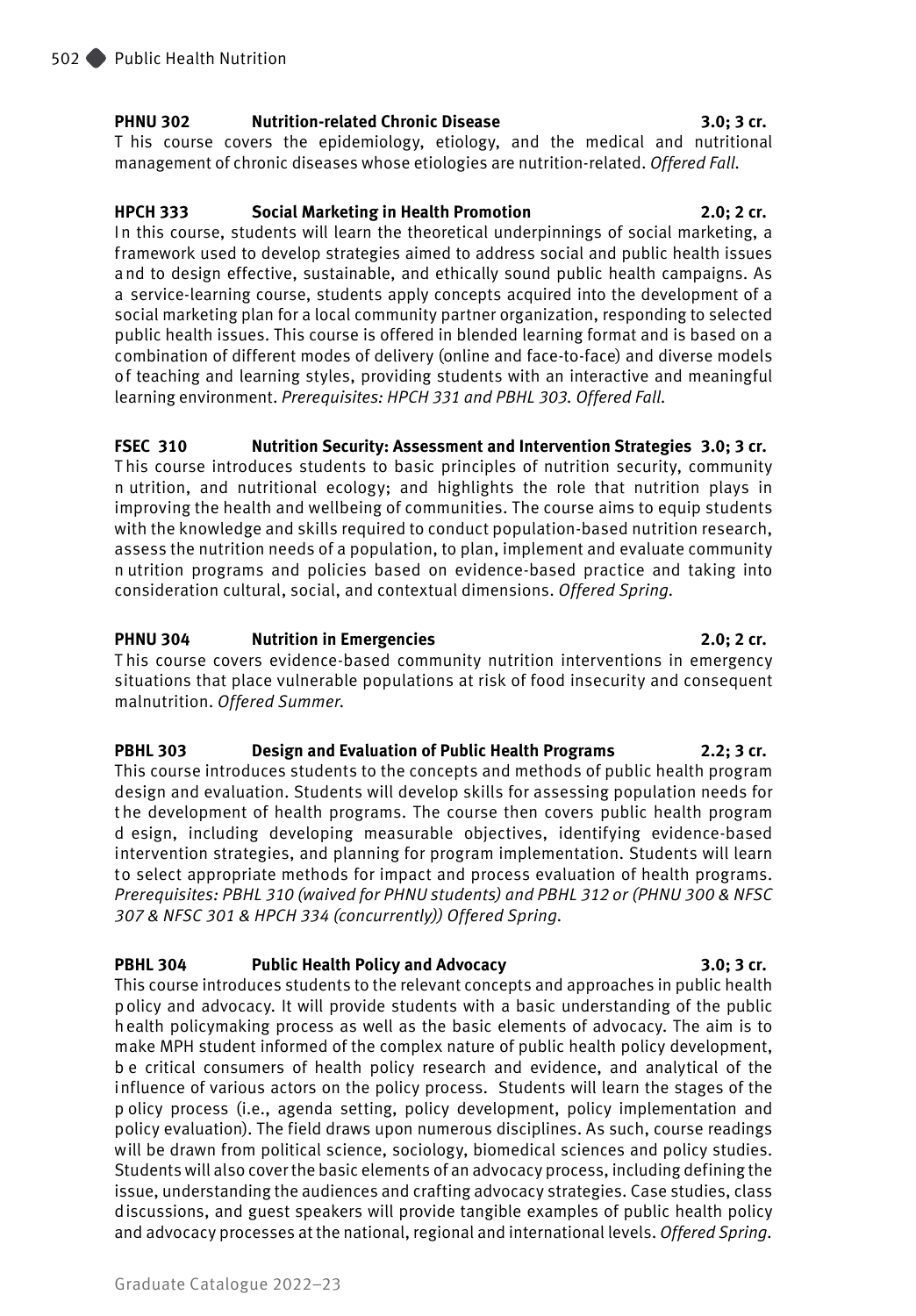## Public Health Nutrition  $\bullet$  503

## **PHNU 390 Practicum 2.0; 2 cr.**

The practicum is considered an essential part of the curriculum of students. Students g ain practical experience working with organizations engaged in developing, implementing and /or evaluating community-based public health nutrition programs. This experience may be purely research-based for students aiming for more academic careers. *Offered Spring.*

## **PHNU 391 Integrative Learning Experience 3.0; 3 cr.**

T his course will allow students to apply knowledge and skills acquired throughout t heir graduate courses. Through this course, students will develop an understanding of how to conduct a community-based project or a research project beginning with the conception of ideas and concluding with depicting written results and discussing them, along with proper citations and procedures. *Part I offered Fall and Part II offered spring.*

## **SHARP 332 Applied Survival Analysis 1 cr.**

This course introduces students to many of the basic principles of human behavior that e ffective managers apply when managing individuals and groups in organizations. These include individual differences in abilities and attitudes, perception, attribution and bias, motivation, group dynamics including teams and communication, power and p olitics, organizational culture, and organizational structure and design. Particular a ttention is given to the psychological aspects of the employment relationship. Leadership is also highlighted as a crucial underpinning of group processes and as a decisive factor in organizational success, with the tone of leadership having important implications for HRM success.

## **SHARP 360 Introduction to Data Science 2 cr.**

This introductory course will initiate trainees to the main concepts of the Data Science life cycle, and to machine learning (ML) tools, their algorithms, to mine big data. During the 20 lectures students will learn: To develop an understanding of the data that one w ill use and how it was collected through significant exploration (exploration and understanding); To munge, wrangle, and manipulate data in order to get an informative, m anageable data set; To explore the statistical relationships between the variables in the data, and generate hypotheses and intuition about the data prediction based o n statistical learning tools such as regression, machine learning tools including classification and clustering, as well as deep learning techniques; To give the data back in a compelling form and structure, through visualization, stories, and interpretable summaries. The course will therefore allow students to understand the basics behind ML, their potential, as well as their limitations, and to learn data-driven protocols for assessing the quality of data sets. Students will use ML tools to develop and validate predictive models, in order to predict, diagnose, and design interventions to improve pre-defined outcomes. This will include health outcomes in population or cohort settings in general, and as they relate to NCDs in particular. Students will use trustworthy preselected large public data sets of relevance to NCDs including data sets on pollution, c ancer and cardiovascular diseases, and learn how to pose and answer predictive questions around those data sets. The Data Science tools acquired by the trainees will culminate in a course project where they will apply knowledge and skills acquired on large (big) data sets on air pollution as well as on NCDs with a focus on cardiovascular diseases and cancer.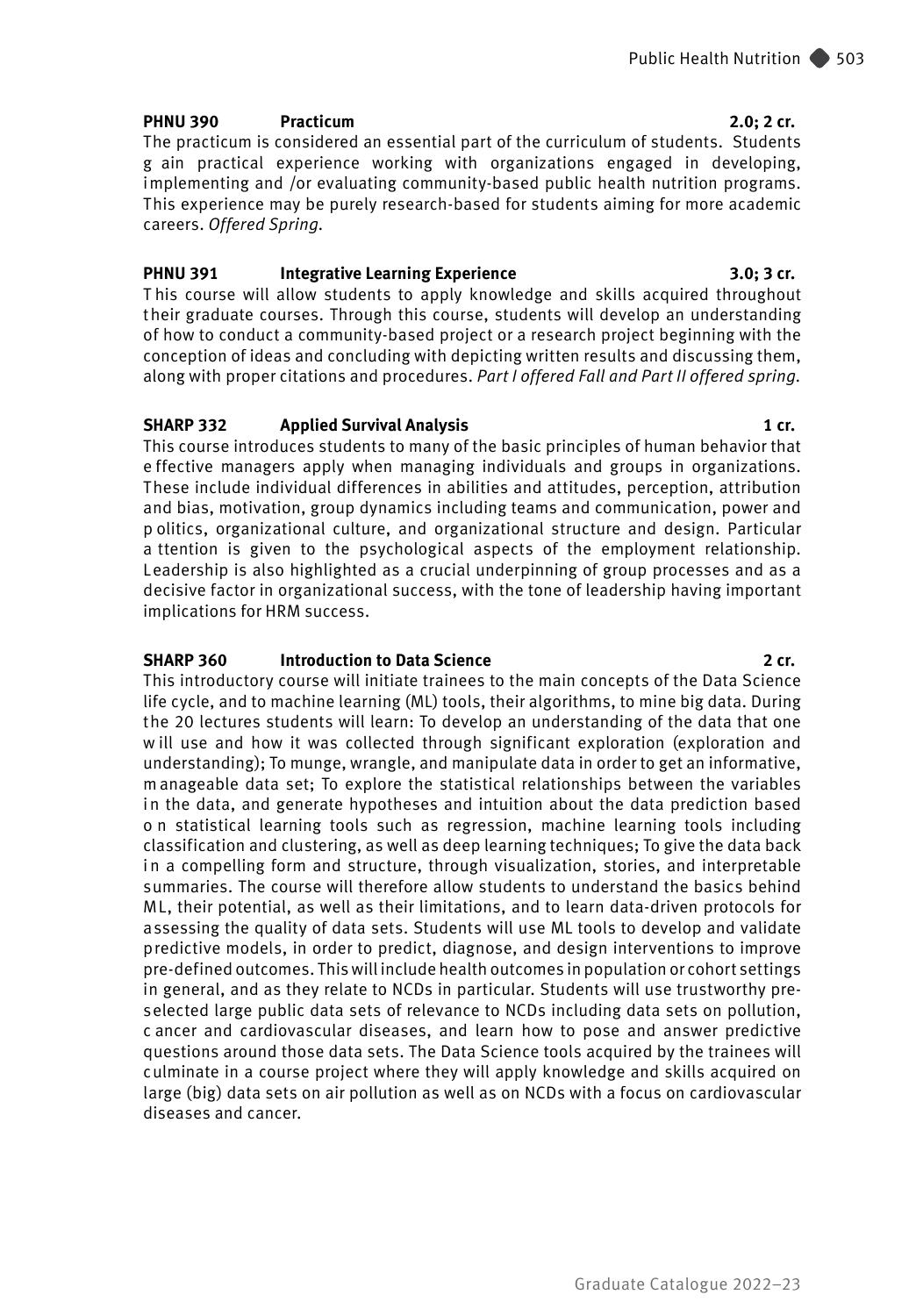# **Department of Environmental Health**

| Chairperson:         | Jurdi, Mey                              |
|----------------------|-----------------------------------------|
| Professors:          | Habib, Rima; Jurdi, Mey; Nuwayhid, Iman |
| Associate Professor: | Massoud, May                            |
| Assistant Professor: | Dhaini, Hassan                          |
| Lecturer:            | Nasr, Joumana                           |
| Instructor:          | El Helou, Nida                          |

The Department of Environmental Health offers a graduate program leading to the MS degree in Environmental Sciences (Major: Environmental Health). For details regarding the MS degree, refer to the Master Degree Program in Environmental Sciences section of this catalogue.

In view of the increasing interest in development and its impact on the human environment, a variety of courses offered by this department are made available to students in other fields.

Graduates of the MSES-Environmental Health program may occupy senior or intermediate posts in the following:

- governmental agencies, such as the Ministry of Health, Ministry of the Environment, municipalities or health centers
- the private sector, which offers a variety of job opportunities in industry, research institutions, universities, schools and private businesses
- international agencies

## **ENHL 301 Environmental Health and Sustainable Development 1.0; 1 cr.** The course introduces the field of environmental health and highlights its role in contributing to sustainable development. Students discuss the environmental system and the interactions of its physical, socio-economic and political components impacting human health and ecologic vitality. Emphasis is placed on assessing, preventing, and controlling environmental hazards that pose major risks to humans, animals and ecosystems.

## **ENHL 307** Food Safety and Health 3.0; 3 cr.

The course focuses on the safety and management of processed food products. It addresses the advantages and limitations of food processing techniques and, in specific, the application of food additives. Areas covered relate mainly to food safety and quality control, health impacts, types and limitations of food processing methods, use of food additives, exposure estimation, toxicological implications, risks and benefits governing use and quality control measures and applications both at the national and international levels.

## **ENHL 308 Tutorial 1–3 cr.**

A tutorial on special environmental health projects of interest to students. Students are required to submit a written report.

Graduate Catalogue 2022–23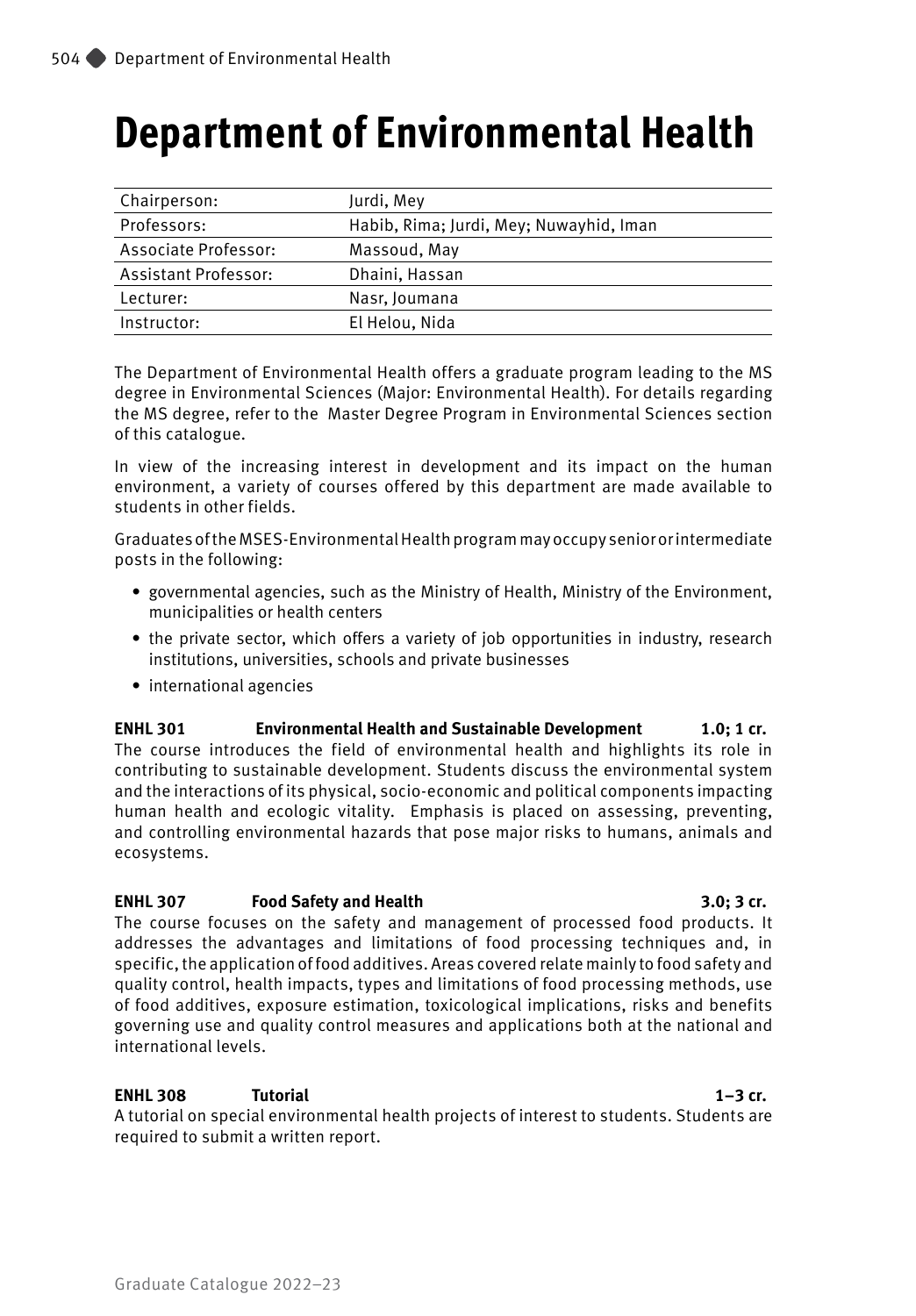## **ENHL 310/ Toxicology and Environmental Health Hazards 3.0; 3 cr. ENSC 640**

The course presents toxicology in three sections. In the first section, the fundamental principles and essentials of toxicology are introduced, particularly dose-response, toxicokinetics, and cellular mechanisms of action. In the second section, the course discusses toxicity of main organ systems. Classic toxicants that adversely affect health, emerging hazardous human exposures, and special topics are discussed in the last section of the course. The course includes lecture style presentations, collective casestudies activities and student-led discussions. Topics of local and regional relevance are also introduced through hosting guest speakers.

## **ENHL311 Human Health Risk Assessment (3.0; 3 cr.)**

Thousands of chemicals are currently in common use and hundreds are introduced newly every year. The toxic effects of these compounds on humans are of significant public health concern. Human health risk assessment (HHRA) studies the nature and probability of adverse health effects in humans who may be exposed to chemicals in contaminated environmental media. HHRA is an essential basis for decision-makers in remediation of environmental contamination and public health protection. This course introduces students to concepts, sources of data, and methods, which are used in the field of human health risk assessment, and provide them with an understanding of current issues in this field. The course examines in detail the four components of risk assessment: hazard identification, dose-response evaluation, exposure assessment, and risk characterization. Additionally, concepts in risk management and risk communication are discussed. The course includes lecture-style presentations, in-class exercises and assignments, and student lead discussions of reports/articles. Students will obtain enough experience to be able to successfully evaluate a health risk assessment report, which will be demonstrated in the final student presentations.

## **ENHL 312/ Occupational Health 2.3; 3 cr. ENSC 641**

This course overviews the general principles of occupational health, relating work, the work environment, and workers' health and wellbeing to general principles of social equity and justice. The course surveys research on the social, economic, political, environmental, and health elements of a workplace using multidisciplinary approaches. Students who join the course are able to identify occupational hazards and workrelated injuries and illnesses in workplaces and propose monitoring, management and prevention strategies to lessen their impact on workers. With its emphasis on social justice, the course discusses the factors that make some workers' groups more vulnerable than others. Its unique approach emphasizes global perspectives and popular imaginations of workers through academic publications, newspaper journalism, cinema, lectures and class discussions. This course is designed for students of multiple educational and training backgrounds and does not require prerequisite knowledge.

## **ENHL 320 Special Topics in Environmental Health 1-3 cr.**

A course that covers selected topics such as risk analysis, environmental ethics and justice, or environmental policy and allows focused examination of special topics of interest to trainees in Environmental Health.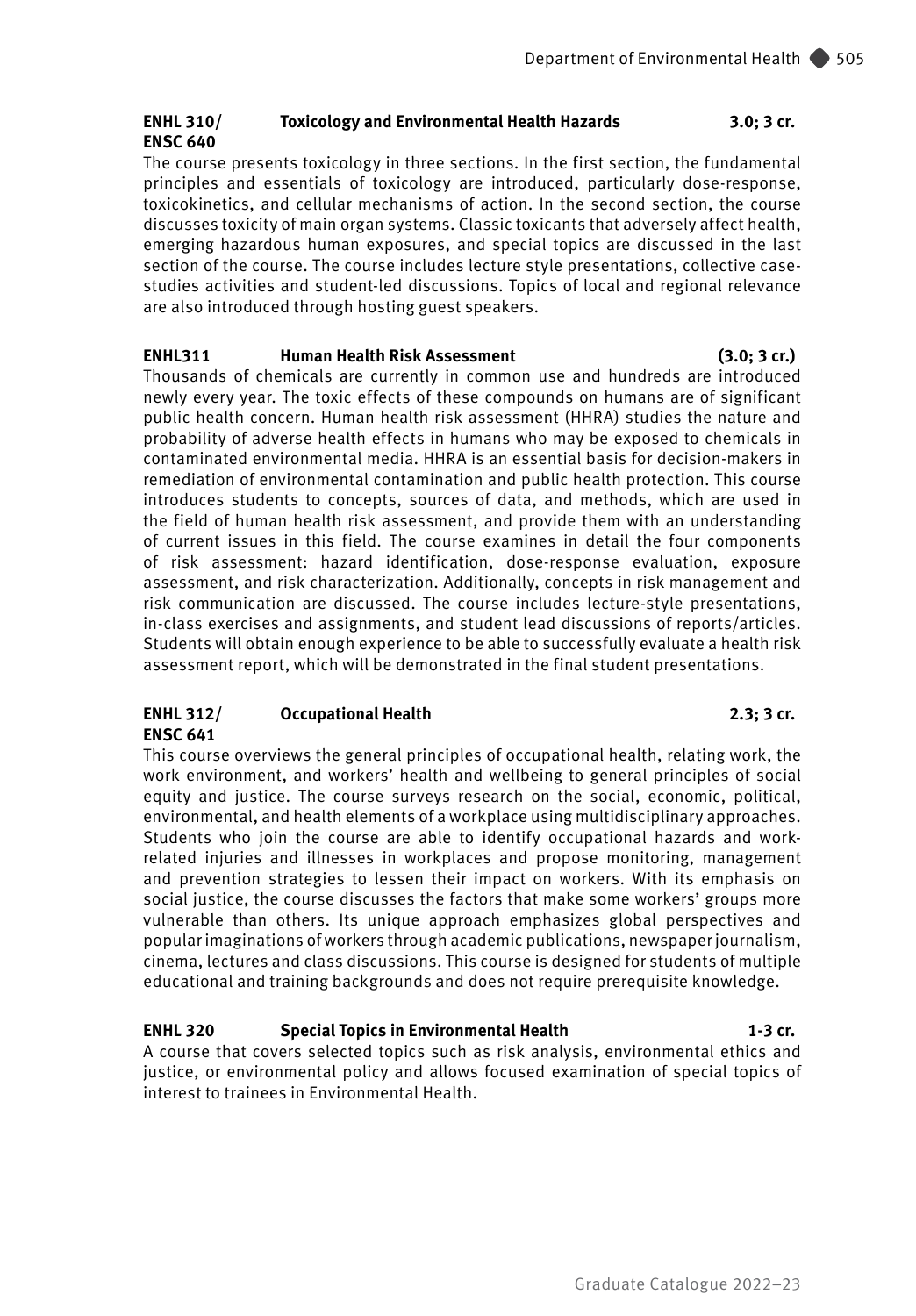### **ENHL 314/ Environmental Management Systems 3.0; 3 cr. ENSC 642**

The implementation of an Environmental Management System (EMS) integrates the precautionary and polluter pays principles into firms' operations and demonstrates commitment to sustainable development. This course provides an overview of the most common international standards for environmental management systems, primarily the International Standards Organization (ISO) harmonized management systems, and its implications for different organizations. It provides students with the skills to formulate and evaluate such management systems. Though the first part of the course is mainly lecture based, student participation in the form of questions and discussion is always welcomed and encouraged. Critical thinking will be promoted throughout the course. Students will be expected to formulate an EMS for an organization and prepare a technical report to communicate project findings to their colleagues through verbal presentation. Emphasis is placed on solving environmental problems using an integrated management approach in order to achieve an optimized environmental performance. *Alternate years.*

| <b>ENSC 695</b> | <b>Comprehensive Exam</b>                                                                                      | 0 cr. |
|-----------------|----------------------------------------------------------------------------------------------------------------|-------|
| <b>ENSC 699</b> | Thesis                                                                                                         | 6 cr. |
| <b>ENSC 697</b> | <b>Project</b>                                                                                                 | 3 cr. |
|                 | المحسور والمسالم والمستحسن والمستحسن والمكسور المستحدث المتمسح والمستحل والمستحدث والمستحدث والمستحدث والتراكب |       |

The project must be undertaken, in partial fulfillment of the requirements for the degree, upon the completion of at least 27 credits of core and elective courses.

A student who is unable to finish the project in one term can register for it one additional time.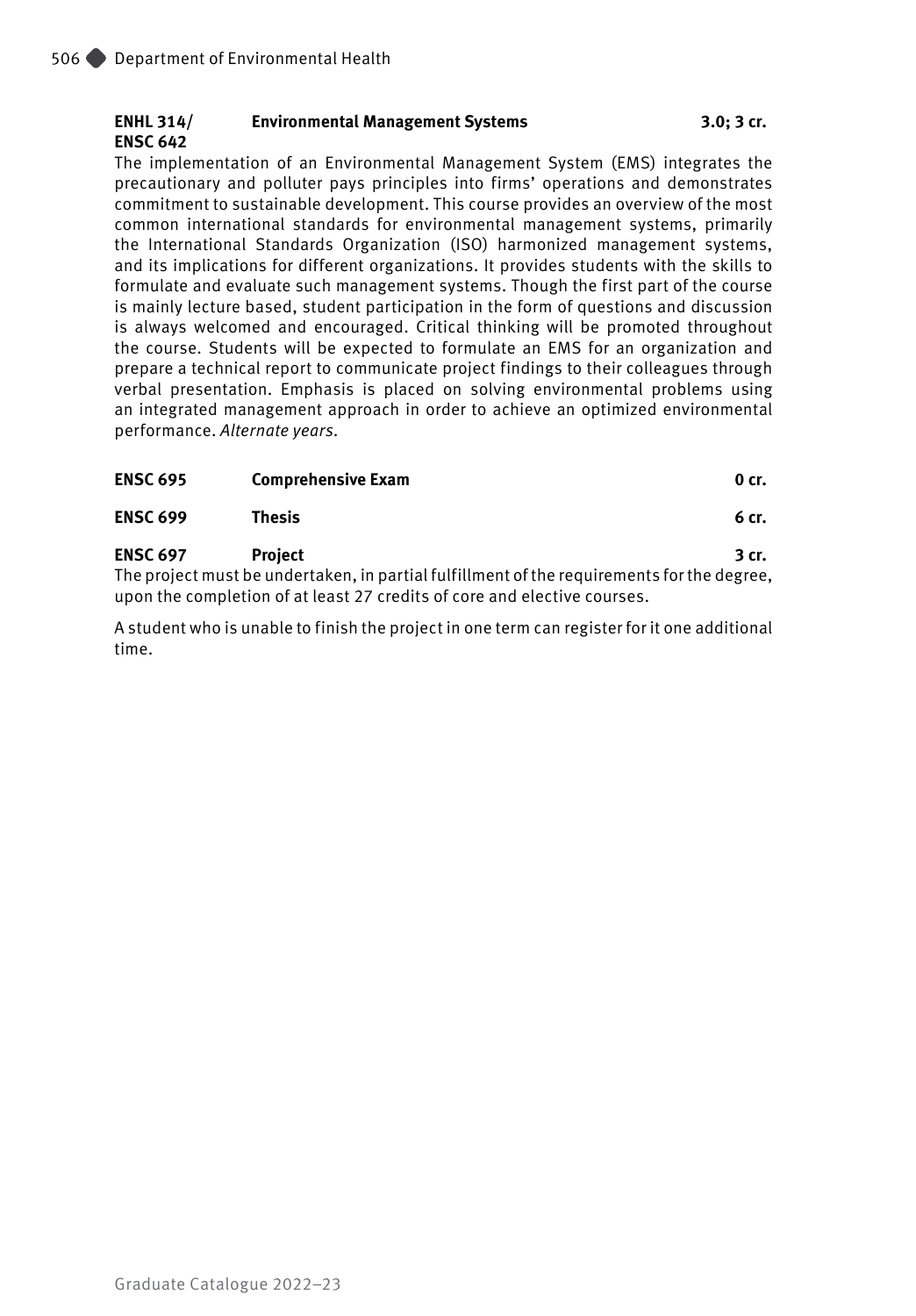# **Department of Epidemiology and Population Health**

| Chairperson:                                             | Chaaya, Monique                               |
|----------------------------------------------------------|-----------------------------------------------|
| Professors:                                              | Chaaya, Monique; DeJong, Jocelyn; Sibai, Abla |
| Professor of Public Health<br>Practice:                  | Adib, Salim                                   |
| Associate Professors:                                    | Ghandour, Lilian; Jaffa, Miran                |
| Associate Professor of<br><b>Public Health Practice:</b> | Fouad, Fouad                                  |
| Associate Research<br>Professor:                         | Ghattas, Hala                                 |
| <b>Assistant Professors:</b>                             | El-Asmar, Khalil; Mumtaz, Ghina               |
| Assistant Professor of Public<br><b>Health Practice:</b> | McCall, Stephan                               |
| Assistant Research<br>Professor:                         | Akik, Chaza                                   |
| Adjunct Professors:                                      | Hajjeh, Rana                                  |
| Instructor of Public Health<br>Practice:                 | Schenck, Catherine                            |
| Affiliates:                                              | Akl, Elie; El Bejjani, Martine                |

The Department of Epidemiology and Population Health offers courses in epidemiology, biostatistics, and population health to graduate students in the Faculty of Health Sciences and the Faculty of Medicine. The Department is committed to improving public health in Lebanon, the region, and beyond, by training students and public health professionals to become epidemiologists capable of undertaking independent quantitative research for advancing knowledge and informing policy and practice. Its academic programs, adapted to meet the needs of the region encourage learners to work on projects that address the public health needs of the region.

The course offerings to students in the Master of Public Health (MPH) program, the Master of Science (MS) in Epidemiology program, and Doctor of Philosophy (PhD) in Epidemiology are given as core, required, and elective courses. In addition, members of the department offer courses in statistics and epidemiology to students in the Medical Degree program and coordinate and participate in teaching courses in preventive medicine and public health programs in the Faculty of Medicine.

## **EPHD 3001 Principles of Epidemiology 1.5:0.5; 2 cr.**

This course introduces graduate students to the basic principles and methods of epidemiology and the application of the epidemiological approach to public health research, policy and practice. The course consists of weekly lectures and practical application sessions. Students will learn about the rubrics of Epidemiology, dynamics of disease transmission, common sources of epidemiological data, measures of morbidity and mortality, observational study designs, measures of association, biases and confounding, and general principles of causation in epidemiology. The main concepts will be covered during the lecture. The application sessions (e.g., problem-solving exercises, case-studies, journal critiques, mapping…) will allow students to apply their acquired epidemiological knowledge and understand the role of epidemiological evidence in current practices of public health policy and practice.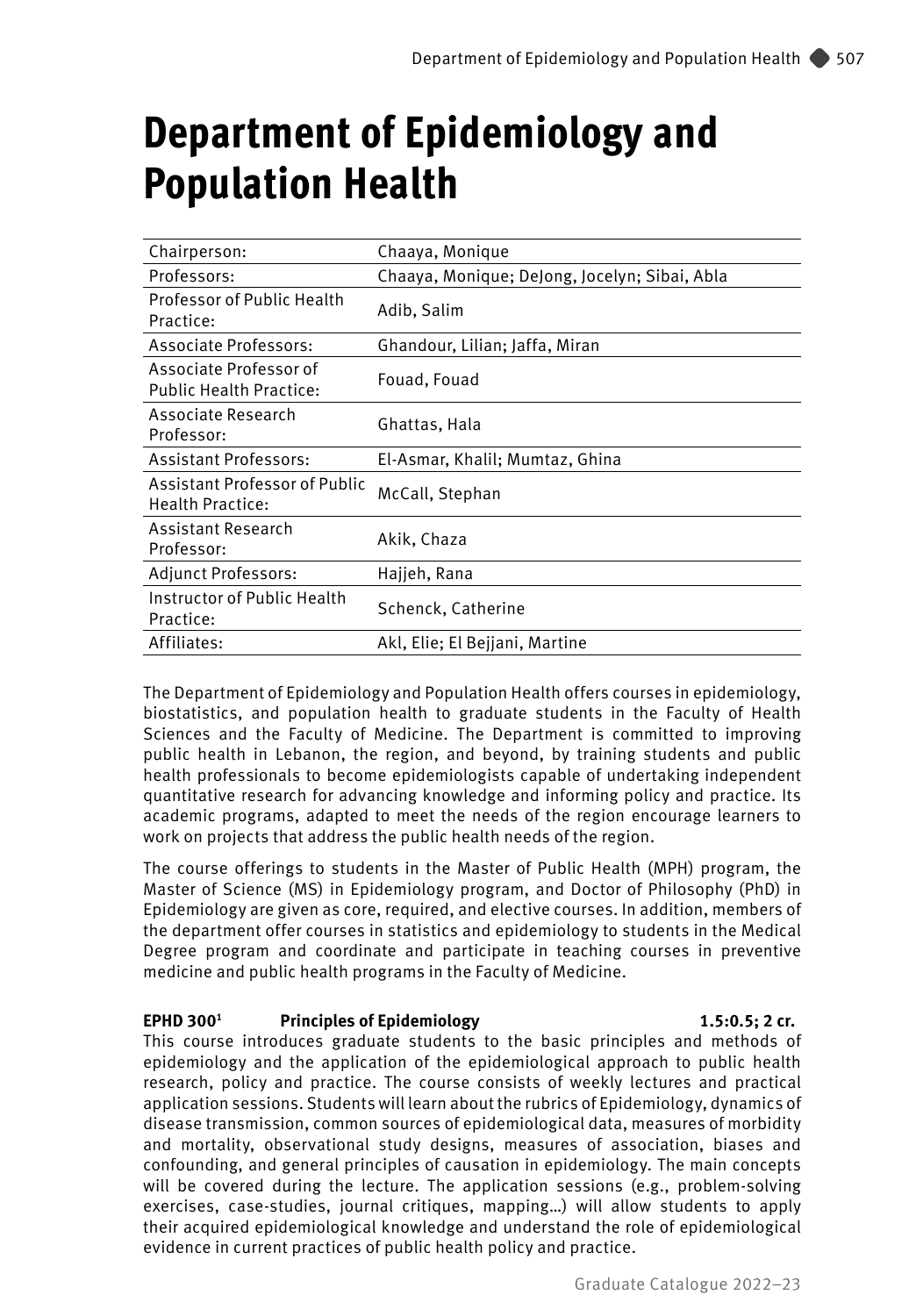## **EPHD 3101 Basic Biostatistics 2.2; 3 cr.**

This course is an introduction for graduate students to statistical techniques applied to health and biomedical related data. The objectives are twofold: descriptive and inferential statistics. This course will provide theoretical and applied foundation that are needed to: 1) Carry out statistical analyses appropriate for the data and the study design, 2) Deduce accurate inferences and conclusions that concern the study population, 3) Disseminate and interpret biostatistical results and conclusions in a proficient manner. At the end of this course, students will be well rounded with the different analytical techniques that range from basic descriptive analysis, to midlevel analysis that distinguishes between the various distributions and applies the tests suitable for the outcome under examination, in addition to advanced modelling techniques using regression approaches linear, logistic and non-parametric methods.

## **EPHD 312 Analysis of Continuous Data 1.5-0.5; 2 cr.**

In this course, students will learn to use regression analysis to address a research question. It covers basic exploratory data analysis for univariate (outcome) continuous observations with single or multiple covariates, followed by regression methods and diagnostics with a main focus on multiple regression. The emphasis of the course is on the application of statistical techniques that are carried out using the statistical package STATA and R. Lectures include lab sessions, article reading and appraisal as well as group discussions. *Prerequisite: EPHD 310 or consent of instructor.*

## **EPHD 313 Analysis of Categorical Data 2.2; 3 cr.**

This course aims at introducing biostatistical approaches to analyze categorical and count data. In particular, students will learn about (1) probability distribution for binomial and multinomial data, (2) measures of association and test of association for nominal and ordinal data, (3) analysis for Two Way and Three Way contingency tables including interaction and confounding (4) generalized linear models (5) logistic regression for independent, matched case-control data, and data with small sample size and rare events (6) Poisson and Negative Binomial regressions for count and rates with and without over-dispersion, (7) Multi-category logit for nominal and ordinal data. The statistical package STATA will be used in this course. *Prerequisite: EPHD 310 or consent of instructor.*

## **EPHD 314 Data Management and Manipulation 1.2; 2 cr.**

The data management course is an introduction to data manipulation and management using Stata, SPSS and Epi-data. The course covers data structure design including data checking as well as data manipulation, data imputation and basic statistical programming. The course is offered at the computer lab where students can have handson experience in dealing with real data sets. In case an enrolled student has a project specific data, she/he has the chance to directly apply the acquired course material on the dataset. Weekly assignments are given to allow the students to explore advanced and customized application of the material offered in the classroom. *Prerequisite: EPHD 310, undergraduate or graduate basic Biostatistics course, or consent of instructor.*

## **EPHD 315 Nonparametric Data Analysis 1.2; 2 cr.**

Nonparametric tests are often used in place of their parametric counterparts when certain assumptions about the underlying population are questionable. This course introduces the students to the theory and applications of nonparametric statistics. Methods include estimation and testing of hypotheses for the one sample location problem, two sample location problem, multi-sample location problem, correlation, regression and tests for proportions. *Prerequisite: EPHD 310 or graduate basic Biostatistics course.*1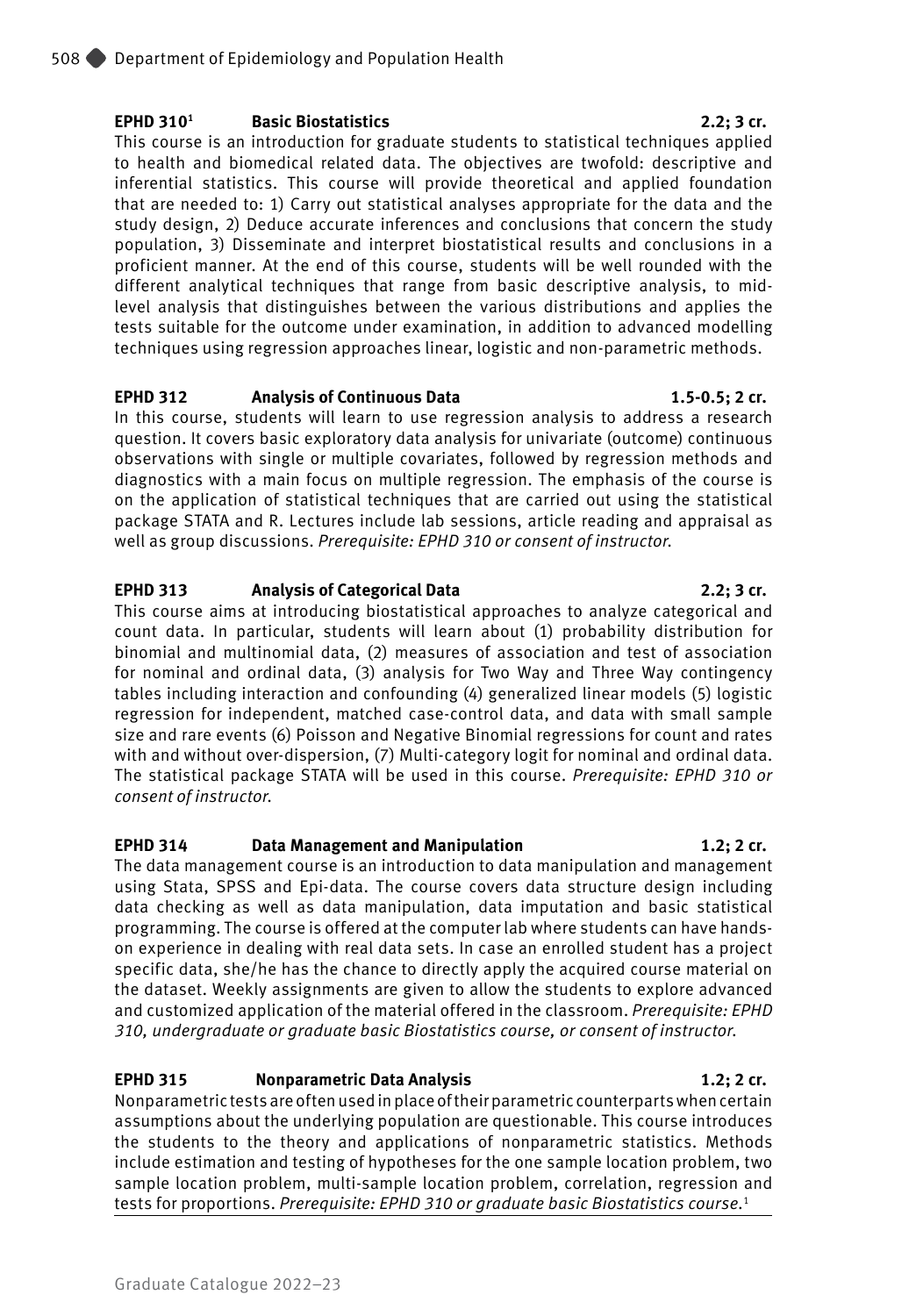## **EPHD 316 Epidemiology, Prevention and Control 2.0; 2 cr. 2.0; 2 cr. of Communicable Diseases**

The course explores the epidemiology, prevention and control of selected communicable diseases with major public health significance locally, regionally and globally. For each disease, the course will cover the morbidity, mortality, burden, associated risk factors, social and behavioral determinants, as well as public health strategies for prevention and control. *Prerequisite: EPHD 300 or consent of course instructor.*

## **EPHD 317 Epidemiology of Non Communicable Diseases 1.5-0.5; 2 cr. and Mental Health Disorders**

The first part examines major non-communicable diseases (NCDs), (e.g., cardiovascular diseases, cancer, diabetes as well as chronic respiratory diseases) and their shared behavioural risk factors. The second part examines selected mental health disorders (MHDs) that are major sources of morbidity, mortality and disability worldwide and in the region. For all health outcomes covered in this course, students will study the epidemiological evidence focusing on the available estimates of morbidity, mortality and burden, as well as determinants. Students will also examine evidence-based and effective prevention strategies and interventions, as well as main methodological issues in the measurement, control/prevention of the selected health outcomes. *Prerequisite: EPHD 300 or consent of course instructor.*

### **EPHD 318 Introduction to Mathematical Modelling 1.5-0.5; 2 cr. of Infectious Diseases**

Mathematical modelling of infections is increasingly developing as a key tool for understanding transmission patterns, emergency planning, and assessing control strategies - hence playing a critical role in policy making. This graduate course introduces students to the basic concepts of mathematical modelling of infectious diseases and allows them to acquire a hands-on practical experience in designing simple, yet informative models to predict the course of epidemics and estimate the impact of interventions. The course consists of lectures and practical sessions that include class exercises and discussion, computer applications, and article discussion. Applications to different types of infectious diseases and control interventions will be discussed. Students will build and run basic disease models using Berkeley Madonna, a user-friendly mathematical package. Students should be comfortable with basic calculus and have an interest in infectious diseases epidemiology.

### **EPHD 319 Advanced Quantitative Methods 0.5-0.5; 1 cr. in Epidemiology**

This course will provide students with an overview of the theory and applications of advanced quantitative methods in epidemiology. The purpose of the course is to assist students in answering complex etiological research questions in epidemiology. The course includes two main modules: 1) Cox proportional hazards model and competing risk analysis; and 2) statistical modelling of partially observed data using multiple imputation.

## **EPHD 320 Epidemiology Beyond the Basics 1.5-0.5; 2 cr.**

The course provides advanced knowledge of epidemiologic studies and covers in details methodological issues concerning the design and the analysis of observational studies (cross sectional, case control and cohort studies). It also introduces design and analysis of randomized clinical trials. The course addresses key validity issues related to selection of study subjects, accuracy of measures of measures, confounding bias, and discusses effect modification. The course is blended and relies on didactic teaching, applications on and class discussion of selected articles, online discussion sessions,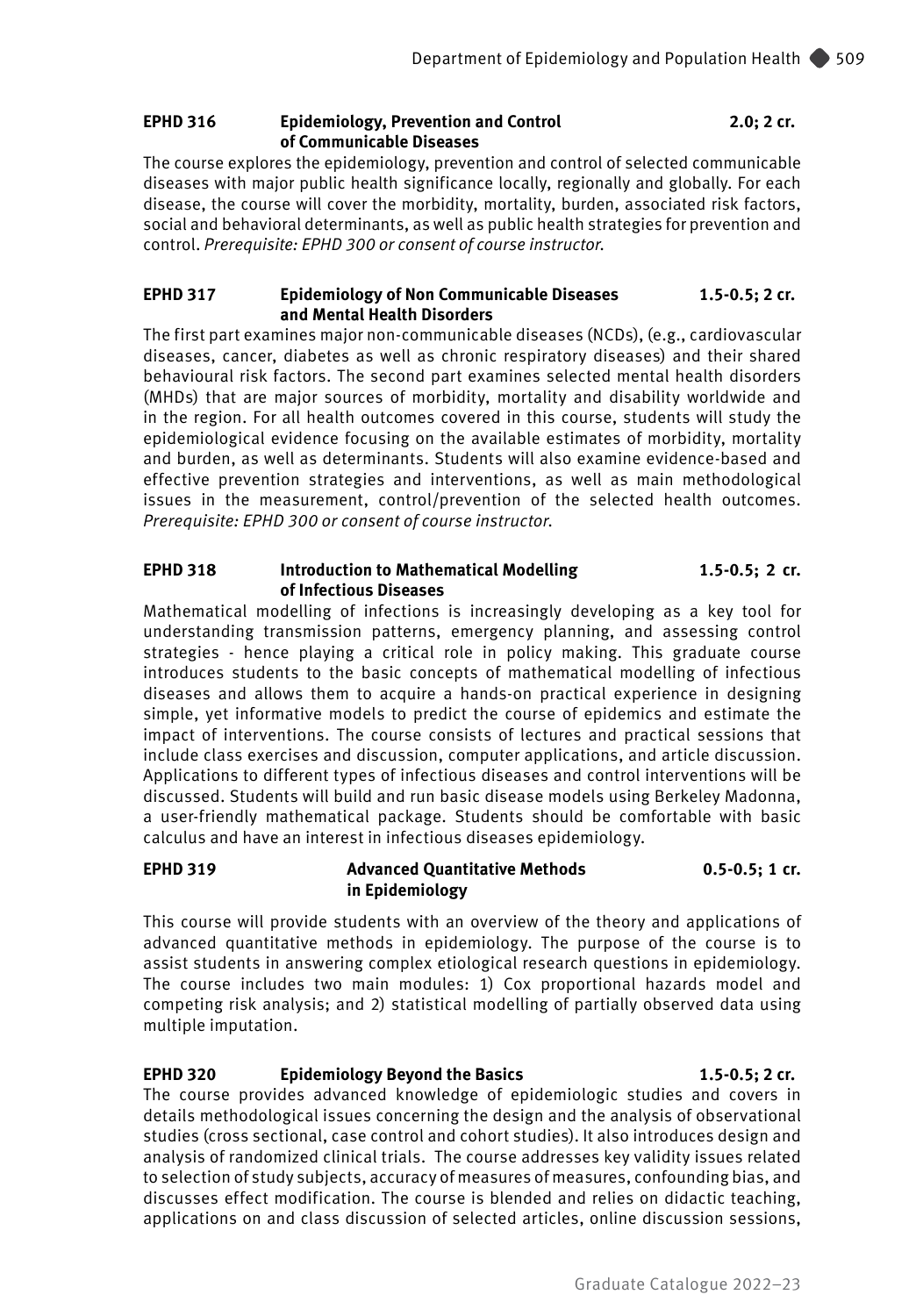and designing of two observational studies Ethical considerations in epidemiologic research are discussed throughout the course. *Prerequisites: EPHD 300 and EPHD 310, or consent of instructor. Equivalent to SHARP 320*

## **EPHD 321 Design and Analysis of Clinical Trials 1.2; 2 cr.**

A course that focuses on issues in the design and organization of randomized controlled clinical trials: ethical and legal issues, patient selection, recruitment, masking and randomization, endpoint definition, protocol development, and statistical analysis. Designs such as cross-over designs, factorial-designs, and meta-analysis are discussed. *Prerequisites: EPHD 300 and EPHD 310, or consent of instructor .*

## **EPHD 322 Special Topics in Epidemiology 1-3 cr.**

A course that covers selected topics of special interest to trainees in epidemiology. Examples include assessment of disease burden using epidemiological studies, occupational epidemiology, epidemiology of aging, epidemiology of maternal-child problems, or nutritional epidemiology. *Prerequisite: EPHD 300 or consent of instructor.*

## **EPHD 324 Special Topics in Biostatistics 1–3 cr.**

A course that covers selected topics in biostatistics of special interest to researchers and trainees in epidemiology and population health. *Prerequisite: EPHD 310 or consent of instructor.*

## **EPHD 327 Field Epidemiology 0.2; 1 cr.**

The field epidemiology course is an introduction to the concepts of epidemiology as it relates to applied field epidemiology. This course covers the key steps of an outbreak investigation and introduces main concepts of surveillance, its analysis and importance. This course focuses on problem-based, interactive methods: students can have a handson experience in dealing with basic outbreak investigation steps and surveillance data through real life case-studies which are discussed in group-work in class*. Prerequisite: EPHD 300 or any undergraduate or graduate basic epidemiology course.*

## **EPHD 328 Systematic Review and Meta-Analysis 2.2; 3 cr.**

The course is structured around the steps of executing a systematic review of trials of interventions: specifying the Population Intervention Comparison Outcomes (PICO) question, searching for potentially relevant articles; selecting eligible studies; abstracting data; assessing risk of bias, conducting a meta-analysis; grading the quality of evidence; and interpreting results. PICO is an acronym referring to the components of the question forming the basis for a research study, a systematic review in this case: Population, Intervention, Comparison, Outcomes. Weekly assignments are designed to guide students in the production of a systematic review. The final paper consists of a report of the systematic review suitable for publishing in a peer-reviewed journal. This is a relatively intensive course and students need to allocate adequate time and effort. *Prerequisites: EPHD 310 and EPHD 300 or their equivalent courses, or consent of instructor.*

## **EPHD 331 Population Change and Health 3.0; 3 cr.**

Population change is central to public health. This course provides a broad introduction to the field of population. It identifies core topics in population, discusses their relation to development and health, and emphasizes measurement issues. Topics covered include population size and growth as they relate to resources and to population health; components of population change including fertility and mortality, their links to development and consequences for health; population composition by age and gender and by socioeconomic status, and related inequalities; and population movements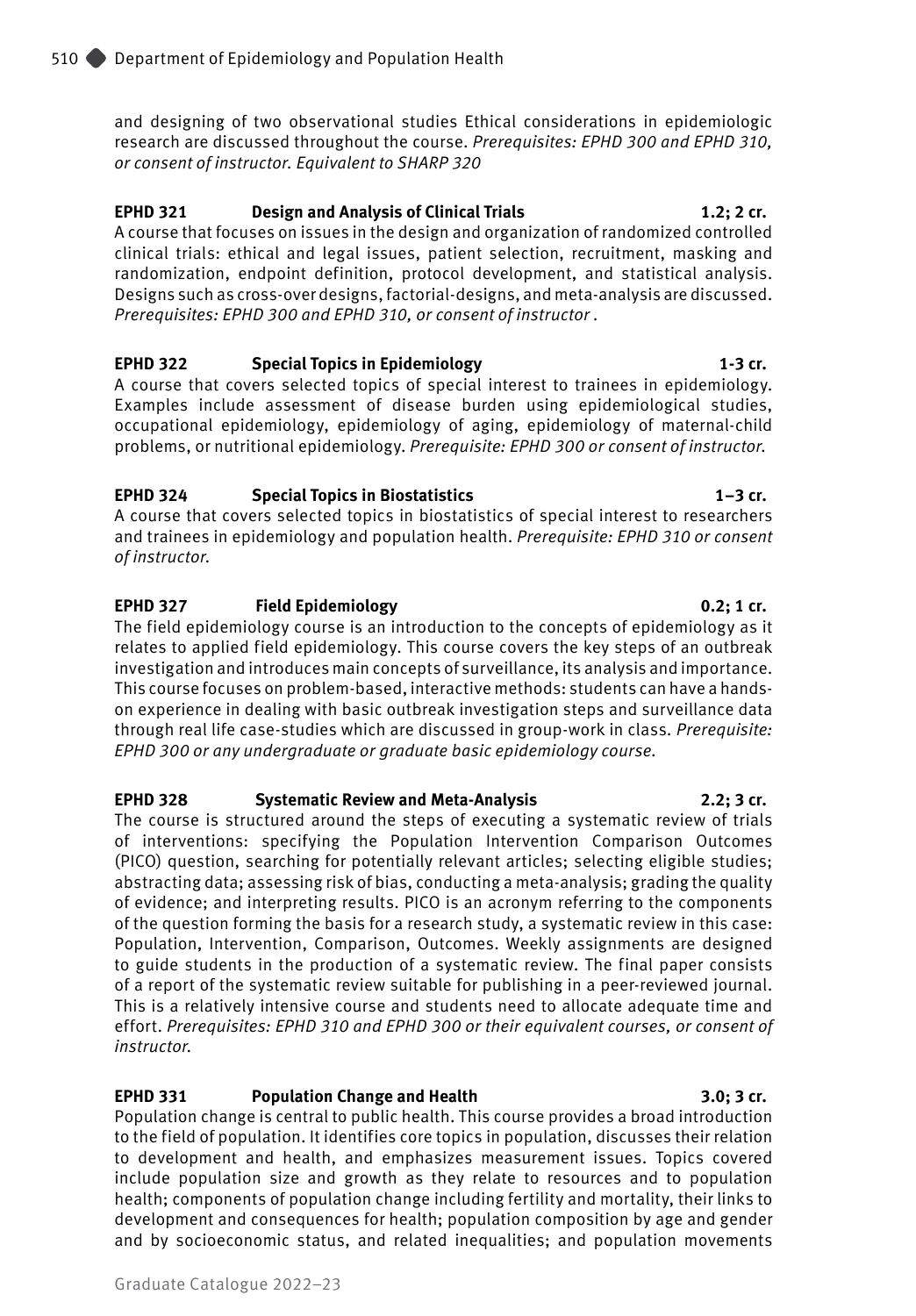including forced, internal and international migration as factors of population change and health. Special focus is given to the Arab World and the Middle East Region.

## **EPHD 332 Population and Health Policy 3.0; 3 cr.**

A course designed to explore the links between population, health, and development issues, with a focus on population policies and programs in the Middle East and North Africa. Topics include demographic trends and their implications for health policies; family planning programs and policies; the reproductive health paradigm; HIV/AIDS; gender and population policy; special health needs posed by the youth 'bulge' and population aging; political dimensions of population policies; and debates between the policy objectives of reducing population growth at the macro level and promoting individual well-being.

## **EPHD 333 Special Topics in Population Health 1-3 cr.**

An examination of specific topics in population health such as aging, burden of disease, reproductive health, fertility of adolescents, social determinants of population health, and the demography of refugee populations.

**EPHD 334 Reproductive Health 3.0; 3 cr.** A course that examines selected issues in reproductive health with a focus on developing countries. Topics covered include pregnancy and childbirth, unintended pregnancy, maternal mortality, infertility, gynecological morbidity including sexually transmitted infections, sexuality, birth spacing and family planning, and reproductive rights. Particular emphasis is placed on conceptual issues and recent debates about reproductive health within the context of the international agenda on reproductive rights established at the 1994 Cairo Conference on Population and Development.

| <b>EPHD 336</b> | <b>Tutorial in Epidemiology</b>      | $1 - 3$ cr. |
|-----------------|--------------------------------------|-------------|
| <b>EPHD 337</b> | <b>Tutorial in Biostatistics</b>     | $1 - 3$ cr. |
| <b>EPHD 338</b> | <b>Tutorial in Population Health</b> | $1 - 3$ cr. |

**EPHD 365 Practicum in Epidemiology and Biostatistics 0.30; 2 cr.** The practicum offers students the opportunity to practice their obtained knowledge and gain research experience in epidemiology and biostatistics mainly through the design of epidemiological studies or data collection and analyses of various types of data. Students are advised internally by a faculty member and externally by an outside preceptor in the practicum site. Practicum sites may include the Ministry of Public Health, Ministry of Social Affairs, non-governmental agencies, UN agencies (UNICEF, ESCWA, UNFPA), and health services organizations. *Prerequisites: Completion of all, or all but one, of the core and/or concentration courses.*

| <b>EPHD 395</b> | <b>Comprehensive Exam</b>                                                       | 0 cr.       |
|-----------------|---------------------------------------------------------------------------------|-------------|
| <b>EPHD 399</b> | Thesis                                                                          | 6 cr.       |
| <b>EPHD 403</b> | <b>Advanced Epidemiology Methods:</b><br><b>Case Control and Cohort Studies</b> | $2.2:3$ cr. |

The main objective of the course is to enhance students' ability to design and conduct unbiased and efficient research. It is specifically designed to expand students' understanding of the methods of sampling for case control and cohort studies, and train students on hybrid designs (case cross over designs, nested case controls and casecohort). *Prerequisite: EPHD 320 or its equivalent.*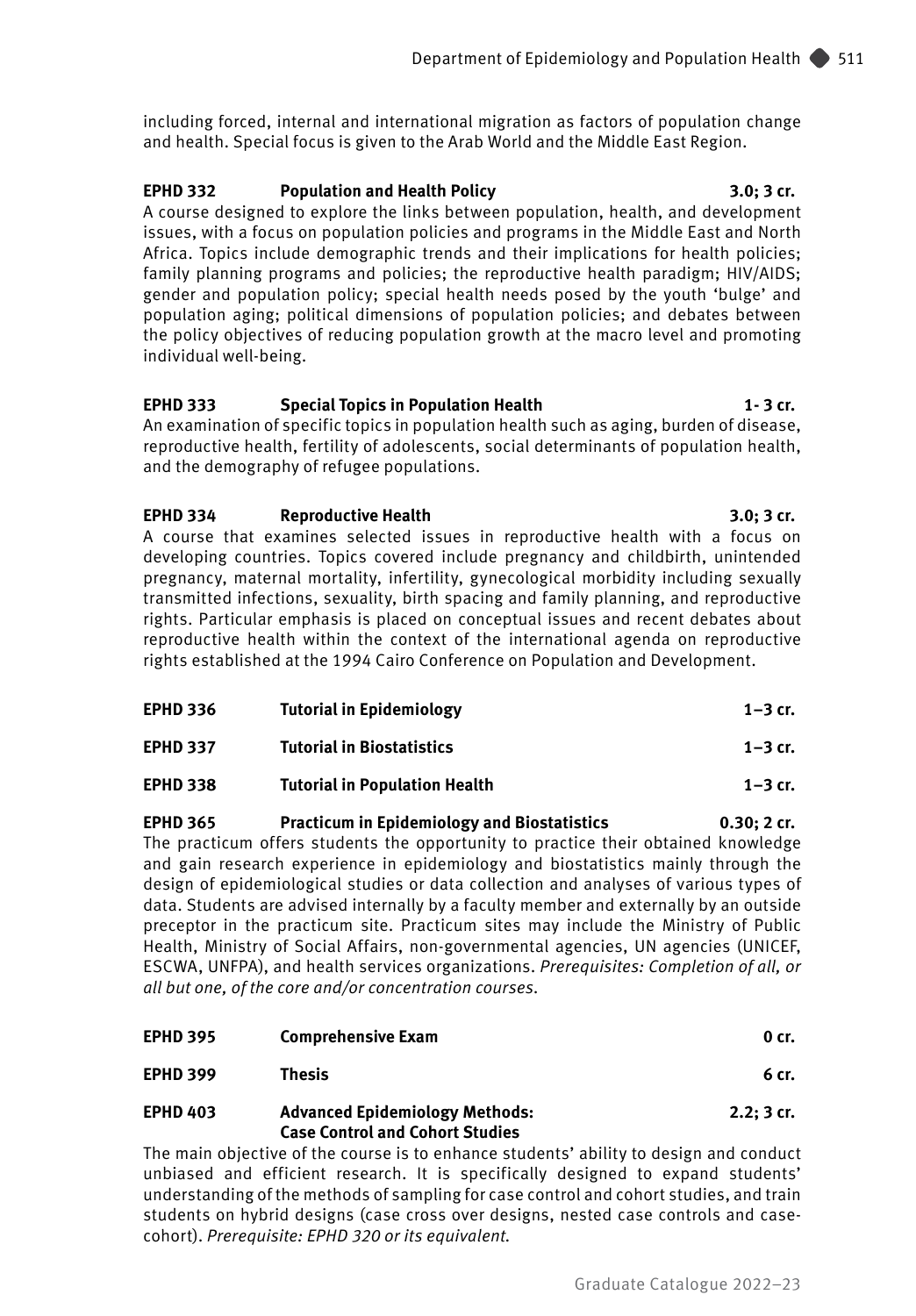## **EPHD 404 Introduction to Causal Inference Methods 2.0; 2 cr.**

This course provides an overview and understanding of key concepts and theoretical frameworks of causal inference without and with models. The course will cover causation in health research, Directed Acyclic Graphs (DAGs), and epidemiologic methods for causal inference such as inverse probability weighting and marginal structural models. Other topics such as mediation and instrumental variables will also be covered. The course will involve lectures and practical applications through journal club, lab sessions with data, homework, and class projects. *Prerequisite: EPHD 320 or SHARP 300/320 (or any equivalent intermediate level course in Epidemiology and Basic Biostatistics).*

## **EPHD 405 Social and Behavioral Factors in Epidemiology 2.0; 2 cr.**

This course is about the influence of the social context on the distribution of disease and its consequences, and about conducting epidemiological and public health research that is mindful of social and behavioral factors. While social epidemiology has come to be identified with the study of social inequalities, understanding how society and culture influence health requires a broader view of social determinants than the statistical analysis of the effects of socioeconomic variables on health outcomes. The course situates itself at the intersection of epidemiology and the social sciences. It draws on a range of approaches to illustrate the ways that social forces affect health. *Prerequisites: PBHL 310, EPHD 300, and EPHD 310(or an equivalent basic epidemiology course)*.

## **EPHD 406 Epidemiology in Action 2.2; 3 cr.**

This course aims at exploring different public health modalities, strategies, interventions and approaches during man-made (conflict) and natural disasters. It also enables public health practitioners capable to select those most relevant to each situation's type, context and type of population affected. Skills needed in the management of disaster situation will be introduced as an integrated component, such as coordination and communication skills. In natural disasters, outbreak investigation methods will be included, using case studies of local, regional and global disease outbreaks. The response plan to natural and man-made disasters such as storms and earthquakes, injuries from armed conflicts will be developed. *Prerequisites: EPHD 300 (or its equivalent of basic epidemiology course) and EPHD 316 (or its equivalent in infectious epidemiology).*

## **EPHD 407 Global Health 2.0; 2 cr.**

The course reviews the evidence on the distribution and determinants of major causes of death and ill-health in the world, the initiatives that have been launched to address them and the challenges to improving health in different parts of the world. It provides students with the knowledge and skills to examine how mortality and morbidity vary over time and across countries, the determinants of these changes, and the role of interventions to improve health. The course draws on epidemiology, economics, health policy and the social sciences to compare health across populations, assess the factors that account for variations, and review major policies and programs designed to improve health.

## **EPHD 410 Applied Multivariate and Longitudinal 2.2; 3 cr. Methods in Health Sciences**

Data are often complicated by high dimensionality and inter-observation correlations. This course aims at providing a solid grounding in the analysis of multivariate data, repeated measure data and correlated data. Specifically, students will learn to (1) distinguish between univariate and multivariate outcomes, (2) group comparison for multivariate outcomes using One-Way and Two-Way MANOVA, (3) multivariate analysis using General Linear Model, (4) analysis of longitudinal data and (5) analysis of correlated clustered data. SAS, STATA and SPSS will be used in this course as statistical packages. *Prerequisites: EPHD 310, EPHD 313, and EPHD 312.*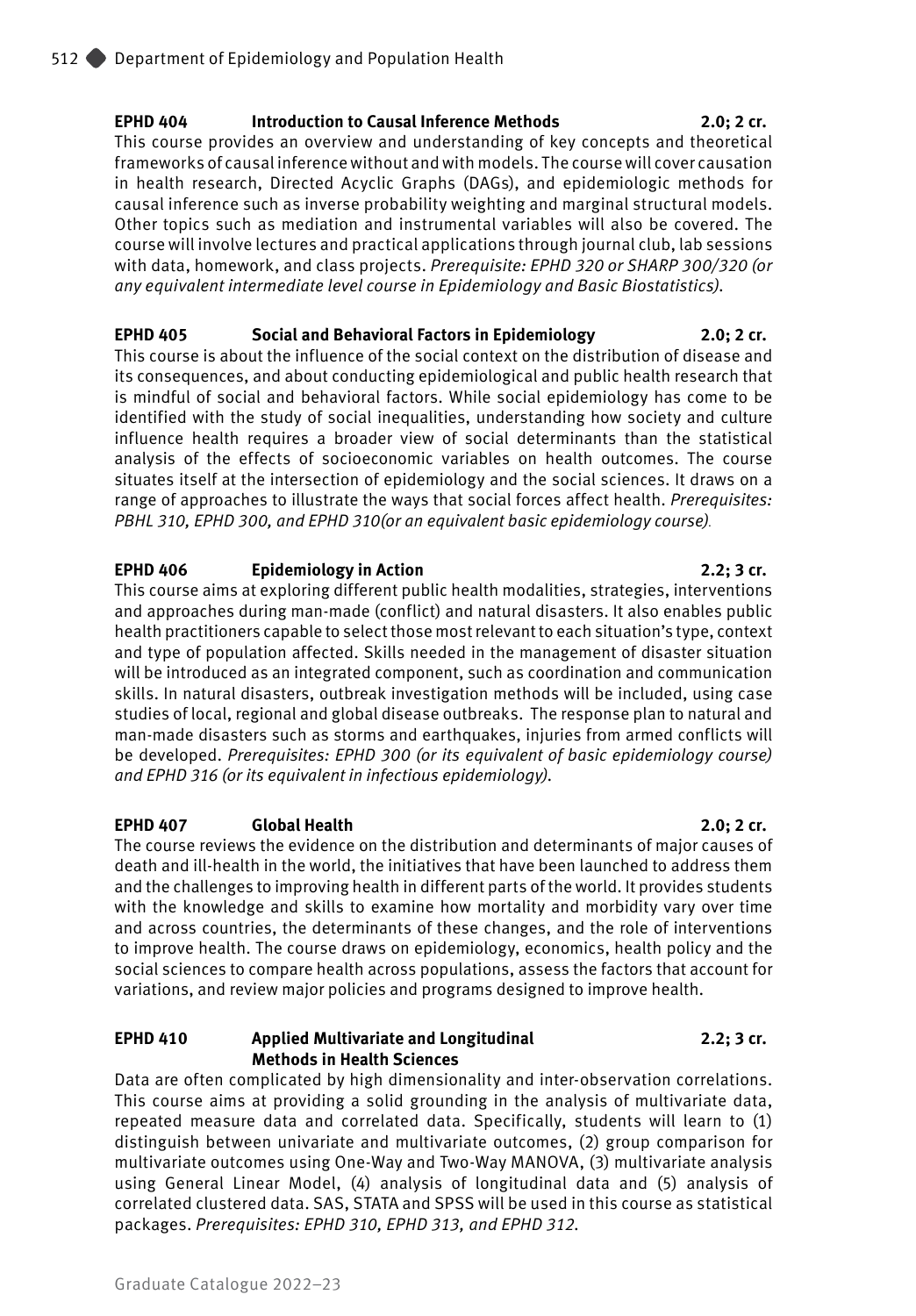## **EPHD 411 Statistics for Psychosocial Research 2.2; 3 cr. Psychometrics and Measurement of Latent Constructs**

This course will introduce students to the principles of measurement, reliability and validity, as well as latent-variable based measurement models, including factor analysis. By the end of the course, students should be able to describe the basic principles of classical test theory and latent variables; conduct reliability and validity tests; conduct exploratory factor analysis; describe the basic steps and components of scale development, and critically appraise the process of validation of a scale. Students will be able to also read and evaluate scientific articles relevant to measurement in public health. The instructional method consists of lectures, in-class exercises, handson sessions in the computer lab, and assigned problem sets. Problem sets will require active manipulation of datasets provided by the instructor, using Stata and Mplus. *Prerequisites: EPHD 300 and EPHD 310.*

## **EPHD 412 Survival Analysis 1.2; 2 cr.** The course introduces fundamental concepts in survival analysis. The emphasis is on statistical methods which are useful in medical follow-up studies and in general time-to-event studies. The following topics are included in this course: censoring, truncation, hazard and survival functions, Kaplan-Meier estimator, log-rank tests, and Cox proportional hazards model.

| <b>EPHD 440</b>                | <b>Doctoral Seminar</b>                                                                                        | 0 cr.   |
|--------------------------------|----------------------------------------------------------------------------------------------------------------|---------|
| <b>EPHD 445</b>                | <b>Writing Research Grants</b>                                                                                 | 0 cr.   |
| <b>Thesis Courses</b>          |                                                                                                                |         |
| <b>EPHD 480</b><br>Every term. | Qualifying Exam Part I: Comprehensive Exam                                                                     | 0 cr.   |
| <b>EPHD 481</b><br>Every term. | Qualifying Exam Part II: Defense of Thesis Proposal                                                            | 0 cr.   |
| <b>EPHD 482</b><br>Every term. | <b>PhD Thesis</b>                                                                                              | 3 cr.   |
| <b>EPHD 483</b><br>Every term. | <b>PhD Thesis</b>                                                                                              | 6 cr.   |
|                                | Listed as 483A when registered the second time.                                                                |         |
| <b>EPHD 484</b><br>Every term. | <b>PhD Thesis</b>                                                                                              | 9 cr.   |
| <b>EPHD 486</b><br>necessary.  | <b>PhD Thesis</b><br>Every term. Taken after 24 credits of thesis are completed in case further thesis work is | $0$ cr. |

| <b>EPHD 487</b> | <b>PhD Thesis Defense</b> | 0 cr. |
|-----------------|---------------------------|-------|
|-----------------|---------------------------|-------|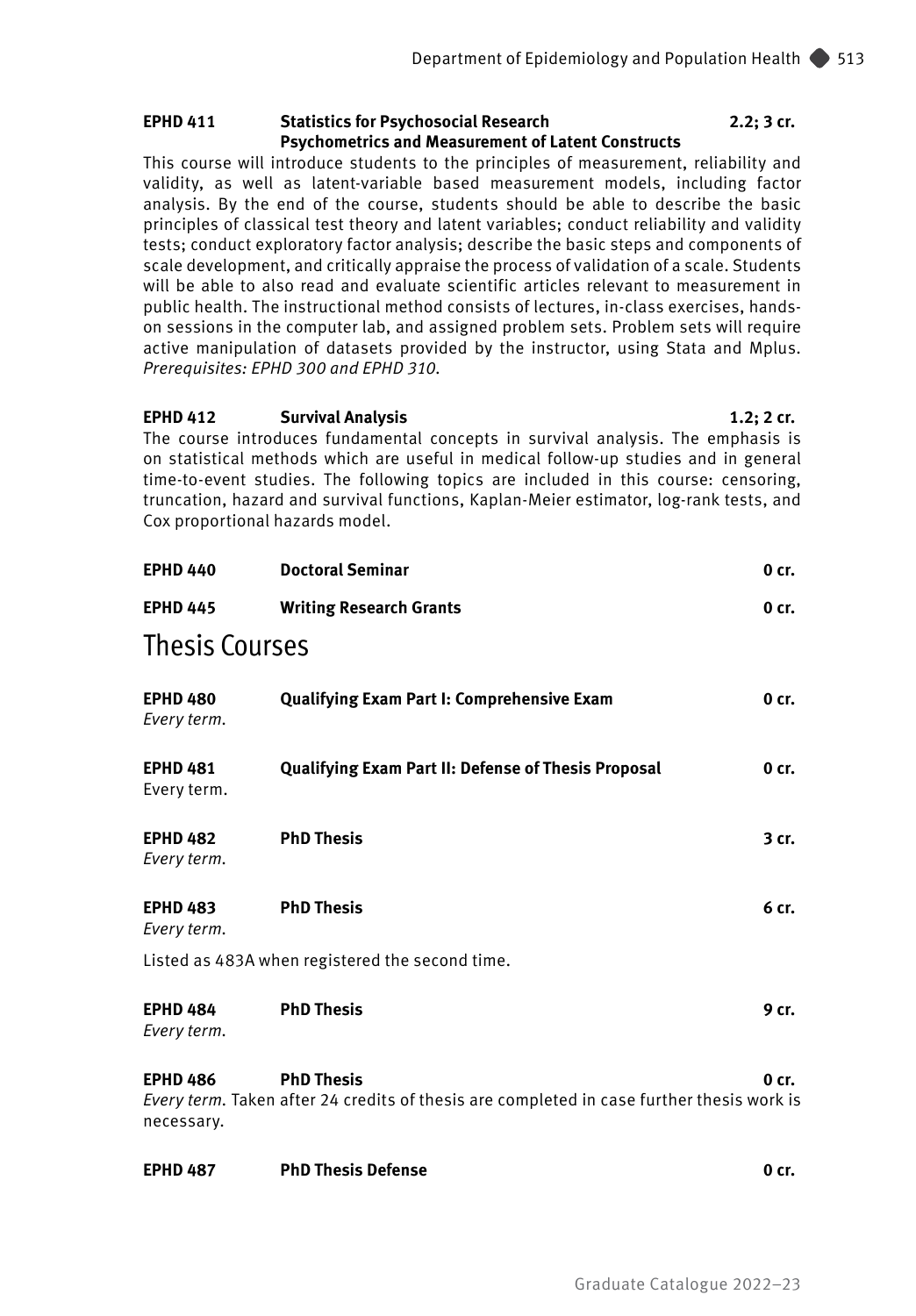# **Department of Health Promotion and Community Health**

| Chairperson:                | Makhoul, Jihad                                                                |
|-----------------------------|-------------------------------------------------------------------------------|
| Professor:                  | Makhoul, Jihad                                                                |
| Associate Professors:       | Abdulrahim, Sawsan; Kabakian-Khasholian, Tamar;<br>Nakkash, Rima <sup>1</sup> |
| <b>Assistant Professor:</b> | Sieverding, Maia                                                              |
| Senior Lecturer:            | "El Kak, Faysal                                                               |
| Instructor:                 | Kanj, Mayada                                                                  |
| Lecturer:                   | Al Barazi, Rana                                                               |
| Affiliates:                 | Kalot, Joumana; Najem, Martine                                                |
| Research Associate:         | Salloum, Ramzi                                                                |

Departmental courses are designed to introduce students to the field of health promotion and community health. Health promotion is the process of enabling people to increase control over and improve their health through a wide range of social and health-related interventions. Community health is concerned with the improvement or maintenance of the health characteristics of communities. Emphasis is placed on the role of health promotion specialists to design, implement and evaluate healthpromoting interventions with participation of communities and groups. Ethical issues in health promotion and community health are emphasized in all courses.

The following courses are offered by the department:

### **HPCH 301 Health Communication 2.0; 2 cr.**

Health communication is an area of study that examines how human and mediated communication can influence the outcomes of health-care and health promotion efforts. This core MPH course introduces the students to the basic concepts of health communication and its scholarship, including the focal areas of health literacy and patient-provider communication, social marketing, health campaigns, risk communication, crisis communication, and health advocacy. In the course, students will discuss the ways communicating about health is influenced by individual, social, and societal factors. The course will provide students with tools to critically evaluate existing health campaigns and to outline strategies to effectively communicate with different audiences about health-related topics. They will also design culturally appropriate, evidence-based health messages, designed for specific publics. Through this course, students will also learn how to effectively communicate scientific information with different audiences (e.g., general population, experts, the media), appropriately choosing oral and written materials and communication channels.

## **HPCH 331 Theories in Health Promotion 2.0; 2 cr.**

This course focuses on theories utilized to understand health determinants and outcomes and to promote individual and population health. Students will critically examine perspectives from health promotion and other social science disciplines through theoretical readings and empirical case studies. They will also discuss the merits and challenges of using theory to analyze health and to intervene at multiple levels from the individual to the structural levels. *Prerequisite: PBHL 312 or (PHNU 300* 

<sup>1)</sup> On leave P) Part Time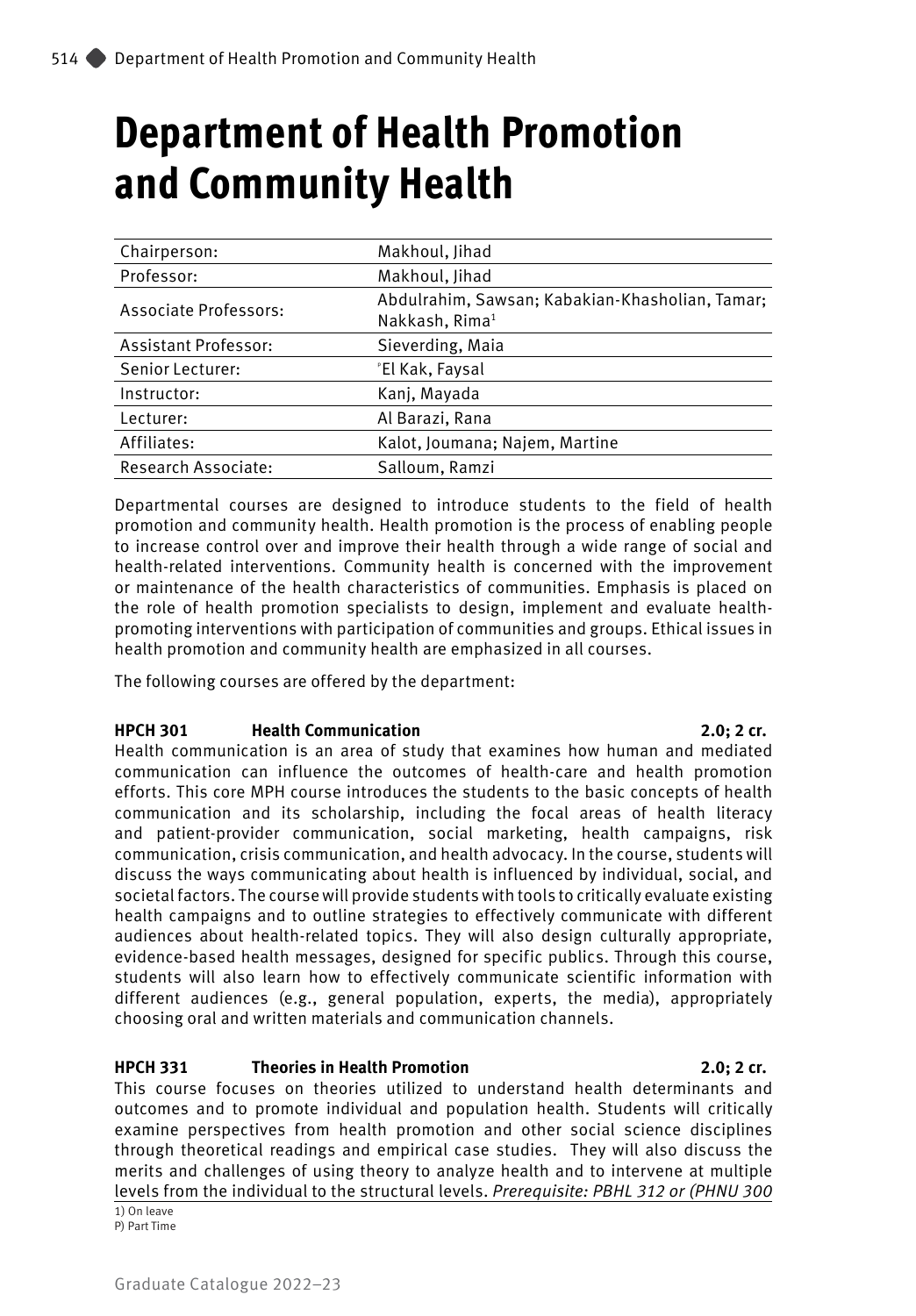## *and NFSC 307).*

**HPCH 332 Community Health Promotion, Mobilization and Advocacy 3.0; 3 cr.** In this course, students learn about the notion of community health, and the principles of community organizing to identify needs, values and resources in a community setting in order to develop an advocacy plan that will address a priority community health issue. Topical areas cover community organizing, types of community assessments, prioritization, community based participatory approaches, advocacy strategies, and community organizing and advocacy ethics. *Prerequisite: PBHL 312.*

## **HPCH 333 Social Marketing for Health Promotion 2.0; 2 cr.**

In this course, students will learn the theoretical underpinnings of social marketing, a framework used to develop strategies aimed to address social and public health issues and to design effective, sustainable, and ethically sound public health campaigns. As a service-learning course, students apply concepts acquired into the development of a social marketing plan for a local community partner organization, responding to selected public health issues. This course is offered in blended learning format, which means based on a mix of different modes of delivery (online and face-to-face), models of teaching and learning styles, providing students with an interactive and meaningful learning environment. *Prerequisites: HPCH 331 and PBHL 303.*

## **HPCH 334 Qualitative Research in Health Promotion 2.0; 2 cr.**

The course develops learners' qualitative research skills to address a research question relevant to health promotion. Students engage through classroom discussions, role play and assignments to gain hands on experience in conducting qualitative research beyond class settings. Students learn about qualitative research designs and methods and then apply the research process by generating data, and analyzing the data to answer a research question of their choice. They will also learn how to evaluate the quality or rigor of a qualitative research proposal or manuscript. Topics include in-depth interviews, observations, focus groups, thematic analysis, research rigor and research ethics. *Prerequisites: PBHL 310 and PBHL 312 or (PHNU 300 & NFSC 307 & NFSC 301).*

## **HPCH 335 Implementation Research for Public Health 2.0; 2 cr.**

This course introduces implementation research, its frameworks, methods, and applications. Through readings and case studies, students will develop an understanding of implementation strategies at the individual, organizational and policy levels, and will discuss issues related to sustainability and scaling-up. They will develop a project where they articulate an implementation research problem of importance in their context, identify implementation strategies, select the appropriate study design, and consider the ethical aspects of the work. This is a required course for all students enrolled in the graduate program on the WHO-TDR scholarship scheme. *Prerequisite: PBHL 303.*

## **HPCH 339 Tutorial in Health Promotion and Community health 1–3 cr.**

A guided study in particular topics in health behavior and health education as defined by instructor and student.

## **HPCH 341 Special Topics in Health Promotion** 1-3 cr. **and Community Health - Special Populations**

A course in which students explore the personal, social and community determinants that influence the health of special populations such as women, children and adolescents, or an aging population. Issues of assessment as well as design, implementation, and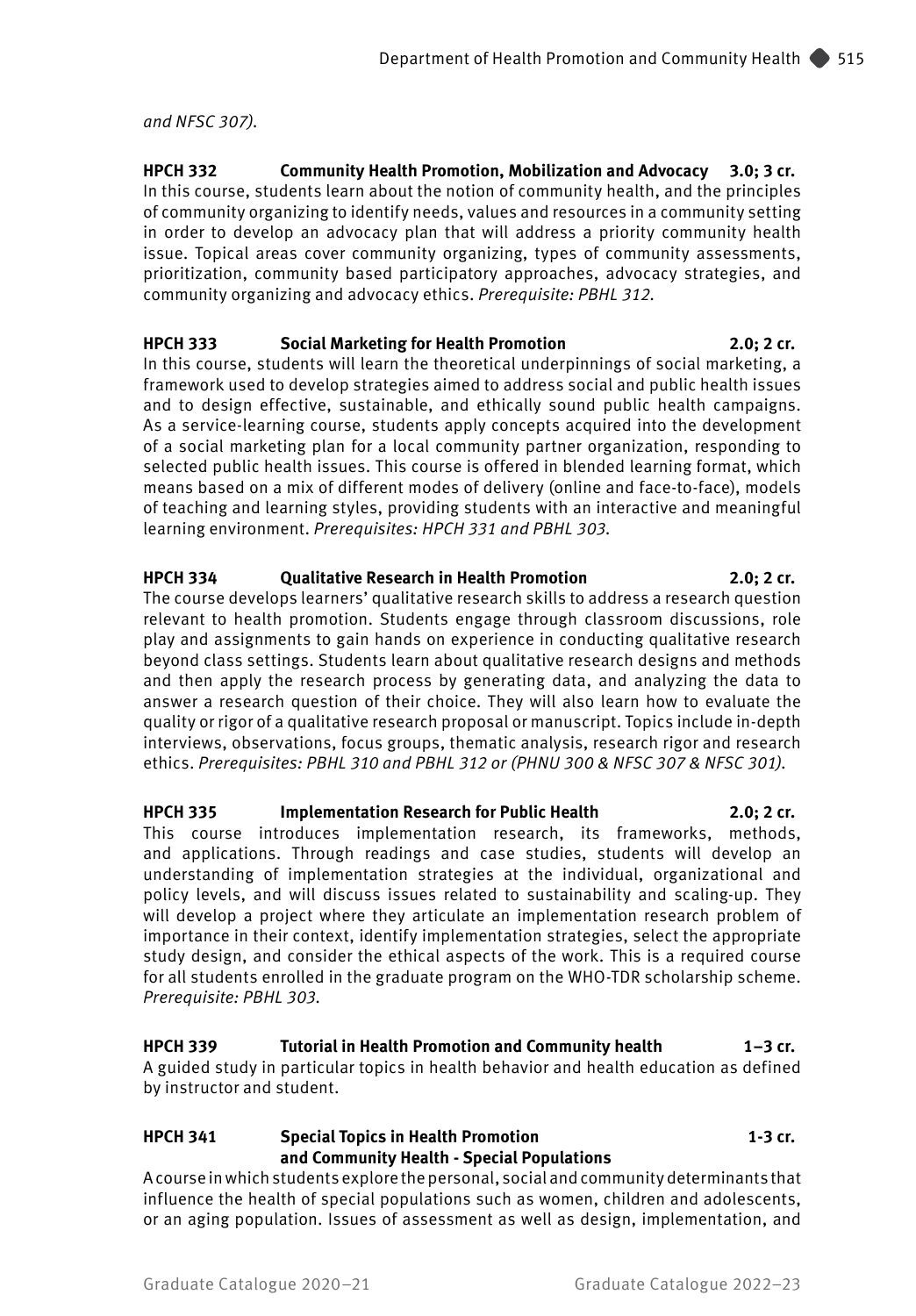evaluation of interventions at a variety of levels to promote the health of such special populations are discussed.

## **HPCH 342 Special Topics in Health Promotion and Community 1-3 cr. Health - Exploring the Context of Intervention**

A course in which students explore social and political determinants affecting health and health behavior in Lebanon, generally, and in rural and urban contexts, among others. Through group projects and investigations, students learn how culture, laws, policies, economics, kinship and communal ties interact and produce health inequalities in Lebanon today. At the end of this course, students build up case studies analyzing social and political forces surrounding a contemporary health issue of their choice within a particular context.

**HPCH 343 Forced Migration and the Humanitarian Relief System 3.0; 3 cr.** This course provides: 1) an introduction to key legal and theoretical frameworks on forced migration (internal and cross-border) and the meanings of the term refugee as a political and social construct; 2) a survey of global actors in the vast field of refugee humanitarian relief; and 3) a description and critique of the refugee "humanitarian relief industry." The course addresses forced migration as a global phenomenon, but synthesizes conceptual and legal writings on the subject with refugee experiences in the Arab region. It incorporates readings from multiple disciplines (including literature), invited talks by practitioners and activists, and learning opportunities outside the classroom. The course's thematic focus is health, broadly conceived, and its philosophical orientation is embedded in demands for human rights and justice for all refugees.

**HPCH 365 Practicum in Health Promotion and Community Health 0.30; 2 cr.** A practicum in which students gain field experience in the assessment, development, implementation and/or evaluation of interventions for health promotion at the individual, interpersonal, organizational, community or policy levels. Students integrate knowledge and theory learned in the classroom setting with the realities of public health practice. Sites for practicum can include community health centers, hospitals, local or international NGOs, governmental organizations, schools or academic field projects. *Prerequisites: Completion of all, or all but one, of the core and/or concentration courses.*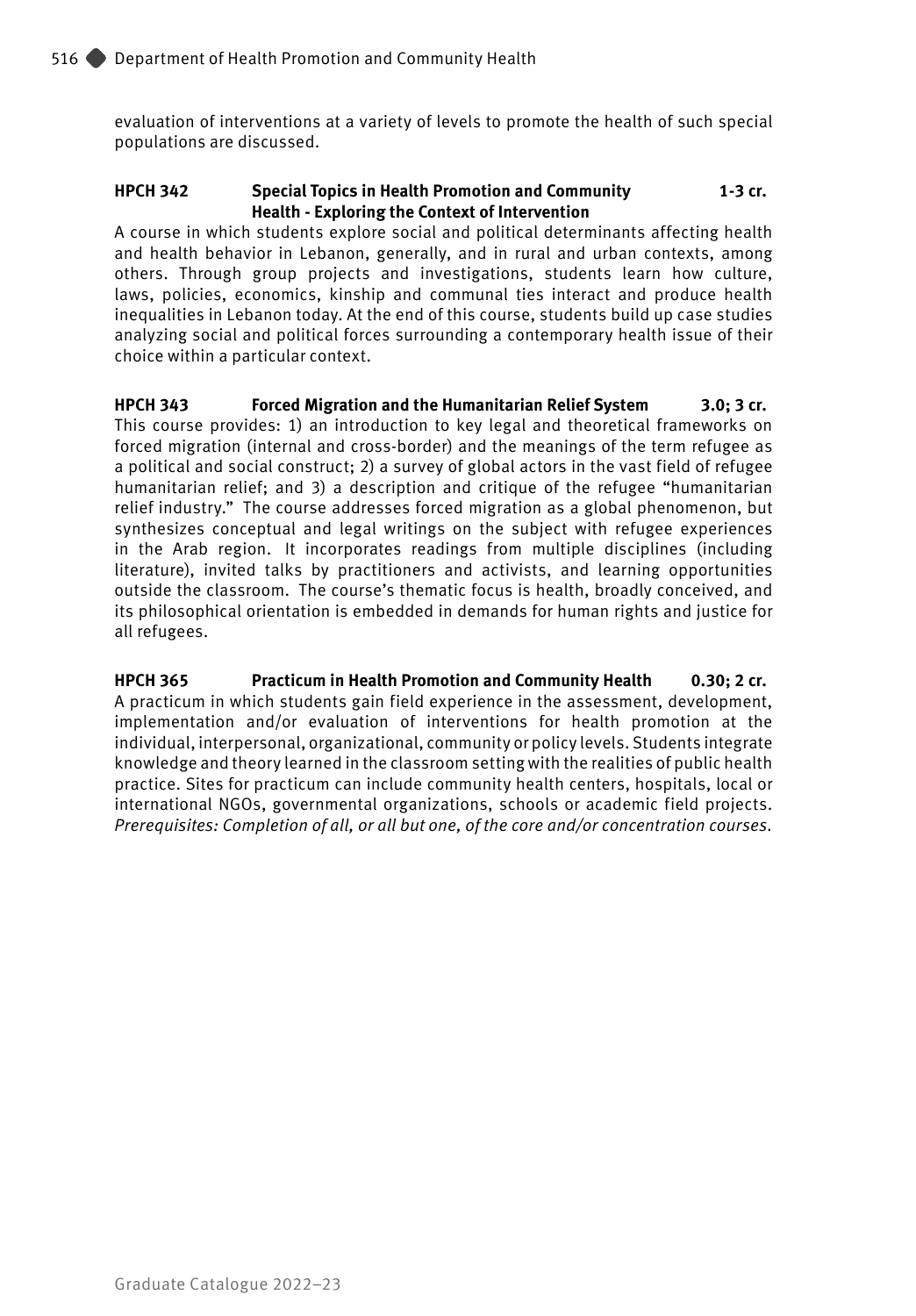# **Department of Health Management and Policy**

| Chairperson:                                             | Kassak, Kassem                                                           |
|----------------------------------------------------------|--------------------------------------------------------------------------|
| Professors:                                              | El-Jardali, Fadi; Saleh, Shadi                                           |
| Professor of Public Heath<br>Practice:                   | Jabbour, Samer                                                           |
| Associate Professor:                                     | Yassin, Nasser <sup>1</sup>                                              |
| Associate Professor of<br><b>Public Health Practice:</b> | Kassak, Kassem                                                           |
| Instructor:                                              | Germani, Aline                                                           |
| Instructors of Public Health<br>Practice:                | Abou Samra, Clara; Bou Karroum, Lama; Fadlallah,<br>Racha; Jamal, Diana; |

The Health Management and Policy Department (HMPD) advances the field of health systems, policy and management through excellence in education, research and practice that is relevant to Lebanon and the Global south. HMPD is considered as a leader in producing health systems and policy research in the Arab World. Through the Master of Public Health (MPH) program, HMPD provides graduate students with the skills they need to lead and manage health care organizations and systems. Research interests of departmental members include areas related to health policy, policymaking, health financing and management, human resources for health, quality of care, patient safety, accreditation, role of civil society in policy, health in conflict, and the role of community networks in impacting health.

HMPD prepares students and learners to become leaders and influencers in health care organizations and systems. The multidisciplinary curriculum at HMPD allows students to gain conceptual, analytical and practical skills in health management, health policy and decision-making, strategic planning, human resources management, performance improvement, health information systems, budgeting, program and policy evaluation and knowledge translation.

Throughout the years, HMPD has informed and influenced health systems, management practices and policies in Lebanon and the region. HMPD has strong connections to overseas institutions, and its faculty members have direct links with policymakers, stakeholders and influencers in Lebanon and the region. Our departmental members have a wide range of expertise not limited to Lebanon but also extending to the Arab region and beyond. In addition to their teaching, they are also engaged in research that is impact oriented and aims to improve health systems. Departmental members regularly engage with policymakers and stakeholders in effort to build and sustain collaborations and partnerships; students are regularly exposed to these interactions through course work and get the opportunity to listen to real life experiences and understand the roles of different stakeholders in the decision making process.

Graduates from HMPD have assumed leadership roles in public health systems at the national, regional and global levels. The department hosts the Executive Master of Healthcare Leadership (EMHCL) which is designed for professionals who have significant responsibility in the healthcare sector - including those from care delivery, pharmaceutical and product manufacturing, healthcare consulting, health management

<sup>1)</sup> on leave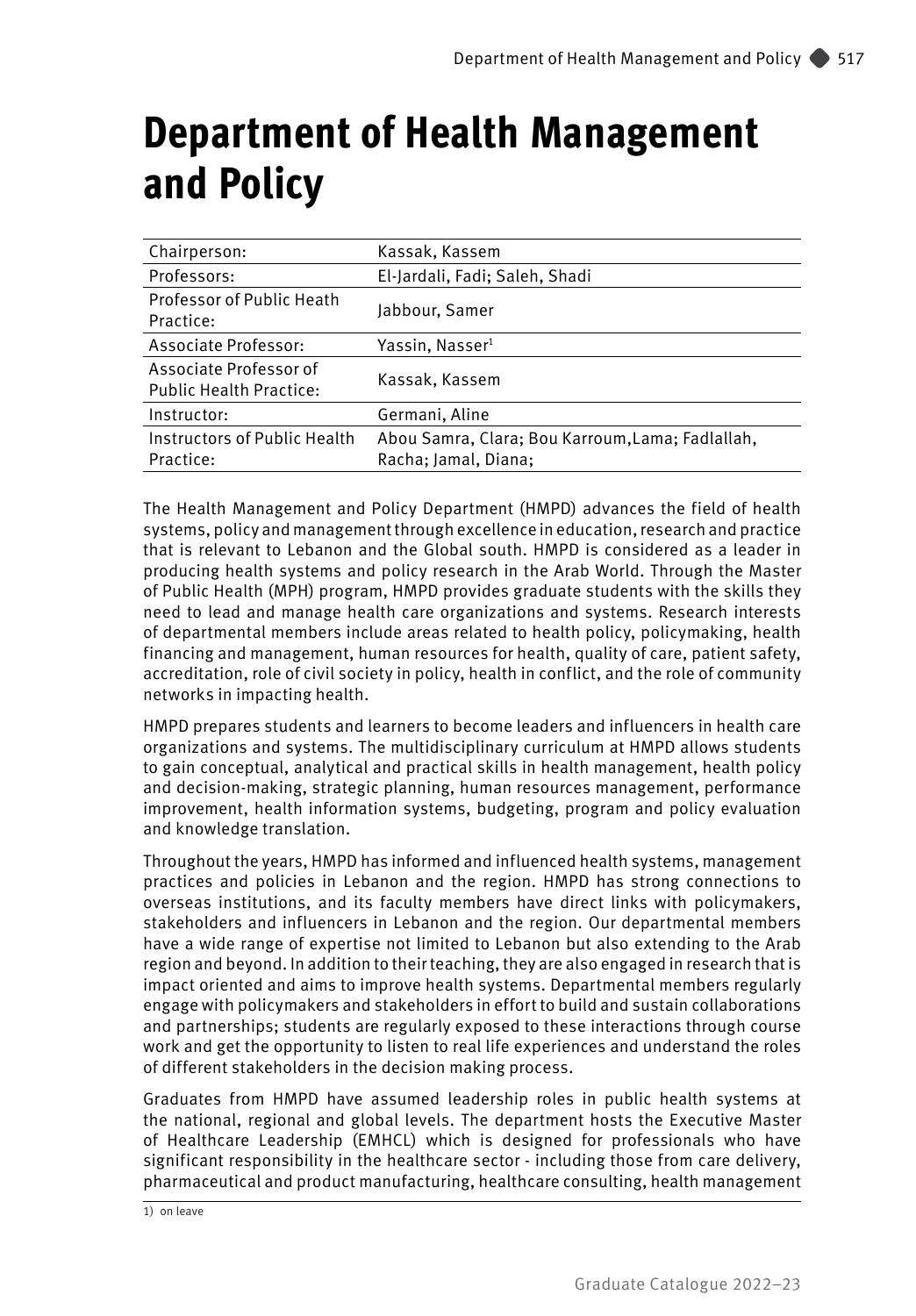systems, insurance, patient advocacy, public health, policy and regulation institutions. HMPD also have a Health Leadership Academy (HLA), an Executive Program that offers a set of consecutive modules, three days each, addressing key topics under the broad theme of leadership in healthcare and bringing hands-on experience of leading experts in the field.

The following courses are offered by the department:

## **HMPD 300 Health Systems Management 3.0; 3 cr.**

This course is designed for public health graduate students to identify organizational and health system challenges and apply systems thinking in resolving them. The course is a core MPH module that examines the organization, delivery and funding of health care and addresses the main components, resources and functions of health systems at several levels including national, regional and international. It critically integrates analyses of structural biases and social inequities as barriers to equitable public health and health care systems. Although the course topics have relevance to national and regional challenges, an international comparative approach is adopted.

### **HMPD 306 A Workshop on Microeconomics for Healthcare 6 CDF.** O cr.

The goal of this workshop is to teach basic economic principles in preparation for HMPD 351. Topics to be studied include: What is Economics? Principles of Economics, Opportunity Cost, Demand/supply for health care, Elasticity, Costing, Monopoly, Perfect competition, Monopolistic competition, and Oligopoly. The course will use examples from Lebanon, the Region, Europe and the U.S. health care sector to illustrate the role of Health Economics. This Economics course will follow the traditional lecture structure of an introductory course but will also include discussion and case studies.

## **HMPD 314 Project Management 2.0; 2 cr.**

A course that exposes students to current project management trends, best practices, and strategies that can aid in better management of projects and programs in health care settings.

## **HMPD 315 Performance Improvement 3.0; 3 cr.**

HMPD 315 is a service-learning course that blends the theory and practice of performance improvement in health care settings. Special attention will be dedicated to discussing organizational culture for quality improvement, and the application of quality improvement tools to healthcare from a global perspective. *Prerequisite: HMPD 300.*

## **HMPD 318 Policy and Decision Making in Health Systems 2.0; 2 cr.**

This course introduces students to concepts, approaches and strategies to promote evidence-informed policy making in health systems. It provides students with the knowledge and skills of how to define and frame health systems and policy problems and assess underlying factors; develop and frame policy options; and assess options in terms of benefits, harms, risks, stakeholder reactions and implementation considerations.Students will be introduced to ways to use knowledge translation tools such as briefing notes, policy briefs and rapid response in order to promote the use of evidence in policy and to effectively communicate with policy makers to influence action. Real world health systems case studies will be provided in class*. Prerequisites: PBHL 304 and HMPD 300.*

### **HMPD 319 Strategic Management of Health Care Organizations 2.0; 2 cr.** A course that provides knowledge of fundamental strategic management skills applicable

in health care organizations. Its purpose is to prepare students to think strategically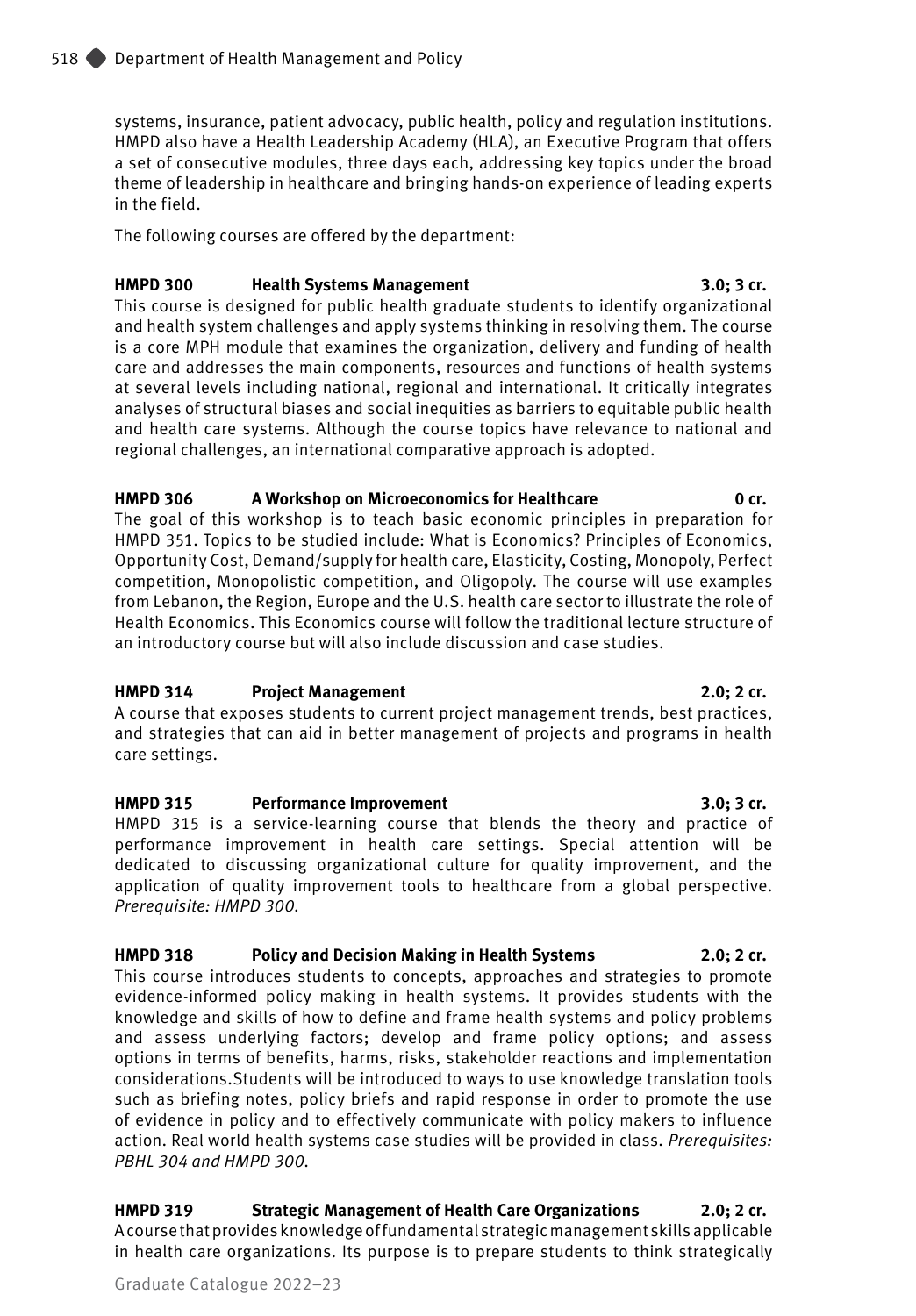and build knowledge to develop, implement and evaluate effective strategies in health care organization.

## **HMPD 320 Governance in Health Care 2.0; 2 cr.**

The course examines the multiple levels of governance in health care systems, including theory, dynamics, approaches, dysfunctions and challenges. The objectives of the course are to: (1) introduce students to governance and accountability at the organizational, clinical, national, regional, and global levels (2) convey an understanding of governance and accountability of different healthcare structures; and (3) examine actors roles, responsibilities, interactions and challenges at each level of governance, including the international; (4) Factual interaction with principal stakeholders to grasp the governance decision making process and the operation inside concerned institutions. This course will assist students in understanding the theory and practice of governance and accountability of health care. What does governance at different levels mean; how these levels are interrelated; how this operates in the real world; what are the implications of the existing challenges to achieving change – represent issues among the key questions that will be explored in this course.

## **HMPD 321 Foundations of Health Administration II 3.0; 3 cr.**

A course that deals with current issues in health care, such as primary health care, health care reform, and integration of social sciences in health sciences.

**HMPD 325 Quality Management and Accreditation in Health Care 2.0; 2 cr.** A course that examines at multiple levels the theory and practice of quality management and accreditation in health care organizations. The objectives of the course are to: (1) convey an understanding of quality of care, with particular attention to conceptual frameworks for continuous quality improvement, quality assessment, improvement and patient safety including approaches, methods and tools, (2) explain how to develop a quality improvement plan, performance indicators and measurement systems for quality and accreditation; and (3) address ethical issues related to quality management, risk management and patient safety with particular attention to Lebanon and the region.

## **HMPD 339 Tutorial in Health Management and Policy 1–3 cr.**

## **HMPD 342 Financial Management and Accounting 3.0; 3 cr. in Health Care Organizations**

Financial Management and Accounting in Health Care Organizations covers significant issues in the areas of cost accounting, financial ratios and statement, working capital management, capital financing, cost analysis and rate setting, budgeting, reimbursement, contracting, and cost controls. The course has been developed to maximize student opportunities for independent analysis through the development of PC-based problem solving applications, and through in-class discussion and evaluation of pertinent financial issues and problems. An emphasis is placed on uses of information generated through accounting and financial management systems to control operations in health care organizations. To promote such understanding, students receive problem oriented assignments and examinations in which they can apply knowledge and reasoning techniques gained from this and other courses to reach logical decisions that would effectively control operations in the simulated exercises. *Prerequisite: HMPD 300 or NURS 507.*

## **HMPD 351 Health Economics 2.0; 2 cr.**

A course that covers the application of the principles of microeconomics to the health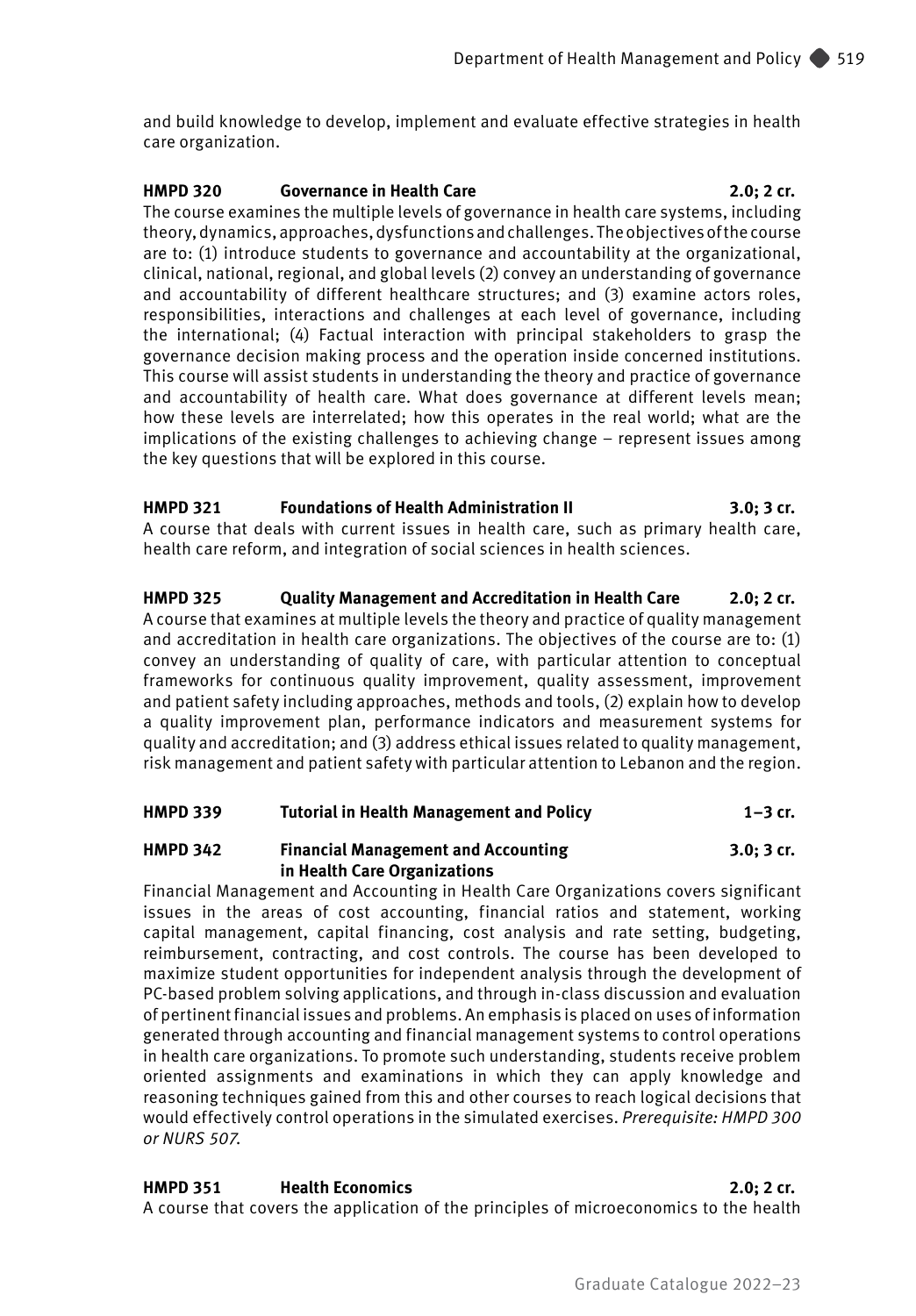field, utilization of the techniques of microeconomics to the study of prices and markets in the health field, and developing competence in cost analysis and cost projections. *Prerequisites: HMPD 251, ECON 203, AGSC 212 or any undergraduate course in economics, and HMPD 300.*

## **HMPD 354 Special Topics in Health Management and Policy 1-3 cr.**

A course that presents students with analytical tools for an in-depth understanding of current or emerging health policies that are debated in the health care industry, as well as tools for generating health policy documents.

### **HMPD 365 Practicum in Health Management and Policy 0.30; 2 cr.** A course that constitutes an administrative residency program in a health care setting such as a hospital, insurance facility, governmental or non-governmental agency, or any other health care facility. Through hands-on experience, this practicum prepares students to assume increasing levels of responsibility with competence in these settings. *Prerequisites: Completion of all, or all but one, of the core and/or concentration courses.*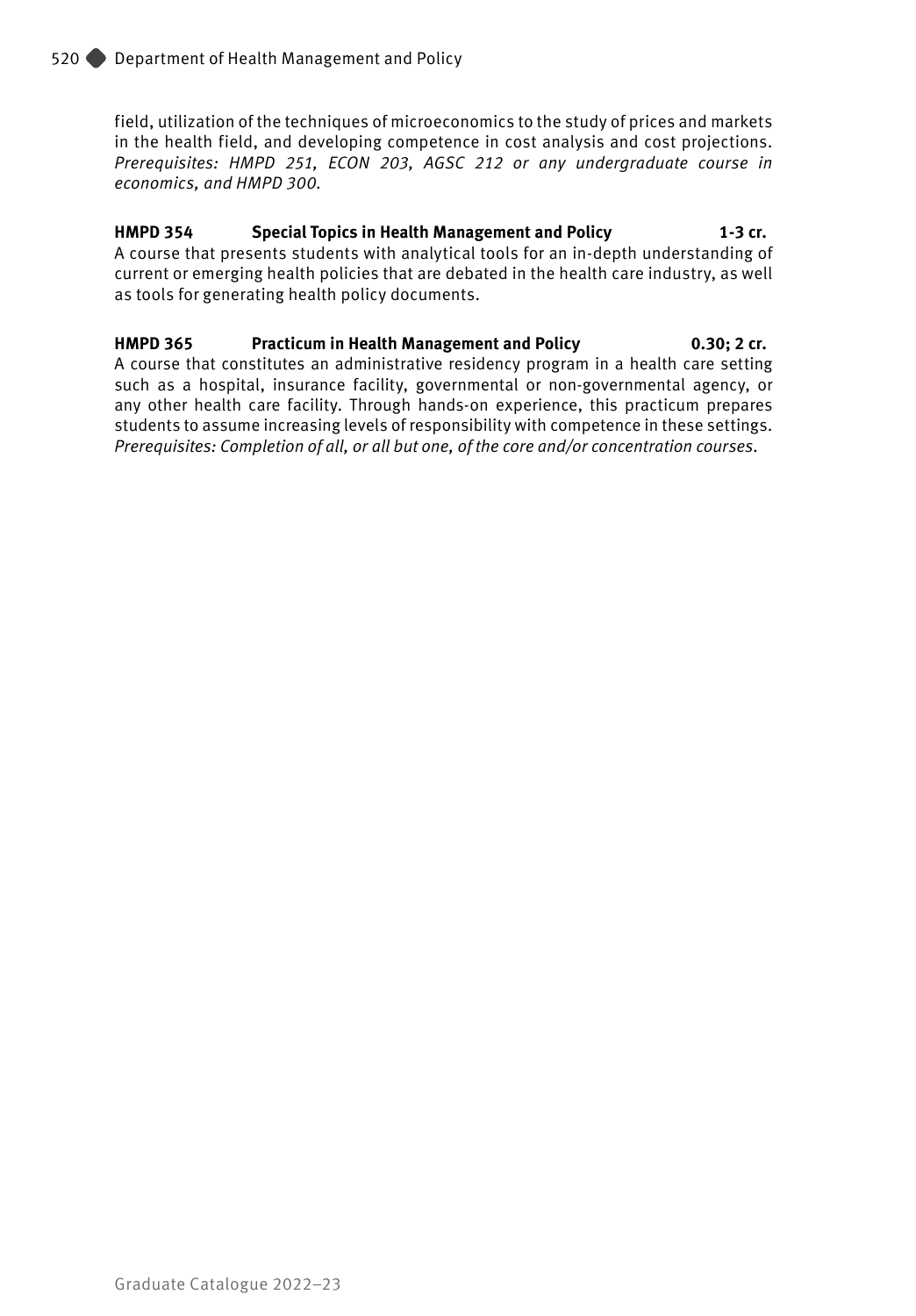# **Center for Research on Population and Health (CRPH)**

| Director:                                      | Ghattas, Hala                                              |
|------------------------------------------------|------------------------------------------------------------|
| Assistant Professor of Public Health Practice: | McCall, Stephen                                            |
| <b>Assistant Research Professor:</b>           | Akik, Chaza                                                |
| Instructor of Public Health Practice:          | Schenck, Catherine                                         |
| Affiliates:                                    | Millet, Christopher;<br>Campbell, Oona; Makhlouf,<br>Carla |
| Research Affiliate                             | Rebeiz, Marie Claire                                       |

The mission of the Center for Research on Population and Health is to support research on issues at the intersection of population and health in Lebanon, the region and internationally, and to disseminate findings to scientists, policymakers and the public. The Center has led a multi-disciplinary research program on a variety of regional public health issues, including reproductive health, mental health, childbirth, youth, tobacco control, HIV and community interventions to improve nutrition. Members and affiliates of the Center are epidemiologists, physicians, social scientists and public health professionals, with concern for social determinants of health and how new evidence can contribute to policies and interventions to improve health, who combine expertise in particular public health issues.

The Center hosts a number of regional research networks. It conducts reviews of evidence and produces research syntheses on public health issues of importance in Arab countries. The Center promotes interdisciplinary research and innovative approaches to research, and fosters exchanges and collaborations among AUB faculty, graduate students and colleagues in the Arab region and beyond through conferences, workshops and seminars.

The Center hosts MPH practicum students, MS thesis projects and provides students and researchers at FHS with support in survey development and data management and analyses; access to regional data sets; and support for new areas of research. Pending availability of funds, CRPH also hosts researchers who wish to visit the Faculty of Health Sciences with the goal of collaborating with FHS faculty or of pursuing innovative research or writing activities.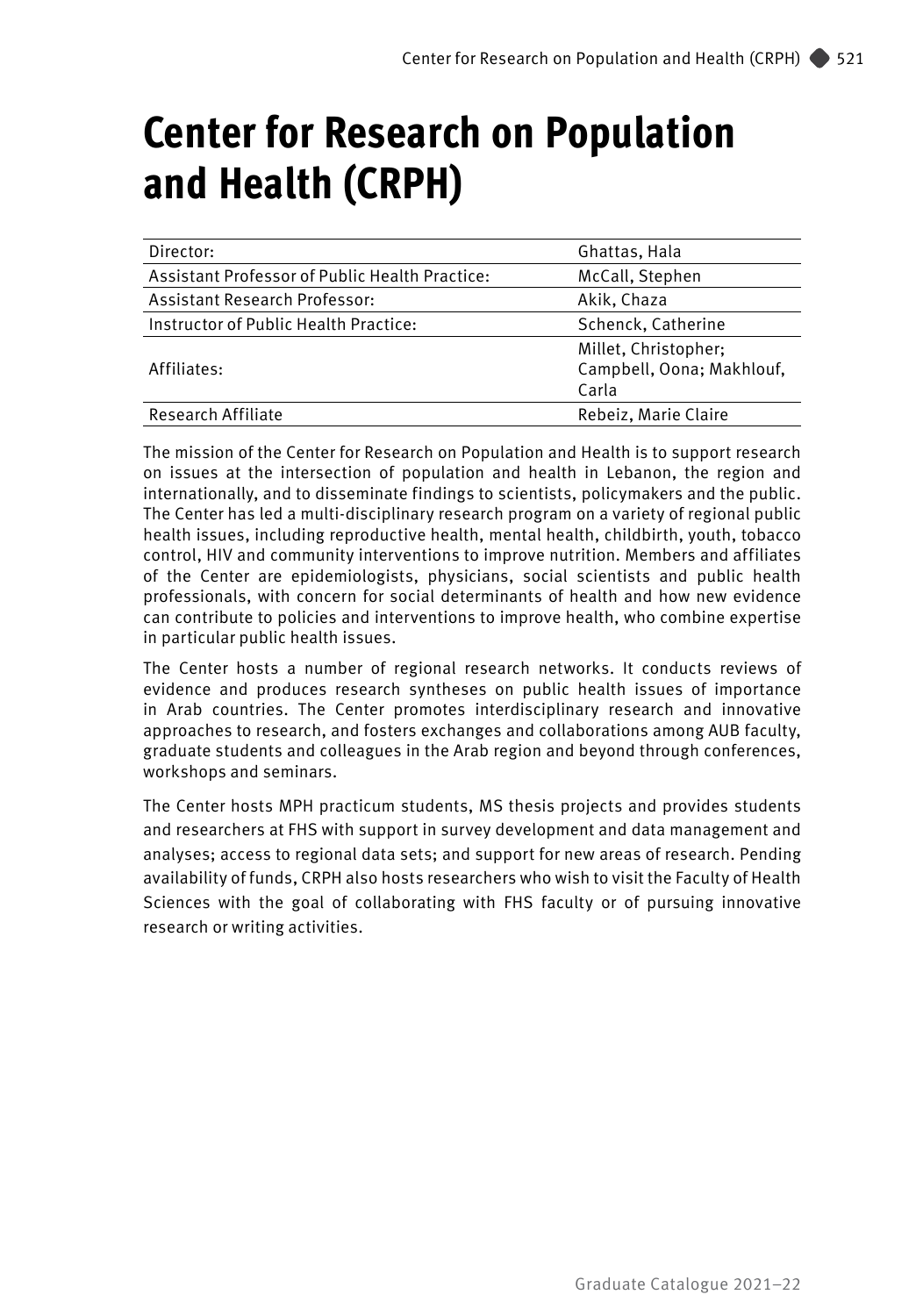# **Center for Public Health Practice (CPHP)**

| Director:                                 | Germani, Aline                 |
|-------------------------------------------|--------------------------------|
| Instructors of Public Health<br>Practice: | Kalot, Joumana; Najem, Martine |

The Center for Public Health Practice advances evidence-based public health practice in Lebanon and the region. It creates opportunities for innovation and engagement that enrich the academic experience of students and faculty. The Center nurtures the culture of collective responsibility, partnership building, diversity and social justice.

Within the framework of its mission, CPHP has adopted the following strategic goals:

- Generate and disseminate knowledge to inform public health practice, research, policy and curriculum.
- Respond to public health priorities and emerging crisis through innovative programming and sustained partnerships for health and development.
- Lead the field of workforce development in public health locally and regionally.
- Establish platforms for meaningful community engagement of FHS students, faculty and staff.

CPHP collaborates closely with a variety of partners including national, regional and international entities such as academic institutions, ministries, UN agencies, NGOs, municipalities and local communities in Lebanon and throughout the Arab world.

## **CPHP Tracks**

- Training and Workforce Development; in person and e-courses
- Evaluation of Programs/Implementation Research
- Designing Health and Development Programs
- Documenting Best Practices/Knowledge Dissemination
- Developing Resource Material
- Organizing and Delivering Courses for Students
- Creating joint courses and programs with other faculties and universities

## **CPHP Themes**

Youth development, refugee health, sexual and reproductive health, maternal and child health, ageing, health communication, school health and environment, tobacco, child protection and child rights, gender and gender-based violence, NGO management, among others

## **CPHP Reach**

Egypt, Iraq, Jordan, Kuwait, Libya, Oman, Syria, Tunisia, Lebanon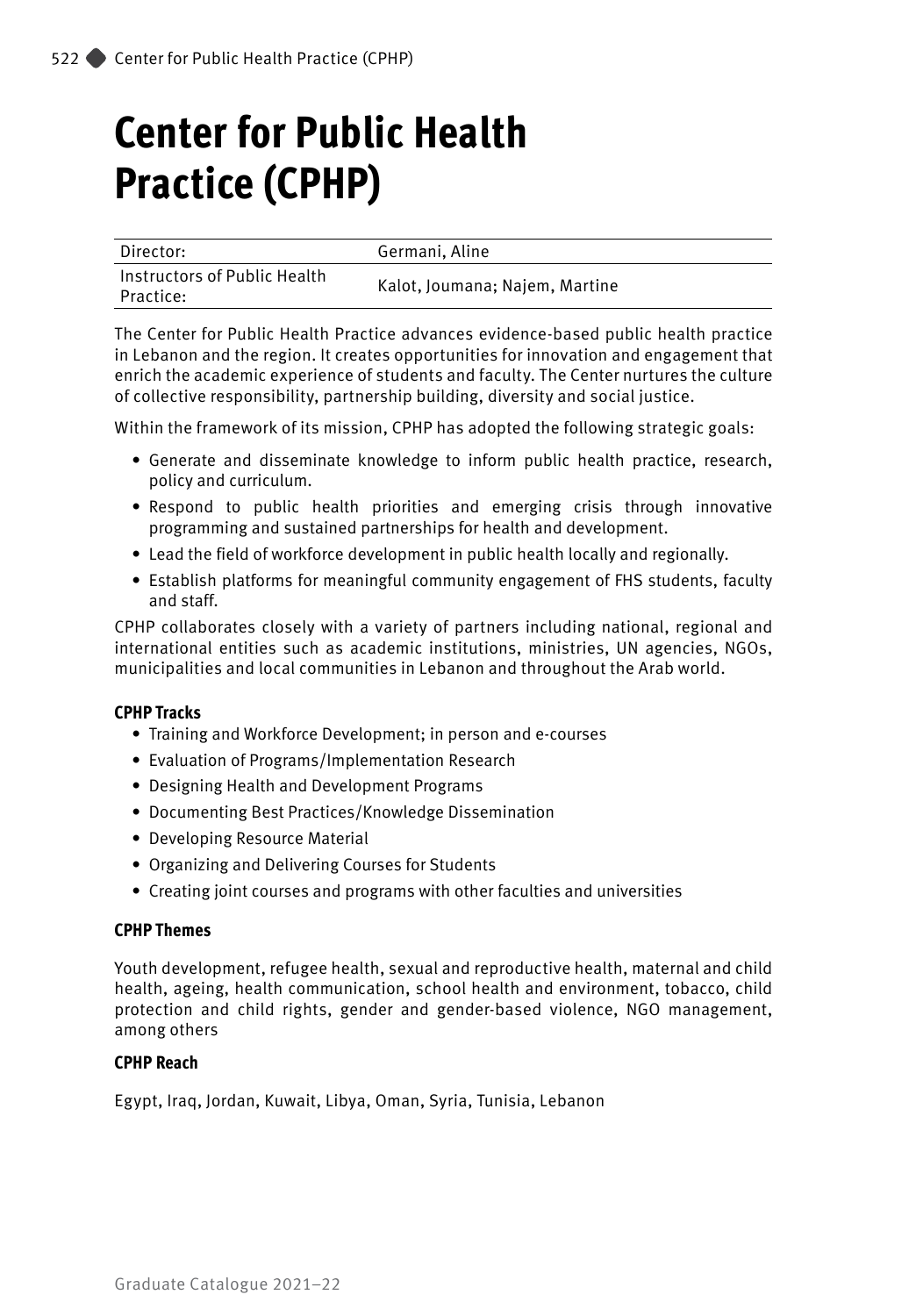# **Knowledge to Policy Center (K2P)**

| Director:                    | El-Jardali, Fadi                                   |
|------------------------------|----------------------------------------------------|
| Associate Director:          | Nakkash, Rima                                      |
| Instructors of Public Health | Jamal, Diana: Fadlallah, Racha: Bou Karroum, Lama: |
| Practice:                    | Abou Samra, Clara                                  |

Knowledge to Policy (K2P) Center draws on an unparalleled breadth of synthesized evidence and context-specific knowledge by producing briefs and conducting policy dialogues to impact policy agendas and action. K2P produces high quality policy products to help policymakers and stakeholders have the clearest understanding of the most important messages, options and recommendations to address pressing health and social system problems.

K2P harnesses the best available evidence on pressing health and social systems priorities; convenes concerned policy makers, stakeholders, thinkers, researchers and doers; and prepares leaders to meet pressing health issues by building their capacity in public policymaking.

The K2P team comprises a program manager, communication officer, an advocacy lead and several evidence lead specialists.

# **K2P Functions and Activities:**

- Inform the production, packaging and sharing of research data and evidence in an objective manner and based on current and emerging policymaking priorities
- Utilize a rapid response system to inform policymaking in an objective manner using the best available evidence that can be prepared and packaged within time and resource constraints
- Conduct evidence informed advocacy and support implementation in policy and practice
- Conduct policy tracing research and develop models for knowledge translation that are context-specific, culturally appropriate, relevant and effective for the region
- Support research networks, civil society, researchers, policy makers and the media
- Engage with citizens to enhance their involvement in the decision and policymaking process on high priority issues
- Build the capacity of researchers, policymakers and media in knowledge translation (KT) and evidence communication methods to influence policy, practice and action

K2P develops a diverse set of KT products including K2P Policy Briefs, K2P Briefing Notes, K2P Rapid Response, K2P Evidence Summaries, K2P Dialogue Summaries, K2P Advocacy Briefs, K2P Citizens Briefs, K2P Citizen Consultation Summary, and K2P Media Bites. The center has the K2P Mentorship Program that supports research and policy organizations in the six regions of the World Health Organization (WHO). K2P leads the COVID-19 Rapid Response Series.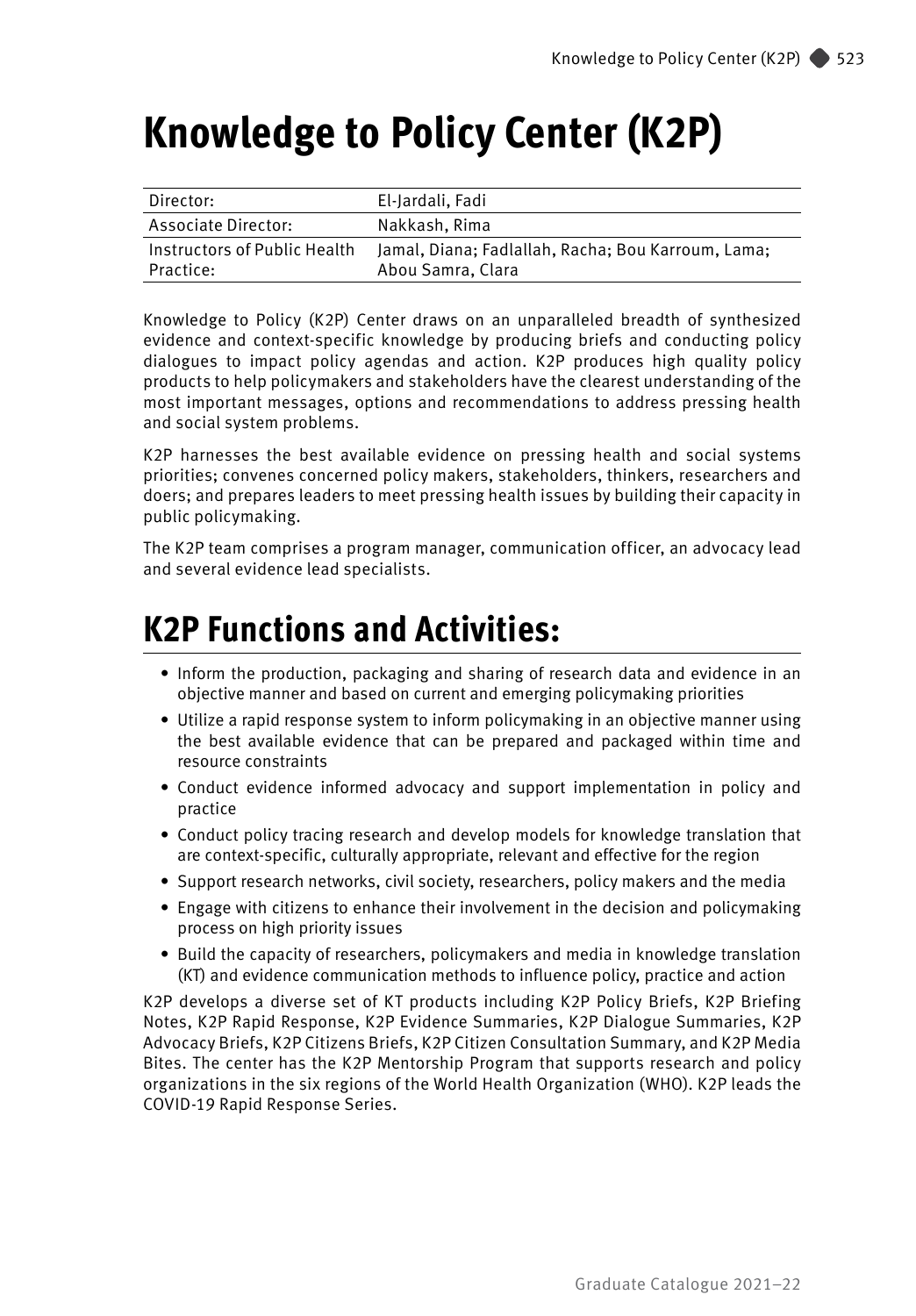# **Collaborations**

K2P collaborates with national and international partners including Center for Systematic Reviews on Health Policy and Systems Research (SPARK) and Issam Fares Institute for Public Policy and International Affairs (IFI) at the American University of Beirut; and McMaster Health Forum in Canada and the Evidence Informed Policy Network (EVIPNet) at the World Health Organization (WHO) in Geneva.

## **WHO Collaborating Center for Evidence-Informed Policy and Practice**

Since 2015, the World Health Organization (WHO) has designated K2P Center twice as a WHO Collaborating Center for Evidence-Informed Policy and Practice. This designation, effective for another four-year term, is unique since the K2P Center is the only WHO Collaborating Center for Evidence-Informed Policy and Practice in Lebanon and the region, and is the second WHO Collaborating Center of this kind globally after McMaster Health Forum in Canada.